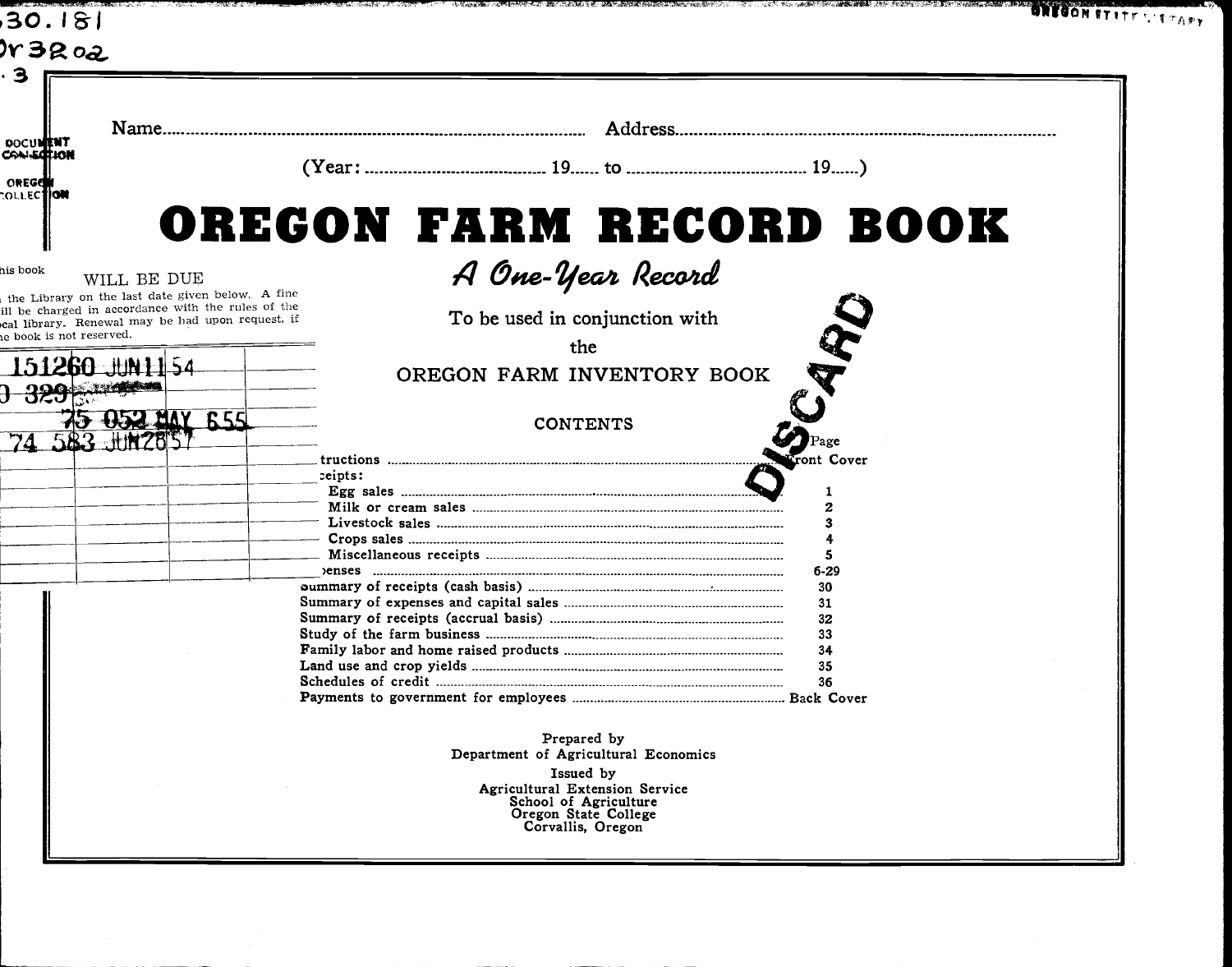### Use of this book for Income Tax Computation

The main purpose of this book is to help you with your farm income tax reporting. It can be used by farmers filing under either the cash or the accrual systems. You will find that your receipts are summarized on page 30 if you use the cash system and on page 32 if you use the accrual system. Under either system the expenses are summarized on page 31.

Compare pages 30, 31, and 32 with the federal income tax Forms 1040F and Schedule D. You will find that these pages for the most part duplicate those income tax forms. This means you can transfer the information from these pages to the income tax forms. The depreciation schedule for capital items is not shown with the expenses on page 31. It is felt that time will be saved and more accuracy will be attained if each depreciated item is transferred separately from last year's schedule.

For the most part, the expense classification on page 31 is like the one on page 3 of the income tax Form 1040F. You needn't try to classify your expenses exactly like they appear in the income tax form. The classification on page 31 is entirely adequate. For example, page 31 lists an expense entitled "tractor and truck expense." Page 3 of the income tax Form 1040F does not list this expense item. You only need to list "tractor and truck expense" on one of the spare lines provided in Table 3 of the income tax Form 1040F.

#### STUDY OF FARM BUSINESS

farm businesses. The last pages of this book and the Oregon Farm Inventory Book are designed to help do this. Egg production per

It is hoped that many farmers will use this book to study their hen and milk production per cow can be found by following instruction per comparation of pages. The last pages of this book and the Oregon Farm tions at the b

#### PAYMENTS TO THE GOVERNMENT FOR EMPLOYEES

Certain rules and regulations govern payments that must be All such payments should be recorded in the "Labor" column of the<br>e to governmental agencies for employees. To show all the expense section. However, you may find made to governmental agencies for employees. To show all the expense section. However, you may find the form printed on the state of such payments. details in the expense section would make the book cumbersome.

#### USE OF THIS BOOK WITH THE OREGON FARM INVENTORY BOOK

This book helps you keep and summarize your records for one year. The Farm Inventory Book contains a running inventory for six years. This is a decided labor saving feature of the system since it will not be necessary to copy the inventory from one record to another every year. You will want to check your inventories closely for new purchases and disposals of capital items when you prepare the depreciation table on the income tax Form 1040F.

The expense section of this book provides columns for new capital items such as land purchases, buildings built or remodeled, equipment purchased or completely overhauled, and breeding and

work-stock purchases. These are not current operating expenses, but capital expenditures. As you summarize this book at the end of the year you will find instructions telling you to transfer these items to the Inventory Book. You are to report the total cost of these capital items in the inventories and not merely the cash you have paid to date for them. See instructions and examples on the inside cover of the Inventory Book for methods of handling these capital items. Trading in old equipment on new equipment, remodeling buildings and overhauling equipment are special problems you will find discussed there.

#### SPECIAL INSTRUCTIONS FOR THOSE USING THE ACCRUAL SYSTEM

It will save time and confusion if you report receipts and expense items only once. During the year, record cash receipts and expenses as they occur. At the end of the year, record receipts for sales made during the year but for which no money has been received. Enter as expense all bills for seed, feed, fertilizer, labor and other current operating expenses that have not been paid. These noncash receipts and expenses should be reported under the accrual system. They should not be reported under the cash system. Star these accrued income and expense items and make sure you do not enter them again next year when cash is received or paid for them.

It is suggested that you record egg and milk receipts as under the cash basis. At the end of the year, you always have some milk and egg sales for which you have received no payment, and you were paid during the year for some milk and eggs delivered the year before. Since these receipts come regularly, you can consider the actual payment received this year as being this year's accrual receipt.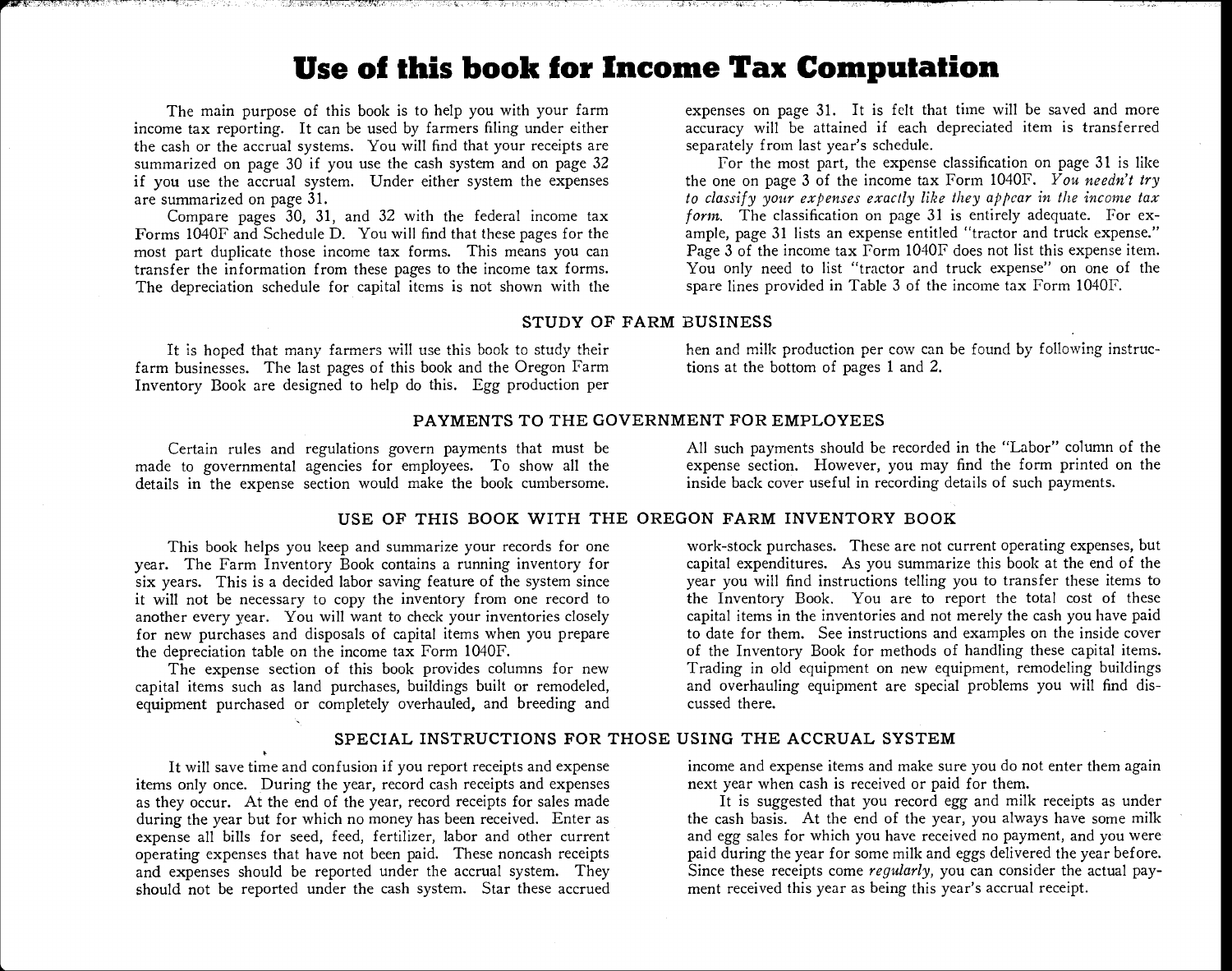|                                | <b>COLUMN 1</b> |       |                                  |      |           | COLUMN <sub>2</sub> |              |                                  |                     |             | COLUMN <sub>3</sub> |       |                                  |                                                                       | COLUMN 4        |                        |                                  |
|--------------------------------|-----------------|-------|----------------------------------|------|-----------|---------------------|--------------|----------------------------------|---------------------|-------------|---------------------|-------|----------------------------------|-----------------------------------------------------------------------|-----------------|------------------------|----------------------------------|
| DATE                           | NO. OF<br>DOZEN | PRICE | <b>AMOUNT</b><br><b>RECEIVED</b> |      | DATE      | NO. OF<br>DOZEN     | <b>PRICE</b> | <b>AMOUNT</b><br><b>RECEIVED</b> |                     | <b>DATE</b> | NO. OF<br>DOZEN     | PRICE | <b>AMOUNT</b><br><b>RECEIVED</b> | DATE                                                                  | NO. OF<br>DOZEN | <b>PRICE</b>           | <b>AMOUNT</b><br><b>RECEIVED</b> |
|                                |                 |       |                                  |      |           |                     |              |                                  |                     |             |                     |       |                                  |                                                                       |                 |                        |                                  |
|                                |                 |       |                                  |      | $\sim$    |                     |              |                                  |                     |             |                     |       |                                  |                                                                       |                 |                        |                                  |
|                                |                 |       |                                  |      |           |                     |              |                                  |                     |             |                     |       |                                  | $\Delta \tau$                                                         |                 |                        |                                  |
|                                |                 |       |                                  |      |           |                     |              |                                  |                     |             |                     |       |                                  |                                                                       |                 |                        |                                  |
|                                |                 |       |                                  |      |           |                     |              |                                  |                     |             |                     |       |                                  |                                                                       |                 |                        |                                  |
|                                |                 |       |                                  |      |           |                     |              |                                  |                     |             |                     |       |                                  |                                                                       |                 |                        |                                  |
|                                |                 |       |                                  |      |           |                     |              |                                  |                     |             |                     |       |                                  |                                                                       |                 |                        |                                  |
|                                |                 |       |                                  |      |           |                     |              |                                  |                     |             |                     |       |                                  |                                                                       |                 |                        |                                  |
|                                |                 |       |                                  |      |           |                     |              |                                  |                     |             |                     |       |                                  |                                                                       |                 |                        |                                  |
|                                |                 |       |                                  |      |           |                     |              |                                  |                     |             |                     |       |                                  |                                                                       |                 |                        |                                  |
|                                |                 |       |                                  |      |           |                     |              |                                  |                     |             |                     |       |                                  |                                                                       |                 |                        |                                  |
|                                |                 |       |                                  |      |           |                     |              |                                  |                     |             |                     |       |                                  |                                                                       |                 |                        |                                  |
|                                |                 |       |                                  |      |           |                     |              |                                  |                     |             |                     |       |                                  |                                                                       |                 |                        |                                  |
|                                |                 |       |                                  |      |           |                     |              |                                  |                     |             |                     |       |                                  |                                                                       |                 |                        |                                  |
|                                |                 |       |                                  |      |           |                     |              |                                  |                     |             |                     |       |                                  |                                                                       |                 |                        |                                  |
|                                |                 |       |                                  |      |           |                     |              |                                  |                     |             |                     |       |                                  |                                                                       |                 |                        |                                  |
|                                |                 |       |                                  |      |           |                     |              |                                  |                     |             |                     |       |                                  |                                                                       |                 |                        |                                  |
|                                |                 |       |                                  |      |           |                     |              |                                  |                     |             |                     |       |                                  | TOTAL COL. 4                                                          |                 |                        |                                  |
|                                |                 |       |                                  |      |           |                     |              |                                  |                     |             |                     |       |                                  | ADD COL. I                                                            |                 |                        |                                  |
|                                |                 |       |                                  |      |           |                     |              |                                  |                     |             |                     |       |                                  | ADD COL. 2                                                            |                 |                        |                                  |
|                                |                 |       |                                  |      |           |                     |              |                                  |                     |             |                     |       |                                  | ADD COL. 3                                                            |                 |                        |                                  |
|                                |                 |       |                                  |      | TOTALS TO |                     |              |                                  |                     |             |                     |       |                                  | <b>TOTALS</b>                                                         |                 |                        |                                  |
| TOTALS TO<br>COL. 4            |                 |       |                                  |      | COL. 4    |                     |              |                                  | TOTALS TO<br>COL. 4 |             |                     |       |                                  | Transfer to page 30-cash system<br>Transfer to page 32-accrual system |                 |                        |                                  |
|                                |                 | JAN.  |                                  | FEB. | MAR.      | APR.                | MAY          | JUNE                             | <b>JULY</b>         | AUG.        | SEPT.               | OCT.  | NOV.                             |                                                                       |                 |                        |                                  |
| NUMBER HENS IN<br>LAYING FLOCK |                 |       |                                  |      |           |                     |              |                                  |                     |             |                     |       |                                  | DEC.                                                                  | TOTAL           | AVERAGE (TOTAL $+$ 12) |                                  |

EGG SALES  $\sim$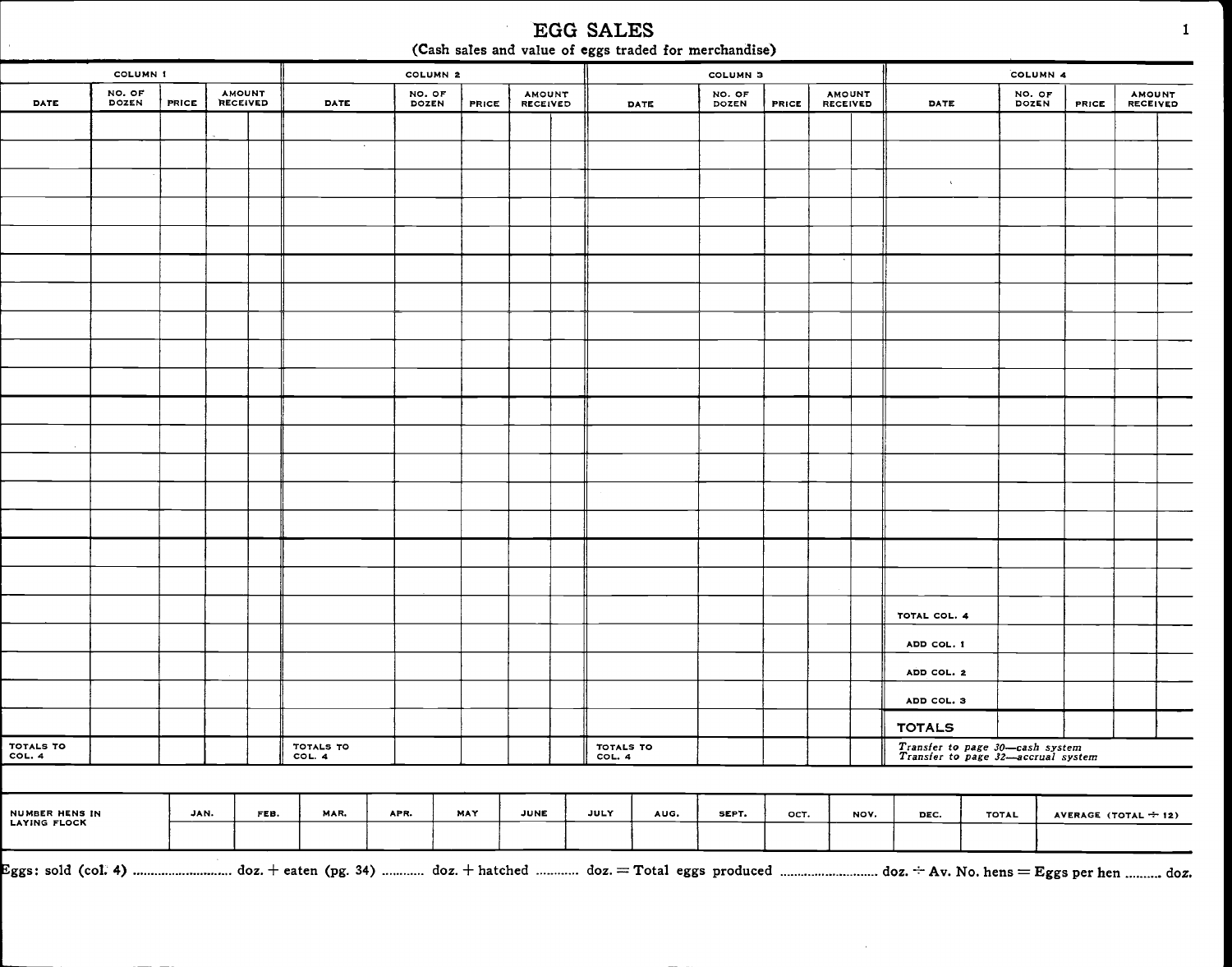|                                                                                                                          |                         |      |                                 |      |                            |              |             |                    |                |                             | <b>DEDUCTIONS</b> |      |               | <b>AMOUNT</b>        |
|--------------------------------------------------------------------------------------------------------------------------|-------------------------|------|---------------------------------|------|----------------------------|--------------|-------------|--------------------|----------------|-----------------------------|-------------------|------|---------------|----------------------|
| MONTH MILK<br>WAS PRODUCED                                                                                               | POUNDS MILK<br>OR CREAM |      | <b>BUTTERFAT</b><br><b>TEST</b> |      | POUNDS<br><b>BUTTERFAT</b> | <b>PRICE</b> |             | VALUE<br>MILK SOLD | <b>HAULING</b> |                             | <b>SUPPLIES</b>   |      |               | OF CHECK             |
|                                                                                                                          |                         |      |                                 |      |                            |              |             |                    |                |                             |                   |      |               |                      |
|                                                                                                                          |                         |      |                                 |      |                            |              |             |                    |                |                             |                   |      |               |                      |
|                                                                                                                          |                         |      |                                 |      |                            |              |             |                    |                |                             |                   |      |               |                      |
|                                                                                                                          |                         |      |                                 |      |                            |              |             |                    |                |                             |                   |      |               |                      |
|                                                                                                                          |                         |      |                                 |      |                            |              |             |                    |                |                             |                   |      |               |                      |
|                                                                                                                          |                         |      |                                 |      |                            |              |             |                    |                |                             |                   |      |               |                      |
|                                                                                                                          |                         |      |                                 |      |                            |              |             |                    |                |                             |                   |      |               |                      |
|                                                                                                                          |                         |      |                                 |      |                            |              |             |                    |                |                             |                   |      |               |                      |
|                                                                                                                          |                         |      |                                 |      |                            |              |             |                    |                |                             |                   |      | $\mathcal{A}$ |                      |
|                                                                                                                          |                         |      |                                 |      |                            |              |             |                    |                |                             |                   |      |               |                      |
|                                                                                                                          |                         |      |                                 |      |                            |              |             |                    |                |                             |                   |      |               |                      |
|                                                                                                                          |                         |      |                                 |      |                            |              |             |                    |                |                             |                   |      |               |                      |
|                                                                                                                          |                         |      |                                 |      |                            |              |             |                    |                |                             |                   |      |               |                      |
|                                                                                                                          |                         |      |                                 |      |                            |              |             |                    |                |                             |                   |      |               |                      |
|                                                                                                                          |                         |      |                                 |      |                            |              |             |                    |                |                             |                   |      |               |                      |
|                                                                                                                          |                         |      |                                 |      |                            |              |             |                    |                |                             |                   |      |               |                      |
|                                                                                                                          |                         |      |                                 |      |                            |              |             |                    |                |                             |                   |      |               |                      |
|                                                                                                                          |                         |      |                                 |      |                            |              |             |                    |                |                             |                   |      |               |                      |
|                                                                                                                          |                         |      |                                 |      |                            |              |             |                    |                |                             |                   |      |               |                      |
|                                                                                                                          |                         |      |                                 |      |                            |              |             |                    |                |                             |                   |      |               |                      |
|                                                                                                                          |                         |      |                                 |      |                            |              |             |                    |                |                             |                   |      |               |                      |
|                                                                                                                          |                         |      |                                 |      |                            |              |             |                    |                |                             |                   |      |               |                      |
|                                                                                                                          |                         |      |                                 |      |                            |              |             |                    |                |                             |                   |      |               |                      |
|                                                                                                                          |                         |      |                                 |      |                            |              |             |                    |                |                             |                   |      |               |                      |
|                                                                                                                          |                         |      |                                 |      |                            |              |             |                    |                |                             |                   |      |               |                      |
| <b>TOTALS</b>                                                                                                            |                         |      |                                 |      |                            |              |             |                    |                |                             |                   |      |               |                      |
| Transfer to page 30-cash basis, page 32-accrual basis                                                                    |                         |      |                                 |      |                            |              |             |                    |                | Transfer to page 31, col. 3 |                   |      |               | Do not transfer      |
| NUMBER MILK COWS<br>IN HERD                                                                                              | JAN.                    | FEB. | MAR.                            | APR. | MAY                        | JUNE         | <b>JULY</b> | AUG.               | SEPT.          | OCT.                        | NOV.              | DEC. | TOTAL         | AVERAGE (TOTAL + 12) |
| Milk: sold (above)  1b. + consumed (pg. 34)  lbs. + fed to calves  1bs. = Total milk  1bs. ÷ Av. No. cows = milk per cow |                         |      |                                 |      |                            |              |             |                    |                |                             |                   |      |               |                      |

 .................. lb. + consumed (pg. 34) .................. lbs. + fed to calves .................. lbs. = Total milk .................. lbs. -- Ày. No. cows = milk per cow........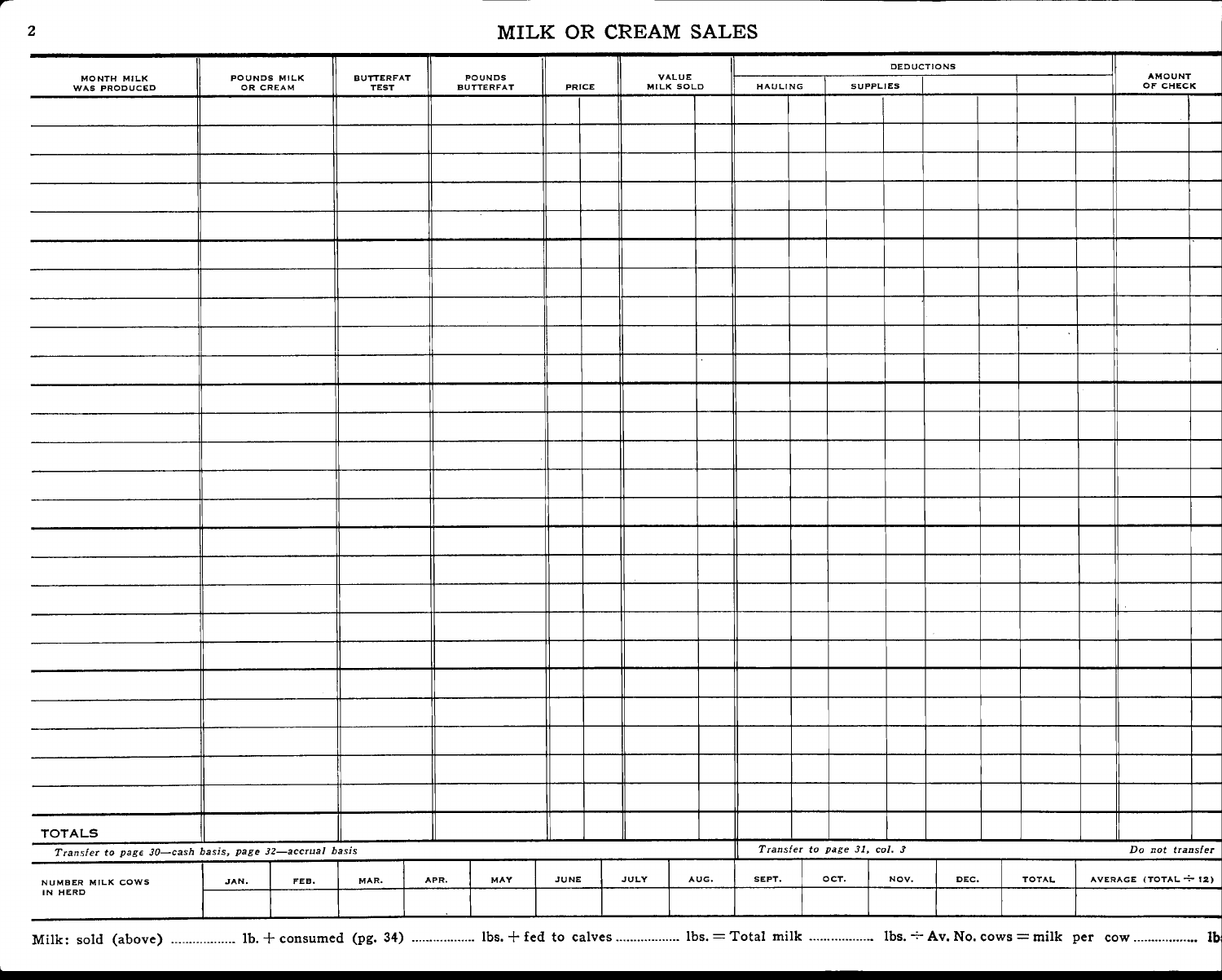#### LIVESTOCK SALES

| DATE          | NAME OR<br>NUMBER | EXPLANATION<br>(Weights, prices, etc.) |  |                                         | PURCHASED LIVESTOCK<br>(Specify kinds) (cash basis only) |  |  |  |                                                                                  | HOME RAISED LIVESTOCK<br>(Specify kinds) (cash basis) (accrual basis—enter all L.S. here) |  |
|---------------|-------------------|----------------------------------------|--|-----------------------------------------|----------------------------------------------------------|--|--|--|----------------------------------------------------------------------------------|-------------------------------------------------------------------------------------------|--|
|               |                   |                                        |  |                                         |                                                          |  |  |  |                                                                                  |                                                                                           |  |
|               |                   |                                        |  |                                         |                                                          |  |  |  |                                                                                  |                                                                                           |  |
|               |                   |                                        |  |                                         |                                                          |  |  |  |                                                                                  |                                                                                           |  |
|               |                   |                                        |  |                                         |                                                          |  |  |  |                                                                                  |                                                                                           |  |
|               |                   |                                        |  |                                         |                                                          |  |  |  |                                                                                  |                                                                                           |  |
|               |                   |                                        |  |                                         |                                                          |  |  |  |                                                                                  |                                                                                           |  |
|               |                   |                                        |  |                                         |                                                          |  |  |  |                                                                                  |                                                                                           |  |
|               |                   |                                        |  |                                         |                                                          |  |  |  |                                                                                  |                                                                                           |  |
|               |                   |                                        |  |                                         |                                                          |  |  |  |                                                                                  |                                                                                           |  |
|               |                   |                                        |  |                                         |                                                          |  |  |  |                                                                                  |                                                                                           |  |
|               |                   |                                        |  |                                         |                                                          |  |  |  |                                                                                  |                                                                                           |  |
|               |                   |                                        |  |                                         |                                                          |  |  |  |                                                                                  |                                                                                           |  |
|               |                   |                                        |  |                                         |                                                          |  |  |  |                                                                                  |                                                                                           |  |
|               |                   |                                        |  |                                         |                                                          |  |  |  |                                                                                  |                                                                                           |  |
|               |                   |                                        |  |                                         |                                                          |  |  |  |                                                                                  |                                                                                           |  |
|               |                   |                                        |  |                                         |                                                          |  |  |  |                                                                                  |                                                                                           |  |
|               |                   |                                        |  |                                         |                                                          |  |  |  |                                                                                  |                                                                                           |  |
|               |                   |                                        |  |                                         |                                                          |  |  |  |                                                                                  |                                                                                           |  |
|               |                   |                                        |  |                                         |                                                          |  |  |  |                                                                                  |                                                                                           |  |
|               |                   |                                        |  |                                         |                                                          |  |  |  |                                                                                  |                                                                                           |  |
|               |                   |                                        |  |                                         |                                                          |  |  |  |                                                                                  |                                                                                           |  |
|               |                   |                                        |  |                                         |                                                          |  |  |  |                                                                                  |                                                                                           |  |
|               |                   |                                        |  |                                         |                                                          |  |  |  |                                                                                  |                                                                                           |  |
|               |                   |                                        |  |                                         |                                                          |  |  |  |                                                                                  |                                                                                           |  |
|               |                   |                                        |  |                                         |                                                          |  |  |  |                                                                                  |                                                                                           |  |
|               |                   |                                        |  |                                         |                                                          |  |  |  |                                                                                  |                                                                                           |  |
|               |                   |                                        |  |                                         |                                                          |  |  |  |                                                                                  |                                                                                           |  |
| <b>TOTALS</b> |                   |                                        |  | Transfer each sale to page 30, Table 4. |                                                          |  |  |  | Transfer to page 30, col. 1 (cash basis)<br>Transfer to page 32, (accrual basis) |                                                                                           |  |

Under certain conditions, sales of livestock can be reported as capital gains in Form must be held for more than six months and (3) there must be a reduction in the size of herd<br>Schedule D. In order for livestock sold to b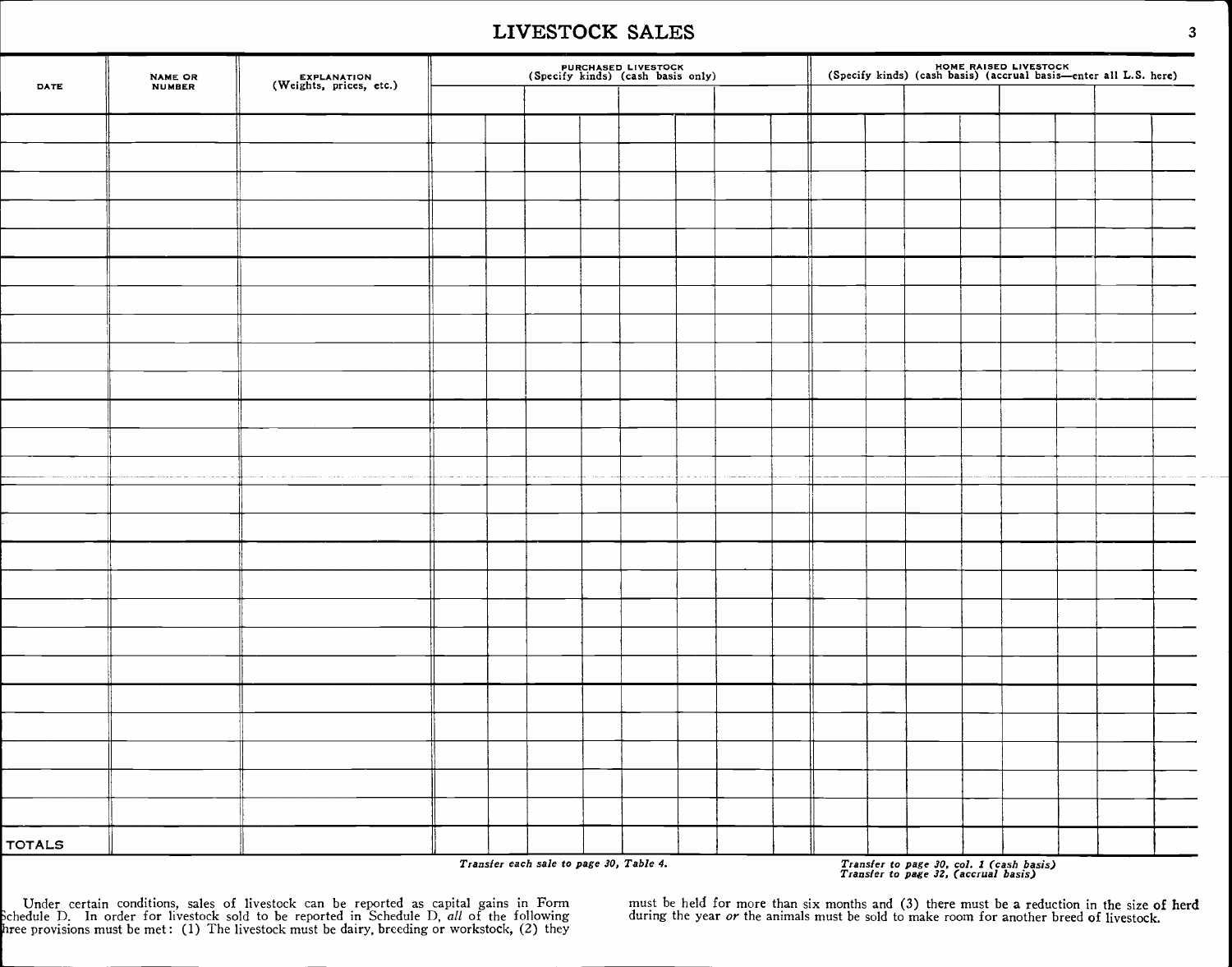#### <sup>4</sup> CROP SALES

| DATE | <b>BUYER</b> | CROP | QUANTITY | <b>PRICE</b> | GROSS VALUE | DEDUCTIONS FOR HANDLING.<br>SACKS, TESTING, ETC. | AMOUNT RECEIVED |  |
|------|--------------|------|----------|--------------|-------------|--------------------------------------------------|-----------------|--|
|      |              |      |          |              |             |                                                  |                 |  |
|      |              |      |          |              |             |                                                  |                 |  |
|      |              |      |          |              |             |                                                  |                 |  |
|      |              |      |          |              |             |                                                  |                 |  |
|      |              |      |          |              |             |                                                  |                 |  |
|      |              |      |          |              |             |                                                  |                 |  |
|      |              |      |          |              |             |                                                  |                 |  |
|      |              |      |          |              |             |                                                  |                 |  |
|      |              |      |          |              |             |                                                  |                 |  |
|      |              |      | $\sim$   |              |             |                                                  |                 |  |
|      |              |      |          |              |             |                                                  |                 |  |
|      |              |      |          |              |             |                                                  |                 |  |
|      |              |      |          |              |             |                                                  |                 |  |
|      |              |      |          |              |             |                                                  |                 |  |
|      |              |      |          |              |             |                                                  |                 |  |
|      |              |      |          |              |             |                                                  |                 |  |
|      |              |      |          |              |             |                                                  |                 |  |
|      |              |      |          |              |             |                                                  |                 |  |
|      |              |      |          |              |             |                                                  |                 |  |
|      |              |      |          |              |             |                                                  |                 |  |
|      |              |      |          |              |             |                                                  |                 |  |
|      |              |      |          |              |             |                                                  |                 |  |
|      |              |      |          |              |             |                                                  |                 |  |
|      |              |      |          |              |             |                                                  |                 |  |
|      |              |      |          |              |             |                                                  |                 |  |
|      |              |      |          |              |             |                                                  |                 |  |
|      |              |      |          |              |             |                                                  |                 |  |
|      |              |      |          |              |             | <b>TOTAL</b>                                     |                 |  |

Transfer items to page 30, column 2-cash basis.<br>Transfer items to page 32-accrual basis.

 $\ddot{\phantom{0}}$ 

Show net amount received for crops. Show deductions for such items as handling, sacks, and testing in expense section or explain above. Advances on crops may be shown here.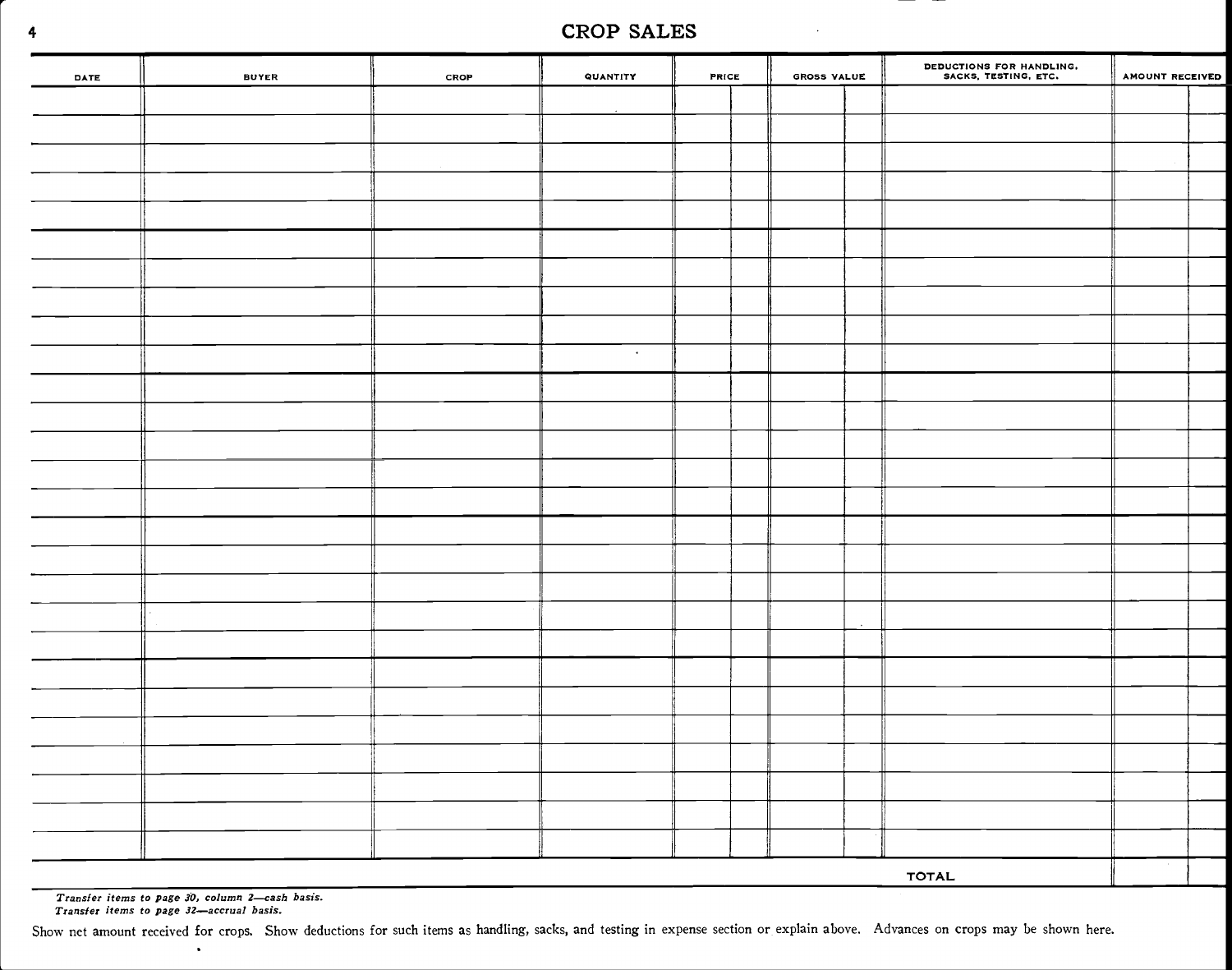# MISCELLANEOUS RECEIPTS 5

MISCELLANEOUS RECEIPTS<br>Custom work, work off farm, wool sold, stock pastured, lumber sold, government payments, gas tax refund, sale (not trade) of capital items

|                                                                                             |                                                                                       | MISCELLANEOUS RECEIPTS | Custom work, work off farm, wool sold, stock pastured, lumber sold, government payments, gas tax refund, sale (not trade) of capital items | 5                      |
|---------------------------------------------------------------------------------------------|---------------------------------------------------------------------------------------|------------------------|--------------------------------------------------------------------------------------------------------------------------------------------|------------------------|
| DATE                                                                                        | FROM WHOM                                                                             | <b>ITEM</b>            | <b>EXPLANATION</b>                                                                                                                         | <b>AMOUNT RECEIVED</b> |
|                                                                                             |                                                                                       |                        |                                                                                                                                            |                        |
|                                                                                             |                                                                                       |                        |                                                                                                                                            |                        |
|                                                                                             |                                                                                       |                        |                                                                                                                                            |                        |
|                                                                                             |                                                                                       |                        |                                                                                                                                            |                        |
|                                                                                             |                                                                                       | $\sim$                 |                                                                                                                                            |                        |
|                                                                                             |                                                                                       |                        |                                                                                                                                            |                        |
|                                                                                             |                                                                                       |                        |                                                                                                                                            |                        |
|                                                                                             |                                                                                       |                        |                                                                                                                                            |                        |
|                                                                                             |                                                                                       |                        |                                                                                                                                            |                        |
| $\sim$                                                                                      |                                                                                       | $\sim$                 |                                                                                                                                            |                        |
|                                                                                             |                                                                                       |                        |                                                                                                                                            |                        |
|                                                                                             |                                                                                       |                        |                                                                                                                                            |                        |
|                                                                                             |                                                                                       |                        |                                                                                                                                            |                        |
|                                                                                             |                                                                                       |                        |                                                                                                                                            |                        |
|                                                                                             |                                                                                       |                        |                                                                                                                                            |                        |
|                                                                                             |                                                                                       |                        |                                                                                                                                            |                        |
|                                                                                             |                                                                                       |                        |                                                                                                                                            |                        |
|                                                                                             |                                                                                       |                        |                                                                                                                                            |                        |
|                                                                                             |                                                                                       |                        |                                                                                                                                            |                        |
|                                                                                             |                                                                                       |                        |                                                                                                                                            |                        |
|                                                                                             |                                                                                       |                        |                                                                                                                                            |                        |
|                                                                                             |                                                                                       |                        | $\sim$                                                                                                                                     |                        |
|                                                                                             |                                                                                       |                        |                                                                                                                                            |                        |
|                                                                                             |                                                                                       |                        |                                                                                                                                            |                        |
|                                                                                             |                                                                                       |                        |                                                                                                                                            |                        |
|                                                                                             |                                                                                       |                        |                                                                                                                                            |                        |
|                                                                                             |                                                                                       |                        |                                                                                                                                            |                        |
|                                                                                             |                                                                                       |                        |                                                                                                                                            |                        |
| Transfer items to page 30, column 3-cash basis.<br>Transfer items to page 32-accrual basis. |                                                                                       |                        | <b>TOTAL</b>                                                                                                                               |                        |
|                                                                                             | capital items are sold, see instructions page 30, Table 4, and last table on page 31. |                        |                                                                                                                                            |                        |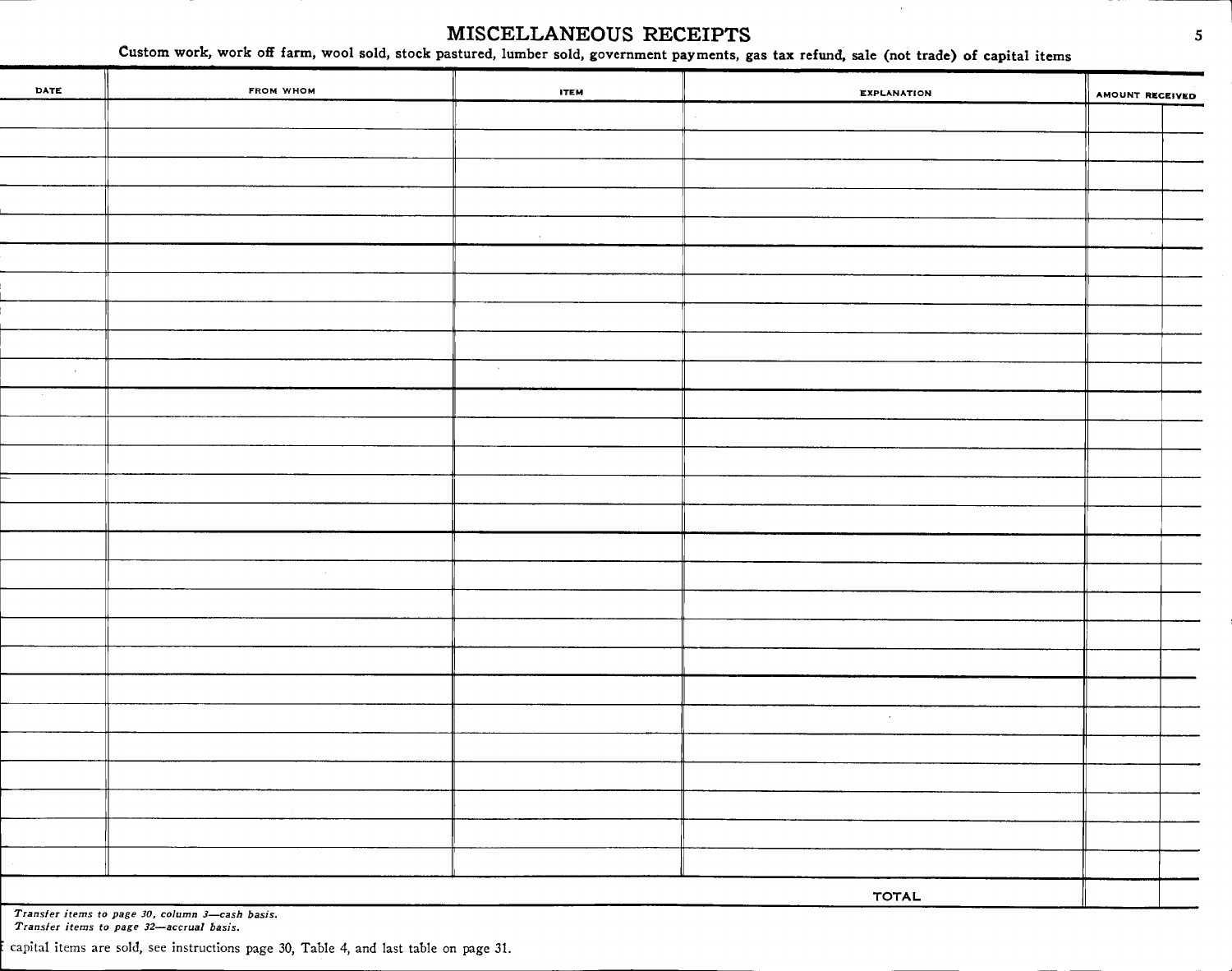| ENTER ALL ITEMS<br>IN THIS COLUMN | DATE          | TO WHOM PAID                        | AMOUNT AND DESCRIPTION OF ITEM | REPAIRS OF<br>BLDGS.,<br>FENCES,<br>DRAINS | GENERAL<br>EQUIPMENT                     | TRACTORS,<br>TRUCKS                      | GAS, OIL.<br>GREASE  | AUTO EXPENSE                     |         | MACHINE HIR    |
|-----------------------------------|---------------|-------------------------------------|--------------------------------|--------------------------------------------|------------------------------------------|------------------------------------------|----------------------|----------------------------------|---------|----------------|
|                                   |               |                                     |                                |                                            | Repair bills,<br>parts, tools<br>bought  | Repairs, tires,<br>license,<br>insurance |                      | (Incl. service<br>sta. gas, oil) |         |                |
|                                   |               |                                     |                                |                                            |                                          |                                          |                      |                                  | $\cdot$ |                |
|                                   |               |                                     |                                |                                            |                                          |                                          |                      |                                  |         |                |
|                                   |               |                                     |                                |                                            |                                          |                                          |                      |                                  |         |                |
|                                   |               |                                     |                                |                                            |                                          |                                          |                      |                                  |         |                |
|                                   |               |                                     |                                |                                            |                                          |                                          |                      |                                  |         |                |
|                                   |               |                                     |                                |                                            |                                          |                                          |                      |                                  |         |                |
|                                   |               |                                     |                                |                                            |                                          |                                          |                      |                                  |         |                |
|                                   |               |                                     |                                |                                            |                                          |                                          |                      |                                  |         |                |
|                                   |               |                                     |                                |                                            |                                          |                                          |                      |                                  |         |                |
|                                   |               |                                     |                                |                                            |                                          | $\epsilon$                               |                      |                                  |         |                |
|                                   |               |                                     |                                |                                            |                                          |                                          |                      |                                  |         |                |
|                                   |               |                                     |                                |                                            |                                          |                                          |                      |                                  |         |                |
|                                   |               |                                     |                                |                                            |                                          |                                          |                      |                                  |         |                |
|                                   |               |                                     |                                |                                            |                                          |                                          |                      |                                  |         |                |
|                                   |               |                                     |                                |                                            |                                          |                                          |                      |                                  |         |                |
|                                   |               |                                     |                                |                                            |                                          |                                          |                      |                                  |         |                |
|                                   |               |                                     |                                |                                            |                                          |                                          |                      |                                  |         |                |
|                                   |               |                                     |                                |                                            |                                          |                                          |                      |                                  |         |                |
|                                   |               |                                     |                                |                                            |                                          |                                          |                      |                                  |         |                |
|                                   |               |                                     |                                |                                            |                                          |                                          |                      |                                  |         |                |
|                                   |               |                                     |                                |                                            |                                          |                                          |                      |                                  |         |                |
|                                   |               |                                     |                                |                                            |                                          |                                          |                      |                                  |         |                |
|                                   |               |                                     |                                |                                            |                                          |                                          |                      |                                  |         |                |
|                                   |               |                                     |                                |                                            |                                          |                                          |                      |                                  |         |                |
|                                   |               |                                     |                                |                                            |                                          |                                          |                      |                                  |         |                |
|                                   |               |                                     |                                |                                            |                                          |                                          |                      |                                  |         |                |
|                                   |               |                                     |                                |                                            |                                          |                                          |                      |                                  |         |                |
|                                   |               |                                     |                                |                                            |                                          |                                          |                      |                                  |         |                |
|                                   | <b>TOTALS</b> | Transfer totals to pages 28 and 29. |                                |                                            |                                          |                                          |                      |                                  |         |                |
|                                   |               |                                     |                                | $\mathbf{1}$                               | $\mathbf{2}^{\mathcal{N}}_{\mathcal{N}}$ | $\mathbf{a}$                             | $\blacktriangleleft$ | $\,$ 5 $\,$                      |         | 6 <sub>1</sub> |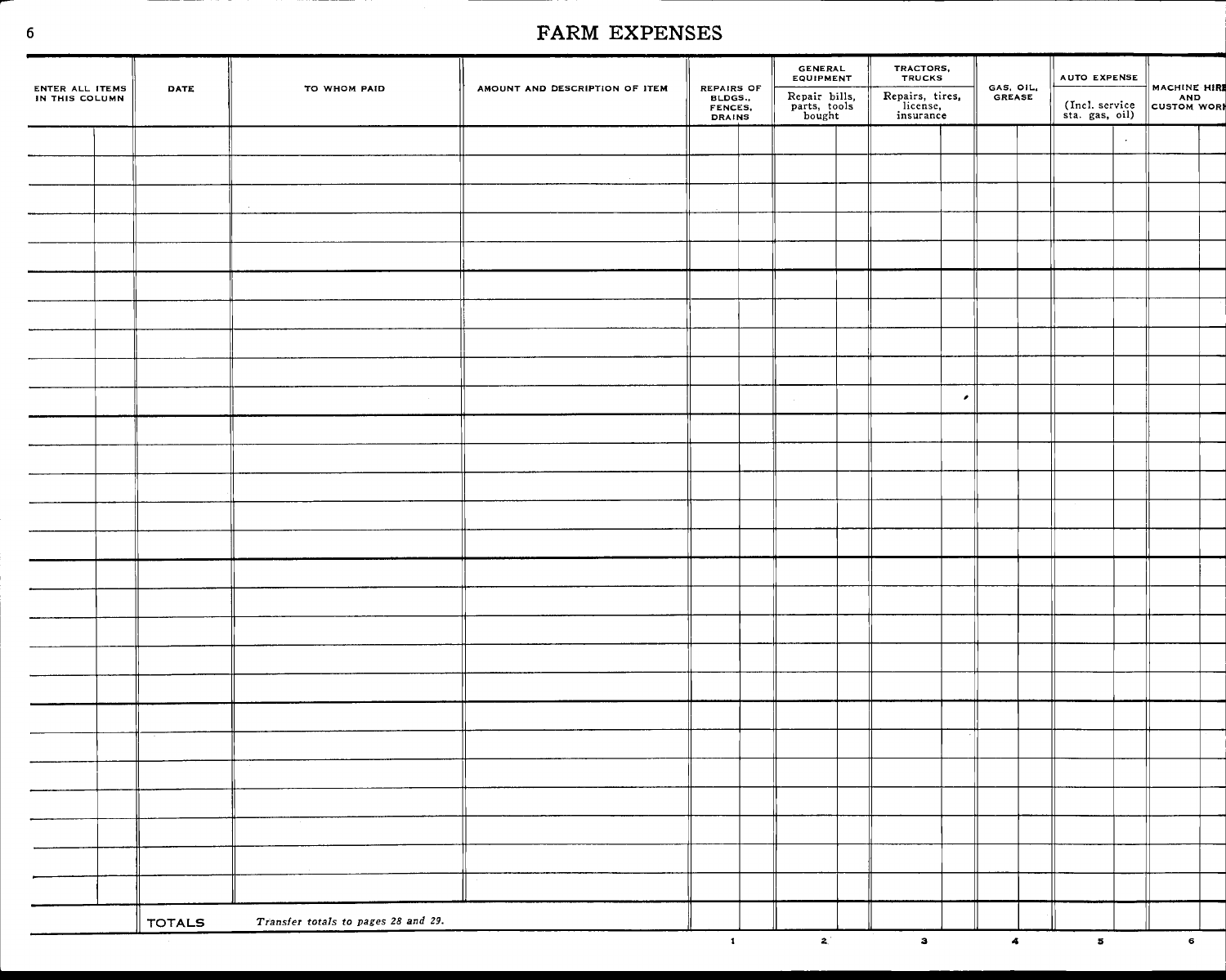. . . . <u>. . . . . . . . . . . .</u>

|                                                 |                                                           |                          |                                             | FARM EXPENSES<br><b>CROP EXPENSE</b> |                                                   |                            |                                                       |                                                                         |                                      |                                                | $\boldsymbol{7}$ |
|-------------------------------------------------|-----------------------------------------------------------|--------------------------|---------------------------------------------|--------------------------------------|---------------------------------------------------|----------------------------|-------------------------------------------------------|-------------------------------------------------------------------------|--------------------------------------|------------------------------------------------|------------------|
| <b>IVESTOCK EXPENSE</b>                         | LABOR                                                     |                          |                                             |                                      |                                                   |                            |                                                       | <b>CAPITAL ITEMS</b>                                                    | LIVESTOCK BOUGHT<br>(Except poultry) | <b>MISCELLANEOUS</b>                           |                  |
| Veterinary,<br>breeding fees,<br>chicks, poults | Include social<br>security, tax and<br>accident insurance | ELECTRICITY<br>AND POWER | <b>TELEPHONE</b><br><b>AND</b><br>TELEGRAPH |                                      | Seed, fertilizer,<br>cleaning, sacks,<br>handling | <b>FEED AND</b><br>BEDDING | TAXES,<br>CASH RENT,<br>INTEREST.<br><b>INSURANCE</b> | New bldgs., equipt.,<br>auto, tile; overhaul<br>equipt.; remodel bldgs. | CATTLE<br><b>OTHER</b>               | Farm magazines,<br>postage, farm<br>dues, etc. |                  |
|                                                 |                                                           |                          |                                             |                                      |                                                   |                            |                                                       |                                                                         |                                      |                                                |                  |
|                                                 |                                                           |                          |                                             |                                      |                                                   |                            |                                                       |                                                                         |                                      |                                                |                  |
|                                                 |                                                           |                          |                                             |                                      |                                                   |                            |                                                       |                                                                         |                                      |                                                |                  |
|                                                 |                                                           |                          |                                             |                                      |                                                   |                            |                                                       |                                                                         |                                      |                                                |                  |
|                                                 |                                                           |                          |                                             |                                      |                                                   |                            |                                                       |                                                                         |                                      |                                                |                  |
|                                                 |                                                           |                          |                                             |                                      |                                                   |                            |                                                       |                                                                         |                                      |                                                |                  |
|                                                 |                                                           |                          |                                             |                                      |                                                   |                            |                                                       |                                                                         |                                      |                                                |                  |
|                                                 |                                                           |                          |                                             |                                      |                                                   |                            |                                                       |                                                                         |                                      |                                                |                  |
|                                                 |                                                           |                          |                                             |                                      |                                                   |                            |                                                       |                                                                         |                                      |                                                |                  |
|                                                 |                                                           |                          |                                             |                                      |                                                   |                            |                                                       |                                                                         |                                      |                                                |                  |
|                                                 |                                                           |                          |                                             |                                      |                                                   |                            |                                                       |                                                                         |                                      |                                                |                  |
|                                                 |                                                           |                          |                                             |                                      |                                                   |                            |                                                       |                                                                         |                                      |                                                |                  |
|                                                 |                                                           |                          |                                             |                                      |                                                   |                            |                                                       |                                                                         |                                      |                                                |                  |
|                                                 |                                                           |                          |                                             |                                      |                                                   |                            |                                                       |                                                                         |                                      |                                                |                  |
|                                                 |                                                           |                          |                                             |                                      |                                                   |                            |                                                       |                                                                         |                                      |                                                |                  |
|                                                 |                                                           |                          |                                             |                                      |                                                   |                            |                                                       |                                                                         |                                      |                                                |                  |
|                                                 |                                                           |                          |                                             |                                      |                                                   |                            |                                                       |                                                                         |                                      |                                                |                  |
|                                                 |                                                           |                          |                                             |                                      |                                                   |                            |                                                       |                                                                         |                                      |                                                |                  |
|                                                 |                                                           |                          |                                             |                                      |                                                   |                            |                                                       |                                                                         |                                      |                                                |                  |
|                                                 |                                                           |                          |                                             |                                      |                                                   |                            |                                                       |                                                                         |                                      |                                                |                  |
|                                                 |                                                           |                          |                                             |                                      |                                                   |                            |                                                       |                                                                         |                                      |                                                |                  |
|                                                 |                                                           |                          |                                             |                                      |                                                   |                            |                                                       |                                                                         |                                      |                                                |                  |
|                                                 |                                                           |                          |                                             |                                      |                                                   |                            |                                                       |                                                                         |                                      |                                                |                  |
|                                                 |                                                           |                          |                                             |                                      |                                                   |                            |                                                       |                                                                         |                                      |                                                |                  |
|                                                 |                                                           |                          |                                             |                                      |                                                   |                            |                                                       |                                                                         |                                      |                                                |                  |
|                                                 |                                                           |                          |                                             |                                      |                                                   |                            |                                                       |                                                                         |                                      |                                                |                  |
|                                                 |                                                           |                          |                                             |                                      |                                                   |                            |                                                       |                                                                         |                                      |                                                |                  |
| $\mathbf{z}$                                    | $\mathbf{a}$                                              | $\bullet$                | 10 <sup>10</sup>                            | $\mathbf{H}$ and $\mathbf{H}$        | 12                                                | $13$ and $13$              | $14 -$                                                | 15                                                                      | $16 -$<br>$17 -$                     | 18                                             | 19 <sup>°</sup>  |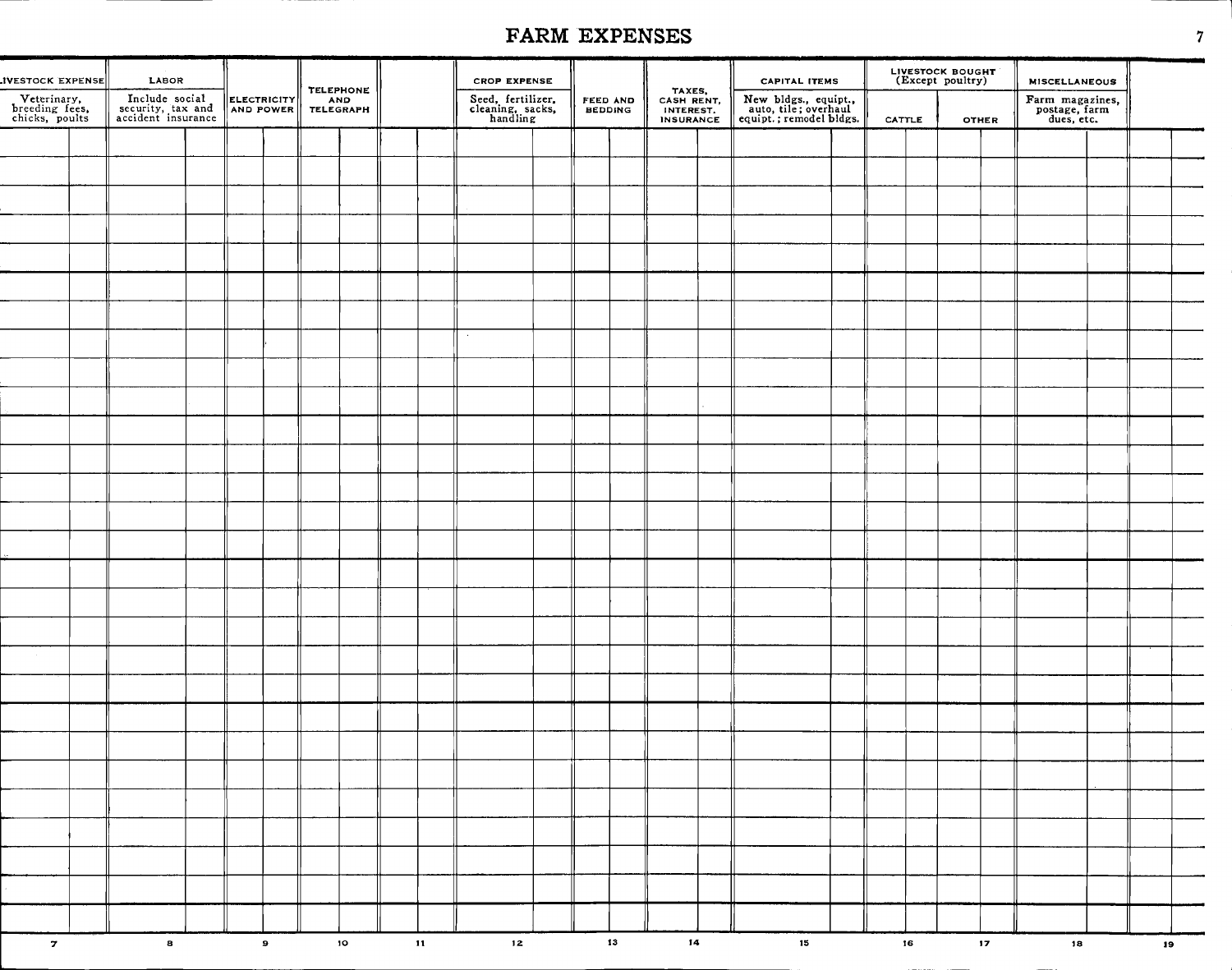| ENTER ALL ITEMS<br>IN THIS COLUMN | DATE          | TO WHOM PAID                        | AMOUNT AND DESCRIPTION OF ITEM |                                            | GENERAL<br>EQUIPMENT                    | TRACTORS,<br>TRUCKS                      |        | GAS, OIL.<br>GREASE |            | AUTO EXPENSE                     |              |  |
|-----------------------------------|---------------|-------------------------------------|--------------------------------|--------------------------------------------|-----------------------------------------|------------------------------------------|--------|---------------------|------------|----------------------------------|--------------|--|
|                                   |               |                                     |                                | REPAIRS OF<br>BLDGS.,<br>FENCES,<br>DRAINS | Repair bills,<br>parts, tools<br>bought | Repairs, tires,<br>license,<br>insurance |        |                     |            | (Incl. service<br>sta. gas, oil) | MACHINE HIRE |  |
|                                   |               |                                     |                                |                                            |                                         |                                          |        |                     |            |                                  |              |  |
|                                   |               |                                     |                                |                                            |                                         |                                          |        |                     |            |                                  |              |  |
|                                   |               |                                     |                                |                                            |                                         |                                          | $\sim$ |                     |            |                                  |              |  |
|                                   |               |                                     |                                |                                            |                                         |                                          |        |                     |            |                                  |              |  |
|                                   |               |                                     |                                |                                            |                                         |                                          |        |                     |            |                                  |              |  |
|                                   |               |                                     |                                |                                            |                                         |                                          |        |                     |            |                                  |              |  |
|                                   |               |                                     |                                |                                            |                                         |                                          |        |                     |            |                                  |              |  |
|                                   |               |                                     |                                |                                            |                                         |                                          |        |                     |            |                                  |              |  |
|                                   |               |                                     |                                |                                            |                                         |                                          |        |                     |            |                                  |              |  |
|                                   |               |                                     |                                |                                            |                                         |                                          |        |                     |            |                                  |              |  |
|                                   |               |                                     |                                |                                            |                                         |                                          |        |                     |            |                                  |              |  |
|                                   |               |                                     |                                |                                            |                                         |                                          |        |                     |            |                                  |              |  |
|                                   |               |                                     |                                |                                            |                                         |                                          |        |                     |            |                                  |              |  |
|                                   |               |                                     |                                |                                            |                                         |                                          |        |                     |            |                                  |              |  |
|                                   |               |                                     |                                |                                            |                                         |                                          |        |                     |            |                                  |              |  |
|                                   |               |                                     | $\cdot$                        |                                            |                                         |                                          |        |                     |            |                                  |              |  |
|                                   |               |                                     |                                |                                            |                                         |                                          |        |                     |            |                                  |              |  |
|                                   |               |                                     |                                |                                            |                                         |                                          |        |                     |            |                                  |              |  |
|                                   |               |                                     |                                |                                            |                                         |                                          |        |                     |            |                                  |              |  |
|                                   |               |                                     |                                |                                            |                                         |                                          |        |                     |            |                                  |              |  |
|                                   |               |                                     |                                |                                            |                                         |                                          |        |                     |            |                                  |              |  |
|                                   |               |                                     |                                |                                            |                                         |                                          |        |                     |            |                                  |              |  |
|                                   |               |                                     |                                |                                            |                                         |                                          |        |                     |            |                                  |              |  |
|                                   |               |                                     |                                |                                            |                                         |                                          |        |                     |            |                                  |              |  |
|                                   |               |                                     |                                |                                            |                                         |                                          |        |                     |            |                                  |              |  |
|                                   |               |                                     |                                |                                            |                                         |                                          |        |                     |            |                                  |              |  |
|                                   |               |                                     |                                |                                            |                                         |                                          |        |                     |            |                                  |              |  |
|                                   |               |                                     |                                |                                            |                                         |                                          |        |                     |            |                                  |              |  |
|                                   | <b>TOTALS</b> | Transfer totals to pages 28 and 29. |                                | $\mathbf{1}$                               | $\mathbf{z}^*$                          | $\mathbf{a}$                             |        |                     | $\ddot{a}$ | $\overline{\mathbf{5}}$          | $\bullet$    |  |
|                                   |               |                                     |                                |                                            |                                         |                                          |        |                     |            |                                  |              |  |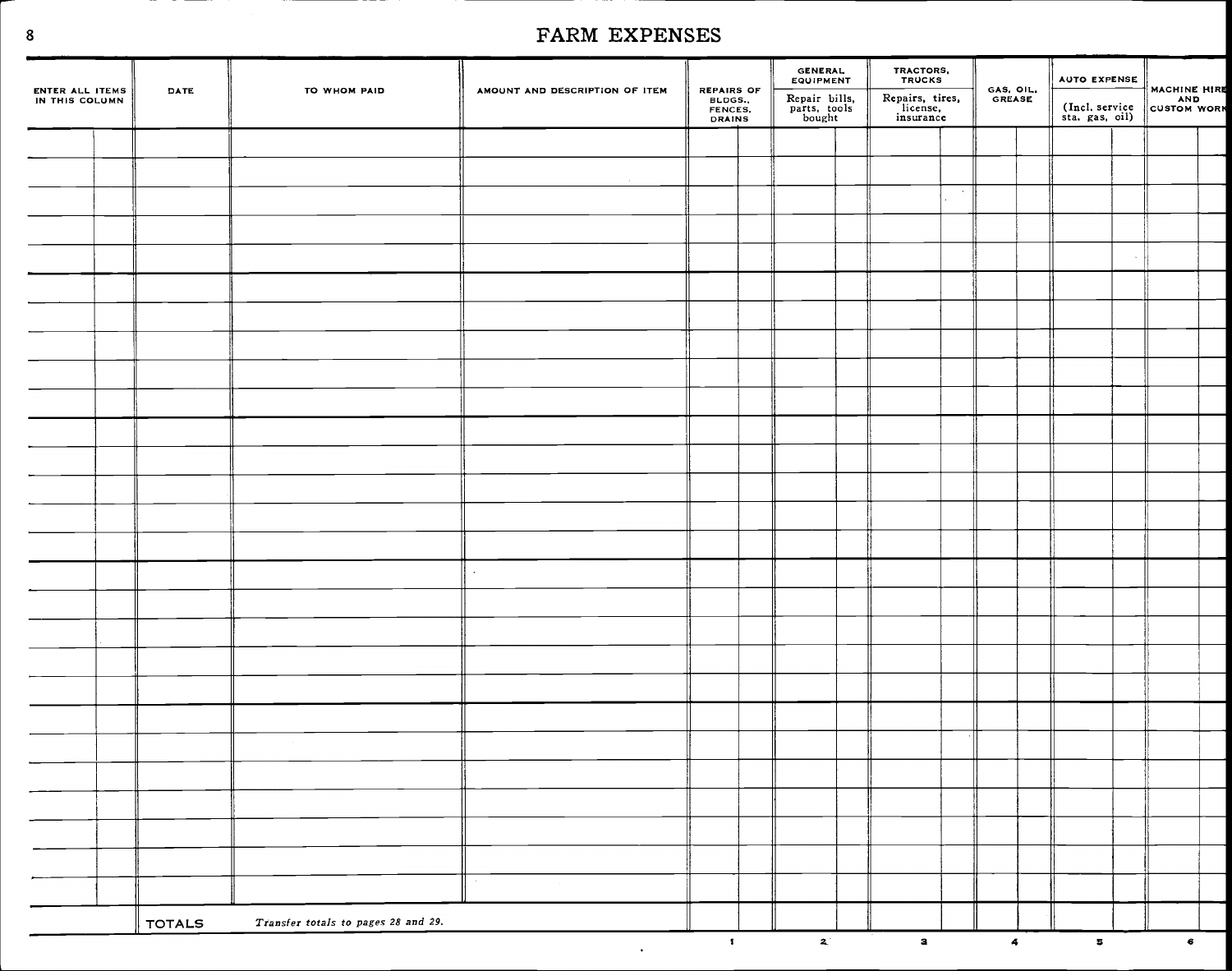| IVESTOCK EXPENSE                                | LABOR                                                     |  |             | <b>TELEPHONE</b> |                 |               | <b>CROP EXPENSE</b>                               |  |                     |                                                | <b>CAPITAL ITEMS</b>                                                    |               | LIVESTOCK BOUGHT<br>(Except poultry) |                 | <b>MISCELLANEOUS</b>                           |        |  |
|-------------------------------------------------|-----------------------------------------------------------|--|-------------|------------------|-----------------|---------------|---------------------------------------------------|--|---------------------|------------------------------------------------|-------------------------------------------------------------------------|---------------|--------------------------------------|-----------------|------------------------------------------------|--------|--|
| Veterinary,<br>breeding fees,<br>chicks, poults | Include social<br>security, tax and<br>accident insurance |  | ELECTRICITY | AND<br>TELEGRAPH |                 |               | Seed, fertilizer,<br>cleaning, sacks,<br>handling |  | FEED AND<br>BEDDING | TAXES,<br>CASH RENT,<br>INTEREST,<br>INSURANCE | New bldgs., equipt.,<br>auto, tile; overhaul<br>equipt.; remodel bldgs. | <b>CATTLE</b> |                                      | <b>OTHER</b>    | Farm magazines,<br>postage, farm<br>dues, etc. |        |  |
|                                                 |                                                           |  |             |                  |                 |               |                                                   |  |                     |                                                |                                                                         |               |                                      |                 |                                                |        |  |
|                                                 |                                                           |  |             |                  |                 |               |                                                   |  |                     |                                                |                                                                         |               |                                      |                 |                                                |        |  |
|                                                 |                                                           |  |             |                  |                 |               |                                                   |  |                     |                                                |                                                                         |               |                                      |                 |                                                |        |  |
|                                                 |                                                           |  |             |                  |                 |               |                                                   |  |                     |                                                |                                                                         |               |                                      |                 |                                                |        |  |
|                                                 |                                                           |  |             |                  |                 |               |                                                   |  |                     |                                                |                                                                         |               |                                      |                 |                                                |        |  |
|                                                 |                                                           |  |             |                  |                 |               |                                                   |  |                     |                                                |                                                                         |               |                                      |                 |                                                |        |  |
|                                                 |                                                           |  |             |                  |                 |               |                                                   |  |                     |                                                |                                                                         |               |                                      |                 |                                                |        |  |
|                                                 |                                                           |  |             |                  |                 |               |                                                   |  |                     |                                                |                                                                         |               |                                      |                 |                                                |        |  |
|                                                 |                                                           |  |             |                  |                 |               |                                                   |  |                     |                                                |                                                                         |               |                                      |                 |                                                |        |  |
|                                                 |                                                           |  |             |                  |                 |               |                                                   |  |                     |                                                |                                                                         |               |                                      |                 |                                                |        |  |
|                                                 |                                                           |  |             |                  |                 |               |                                                   |  |                     |                                                |                                                                         |               |                                      |                 |                                                |        |  |
|                                                 |                                                           |  |             |                  |                 |               |                                                   |  |                     |                                                |                                                                         |               |                                      |                 |                                                |        |  |
|                                                 |                                                           |  |             |                  |                 |               |                                                   |  |                     |                                                |                                                                         |               |                                      |                 |                                                |        |  |
|                                                 |                                                           |  |             |                  |                 |               |                                                   |  |                     |                                                |                                                                         |               |                                      |                 |                                                |        |  |
|                                                 |                                                           |  |             |                  |                 |               |                                                   |  |                     |                                                |                                                                         |               |                                      |                 |                                                |        |  |
|                                                 |                                                           |  |             |                  |                 |               |                                                   |  |                     |                                                |                                                                         |               |                                      |                 |                                                |        |  |
|                                                 |                                                           |  |             |                  |                 |               |                                                   |  |                     |                                                |                                                                         |               |                                      |                 |                                                |        |  |
|                                                 |                                                           |  |             |                  |                 |               |                                                   |  |                     |                                                |                                                                         |               |                                      |                 |                                                |        |  |
|                                                 |                                                           |  |             |                  |                 |               |                                                   |  |                     |                                                |                                                                         |               |                                      |                 |                                                |        |  |
|                                                 |                                                           |  |             |                  |                 |               |                                                   |  |                     |                                                |                                                                         |               |                                      |                 |                                                |        |  |
|                                                 |                                                           |  |             |                  |                 |               |                                                   |  |                     |                                                |                                                                         |               |                                      |                 |                                                |        |  |
|                                                 |                                                           |  |             |                  |                 |               |                                                   |  |                     |                                                |                                                                         |               |                                      |                 |                                                |        |  |
|                                                 |                                                           |  |             |                  |                 |               |                                                   |  |                     |                                                |                                                                         |               |                                      |                 |                                                |        |  |
|                                                 |                                                           |  |             |                  |                 |               |                                                   |  |                     |                                                |                                                                         |               |                                      |                 |                                                |        |  |
|                                                 |                                                           |  |             |                  |                 |               |                                                   |  |                     |                                                |                                                                         |               |                                      |                 |                                                |        |  |
|                                                 |                                                           |  |             |                  |                 |               |                                                   |  |                     |                                                |                                                                         |               |                                      |                 |                                                |        |  |
|                                                 |                                                           |  |             |                  |                 |               |                                                   |  |                     |                                                |                                                                         |               |                                      |                 |                                                |        |  |
|                                                 | $\sim$                                                    |  |             |                  |                 |               |                                                   |  |                     |                                                |                                                                         |               |                                      |                 |                                                | $\sim$ |  |
| $\boldsymbol{\sigma}$                           | $\mathbf{s}$                                              |  | $\bullet$   |                  | 10 <sub>1</sub> | $\mathbf{11}$ | 12                                                |  | 13                  | 14                                             | 15                                                                      | 16            |                                      | 17 <sub>z</sub> | 18                                             | 19     |  |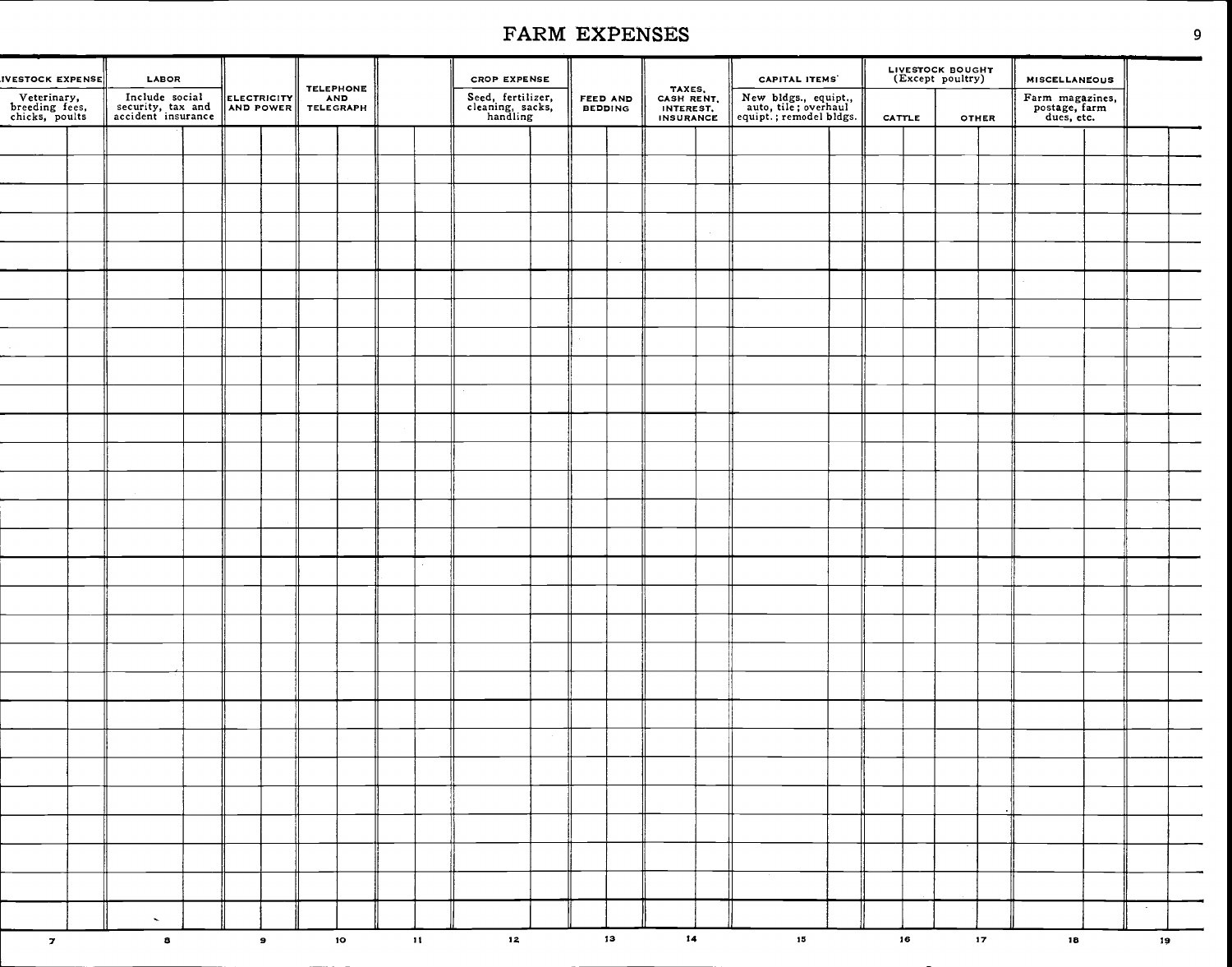|                                   | DATE          | TO WHOM PAID                        | AMOUNT AND DESCRIPTION OF ITEM | REPAIRS OF                        | <b>GENERAL</b><br>EQUIPMENT             | TRACTORS,<br>TRUCKS                      |                         | AUTO EXPENSE                     | MACHINE HIRE |  |
|-----------------------------------|---------------|-------------------------------------|--------------------------------|-----------------------------------|-----------------------------------------|------------------------------------------|-------------------------|----------------------------------|--------------|--|
| ENTER ALL ITEMS<br>IN THIS COLUMN |               |                                     |                                | BLDGS<br>FENCES.<br><b>DRAINS</b> | Repair bills,<br>parts, tools<br>bought | Repairs, tires,<br>license,<br>insurance | GAS, OIL,<br>GREASE     | (Incl. service<br>sta. gas, oil) | CUSTOM WORK  |  |
|                                   |               |                                     |                                |                                   |                                         |                                          |                         |                                  |              |  |
|                                   |               |                                     |                                |                                   |                                         |                                          |                         |                                  |              |  |
|                                   |               |                                     |                                |                                   |                                         |                                          |                         |                                  |              |  |
|                                   |               |                                     |                                |                                   |                                         |                                          |                         |                                  |              |  |
|                                   |               |                                     |                                |                                   |                                         |                                          |                         |                                  |              |  |
|                                   |               |                                     |                                |                                   |                                         |                                          |                         |                                  |              |  |
|                                   |               | $\bullet$                           |                                |                                   |                                         |                                          |                         |                                  |              |  |
|                                   |               |                                     |                                |                                   |                                         |                                          |                         |                                  |              |  |
|                                   |               |                                     |                                |                                   |                                         |                                          |                         |                                  |              |  |
|                                   |               |                                     |                                |                                   |                                         |                                          |                         |                                  |              |  |
|                                   |               |                                     |                                |                                   |                                         |                                          |                         |                                  |              |  |
|                                   |               |                                     |                                |                                   |                                         |                                          |                         |                                  |              |  |
|                                   |               |                                     |                                |                                   |                                         |                                          |                         |                                  |              |  |
|                                   |               |                                     |                                |                                   |                                         |                                          |                         |                                  |              |  |
|                                   |               |                                     |                                |                                   |                                         |                                          |                         |                                  |              |  |
|                                   |               |                                     |                                |                                   |                                         |                                          |                         |                                  |              |  |
|                                   |               |                                     |                                |                                   |                                         |                                          |                         |                                  |              |  |
|                                   |               |                                     |                                |                                   |                                         |                                          |                         |                                  |              |  |
|                                   |               |                                     |                                |                                   |                                         |                                          |                         |                                  |              |  |
|                                   |               |                                     |                                |                                   |                                         |                                          |                         |                                  |              |  |
|                                   |               |                                     |                                |                                   |                                         |                                          |                         |                                  |              |  |
|                                   |               | $\sim 10^{-1}$                      |                                |                                   |                                         |                                          |                         |                                  |              |  |
|                                   |               |                                     |                                |                                   |                                         |                                          |                         |                                  |              |  |
|                                   |               |                                     |                                |                                   |                                         |                                          |                         |                                  |              |  |
|                                   |               |                                     |                                |                                   |                                         |                                          |                         |                                  |              |  |
|                                   |               |                                     |                                |                                   |                                         |                                          |                         |                                  |              |  |
|                                   |               |                                     |                                |                                   |                                         |                                          |                         |                                  |              |  |
|                                   | <b>TOTALS</b> | Transfer totals to pages 28 and 29. |                                |                                   |                                         |                                          |                         |                                  |              |  |
|                                   |               |                                     |                                | $\mathbf{t}$                      | $\mathbf{z}$                            | $\bullet$                                | $\overline{\mathbf{A}}$ | $\mathbf{B}$                     | $\epsilon$   |  |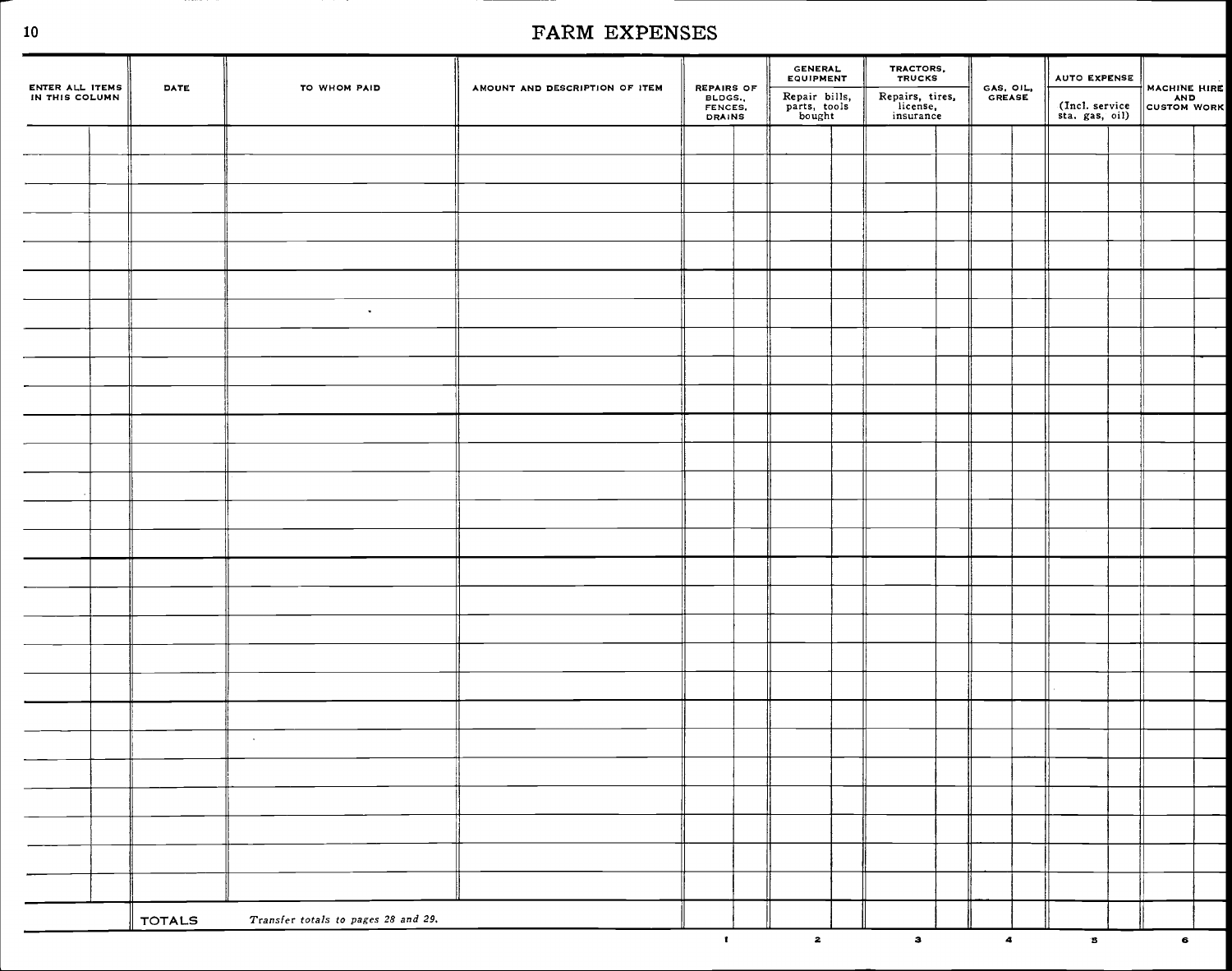| IVESTOCK EXPENSE                                | LABOR                                                     |  |             | <b>TELEPHONE</b> |                 |               | <b>CROP EXPENSE</b>                               |                     |    |                                                | <b>CAPITAL ITEMS</b>                                                    |        | LIVESTOCK BOUGHT<br>(Except poultry) |                 | <b>MISCELLANEOUS</b>                           |                 |                 |  |
|-------------------------------------------------|-----------------------------------------------------------|--|-------------|------------------|-----------------|---------------|---------------------------------------------------|---------------------|----|------------------------------------------------|-------------------------------------------------------------------------|--------|--------------------------------------|-----------------|------------------------------------------------|-----------------|-----------------|--|
| Veterinary,<br>breeding fees,<br>chicks, poults | Include social<br>security, tax and<br>accident insurance |  | ELECTRICITY | AND<br>TELEGRAPH |                 |               | Seed, fertilizer,<br>cleaning, sacks,<br>handling | FEED AND<br>BEDDING |    | TAXES,<br>CASH RENT,<br>INTEREST,<br>INSURANCE | New bldgs., equipt.,<br>auto, tile; overhaul<br>equipt.; remodel bldgs. | CATTLE | <b>OTHER</b>                         |                 | Farm magazines,<br>postage, farm<br>dues, etc. |                 |                 |  |
|                                                 |                                                           |  |             |                  |                 |               |                                                   |                     |    |                                                |                                                                         |        |                                      |                 |                                                |                 |                 |  |
|                                                 |                                                           |  |             |                  |                 |               |                                                   |                     |    |                                                |                                                                         |        |                                      |                 |                                                | $\mathcal{A}$ . |                 |  |
|                                                 |                                                           |  |             |                  |                 |               |                                                   |                     |    |                                                |                                                                         |        |                                      |                 |                                                |                 |                 |  |
|                                                 |                                                           |  |             |                  |                 |               |                                                   |                     |    |                                                |                                                                         |        |                                      |                 |                                                |                 |                 |  |
|                                                 |                                                           |  |             |                  |                 |               |                                                   |                     |    |                                                |                                                                         |        |                                      |                 |                                                |                 |                 |  |
|                                                 |                                                           |  |             |                  |                 |               |                                                   |                     |    |                                                |                                                                         |        |                                      |                 |                                                |                 |                 |  |
|                                                 |                                                           |  |             |                  |                 |               |                                                   |                     |    |                                                |                                                                         |        |                                      |                 |                                                |                 |                 |  |
|                                                 |                                                           |  |             |                  |                 |               |                                                   |                     |    |                                                |                                                                         |        |                                      |                 |                                                |                 |                 |  |
|                                                 |                                                           |  |             |                  |                 |               |                                                   |                     |    |                                                |                                                                         |        | $\sim$                               |                 |                                                |                 |                 |  |
|                                                 |                                                           |  |             |                  |                 |               | $\sim$                                            |                     |    |                                                |                                                                         |        |                                      |                 |                                                |                 |                 |  |
|                                                 |                                                           |  |             |                  |                 |               |                                                   |                     |    |                                                |                                                                         |        |                                      |                 |                                                |                 |                 |  |
|                                                 |                                                           |  |             |                  |                 |               |                                                   |                     |    |                                                |                                                                         |        |                                      |                 |                                                |                 |                 |  |
|                                                 |                                                           |  |             |                  |                 |               | $\sim$                                            |                     |    |                                                |                                                                         |        |                                      |                 |                                                |                 |                 |  |
|                                                 |                                                           |  |             |                  |                 |               |                                                   |                     |    |                                                |                                                                         |        |                                      |                 |                                                |                 |                 |  |
|                                                 |                                                           |  |             |                  |                 |               |                                                   |                     |    |                                                |                                                                         |        |                                      |                 |                                                |                 |                 |  |
|                                                 |                                                           |  |             |                  |                 |               |                                                   |                     |    |                                                |                                                                         |        |                                      |                 |                                                |                 |                 |  |
|                                                 |                                                           |  |             |                  |                 |               |                                                   |                     |    |                                                |                                                                         |        |                                      |                 |                                                |                 |                 |  |
|                                                 |                                                           |  |             |                  |                 |               |                                                   |                     |    |                                                |                                                                         |        |                                      |                 |                                                |                 |                 |  |
|                                                 |                                                           |  |             |                  |                 |               |                                                   |                     |    |                                                |                                                                         |        |                                      |                 |                                                |                 |                 |  |
|                                                 |                                                           |  |             |                  |                 |               |                                                   |                     |    |                                                |                                                                         |        |                                      |                 |                                                |                 |                 |  |
|                                                 |                                                           |  |             |                  |                 |               |                                                   |                     |    |                                                |                                                                         |        |                                      |                 |                                                |                 |                 |  |
|                                                 |                                                           |  |             |                  |                 |               |                                                   |                     |    |                                                |                                                                         |        |                                      |                 |                                                |                 |                 |  |
|                                                 |                                                           |  |             |                  |                 |               |                                                   |                     |    |                                                |                                                                         |        |                                      |                 |                                                |                 |                 |  |
|                                                 |                                                           |  |             |                  |                 |               |                                                   |                     |    |                                                |                                                                         |        |                                      |                 |                                                |                 |                 |  |
|                                                 |                                                           |  |             |                  |                 |               |                                                   |                     |    |                                                |                                                                         |        |                                      |                 |                                                |                 |                 |  |
|                                                 |                                                           |  |             |                  |                 |               |                                                   |                     |    |                                                |                                                                         |        |                                      |                 |                                                |                 |                 |  |
|                                                 |                                                           |  |             |                  |                 |               |                                                   |                     |    |                                                |                                                                         |        |                                      |                 |                                                |                 |                 |  |
|                                                 |                                                           |  |             |                  |                 |               |                                                   |                     |    |                                                |                                                                         |        |                                      |                 |                                                |                 | $\sim$          |  |
| $\overline{z}$                                  | $\mathbf{a}$                                              |  | $\bullet$   |                  | 10 <sub>o</sub> | $\mathbf{11}$ | $\bf{12}$                                         |                     | 13 | $\overline{14}$                                | 15                                                                      | 16     |                                      | 17 <sub>2</sub> | 18                                             |                 | 19 <sub>1</sub> |  |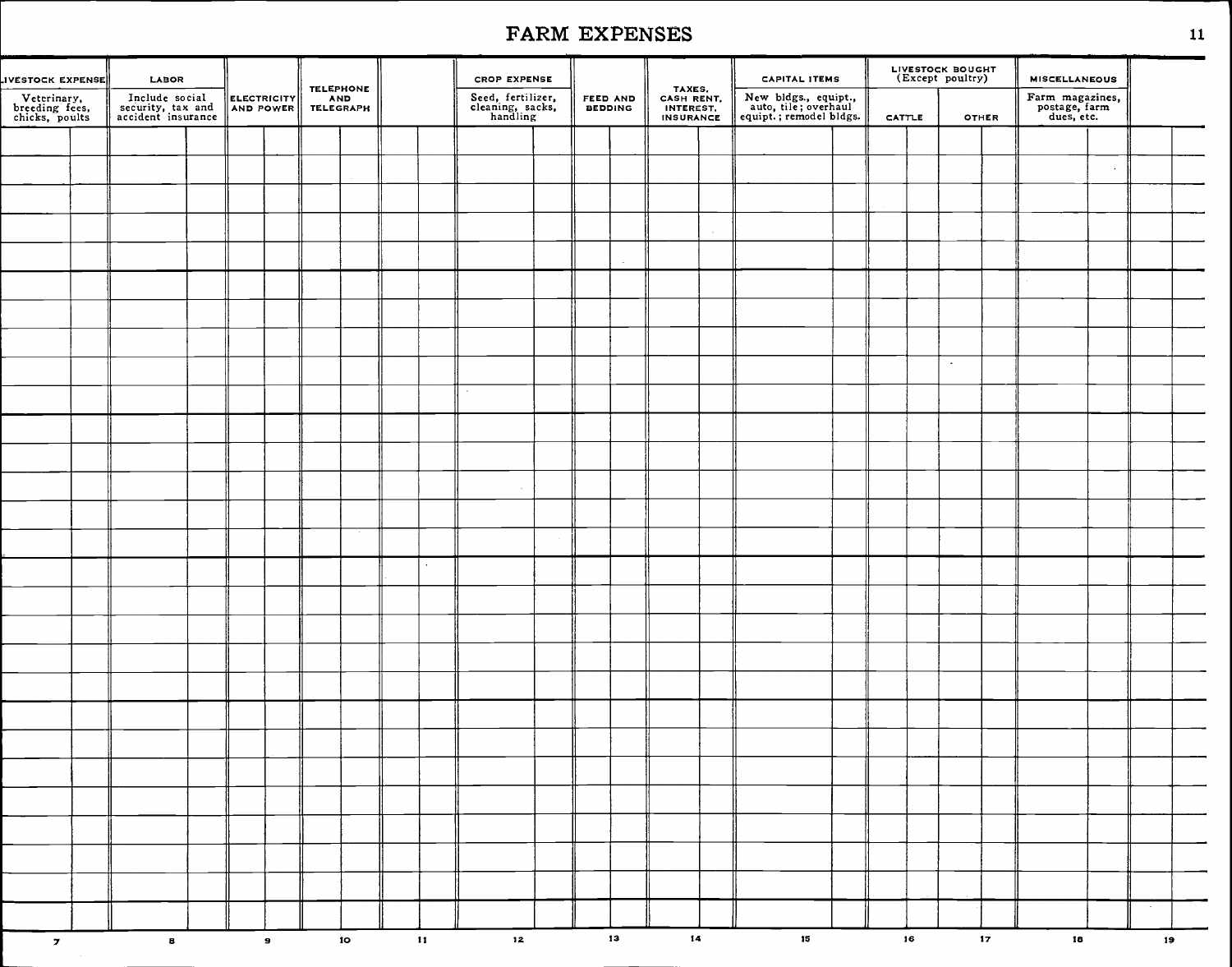|                                   | <b>DATE</b>   |                                     | AMOUNT AND DESCRIPTION OF ITEM |                                            | GENERAL<br>EQUIPMENT                    | TRACTORS,<br>TRUCKS                      |                         | AUTO EXPENSE                     |              |  |
|-----------------------------------|---------------|-------------------------------------|--------------------------------|--------------------------------------------|-----------------------------------------|------------------------------------------|-------------------------|----------------------------------|--------------|--|
| ENTER ALL ITEMS<br>IN THIS COLUMN |               | TO WHOM PAID                        |                                | REPAIRS OF<br>BLDGS.,<br>FENCES,<br>DRAINS | Repair bills,<br>parts, tools<br>bought | Repairs, tires,<br>license,<br>insurance | GAS, OIL,<br>GREASE     | (Incl. service<br>sta. gas, oil) | MACHINE HIRE |  |
|                                   |               |                                     |                                |                                            |                                         |                                          |                         |                                  |              |  |
|                                   |               |                                     |                                |                                            |                                         |                                          |                         |                                  |              |  |
|                                   |               |                                     |                                |                                            |                                         |                                          |                         |                                  |              |  |
|                                   |               |                                     |                                |                                            |                                         |                                          |                         |                                  |              |  |
|                                   |               |                                     |                                |                                            |                                         |                                          |                         |                                  |              |  |
|                                   |               |                                     |                                |                                            |                                         |                                          |                         |                                  |              |  |
|                                   |               |                                     |                                |                                            |                                         |                                          |                         |                                  |              |  |
|                                   |               |                                     |                                |                                            |                                         |                                          |                         |                                  |              |  |
|                                   |               |                                     |                                |                                            |                                         |                                          |                         |                                  |              |  |
|                                   |               |                                     |                                |                                            |                                         |                                          |                         |                                  |              |  |
|                                   |               |                                     |                                |                                            |                                         |                                          |                         |                                  |              |  |
|                                   |               |                                     |                                |                                            |                                         |                                          |                         |                                  |              |  |
|                                   |               |                                     |                                |                                            |                                         |                                          |                         |                                  |              |  |
|                                   |               |                                     |                                |                                            |                                         |                                          |                         |                                  |              |  |
|                                   |               |                                     |                                |                                            |                                         |                                          |                         |                                  |              |  |
|                                   |               |                                     |                                |                                            |                                         |                                          |                         |                                  |              |  |
|                                   |               |                                     |                                |                                            |                                         |                                          |                         |                                  |              |  |
|                                   |               |                                     |                                |                                            |                                         |                                          |                         |                                  |              |  |
|                                   |               |                                     |                                |                                            |                                         |                                          |                         |                                  |              |  |
|                                   |               |                                     |                                |                                            |                                         |                                          |                         |                                  |              |  |
|                                   |               |                                     |                                |                                            |                                         |                                          |                         |                                  |              |  |
|                                   |               |                                     |                                |                                            |                                         |                                          |                         |                                  |              |  |
|                                   |               |                                     |                                |                                            |                                         |                                          |                         |                                  |              |  |
| $\sim 10^{11}$ km s $^{-1}$       |               |                                     |                                |                                            |                                         |                                          |                         |                                  |              |  |
|                                   |               |                                     |                                |                                            |                                         |                                          |                         |                                  |              |  |
|                                   |               |                                     |                                |                                            |                                         |                                          |                         |                                  |              |  |
| $\sim$                            |               |                                     |                                |                                            |                                         |                                          |                         |                                  |              |  |
|                                   | <b>TOTALS</b> | Transfer totals to pages 28 and 29. |                                |                                            |                                         |                                          |                         |                                  |              |  |
|                                   |               |                                     |                                | $\mathbf{1}$                               | $\overline{\mathbf{z}}$                 | $\overline{\mathbf{3}}$                  | $\overline{\mathbf{4}}$ | $5^{\circ}$                      | $\epsilon$   |  |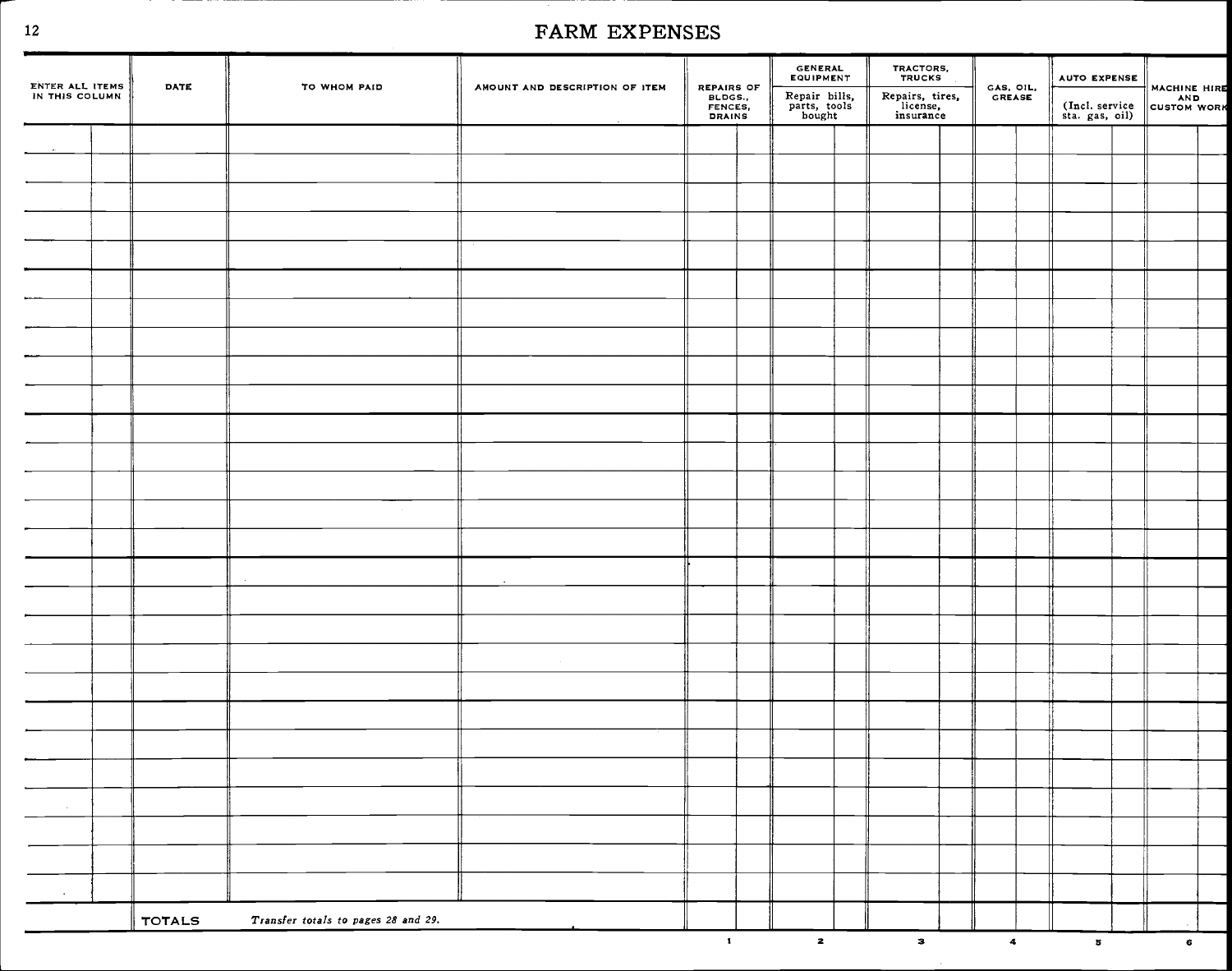| LIVESTOCK EXPENSE                               | <b>LABOR</b>                                              |  |             |                               |               | <b>CROP EXPENSE</b>                               |                     |    |                                                       | <b>CAPITAL ITEMS</b>                                                    |        |    | LIVESTOCK BOUGHT |                 | <b>MISCELLANEOUS</b>                           |    |  |
|-------------------------------------------------|-----------------------------------------------------------|--|-------------|-------------------------------|---------------|---------------------------------------------------|---------------------|----|-------------------------------------------------------|-------------------------------------------------------------------------|--------|----|------------------|-----------------|------------------------------------------------|----|--|
| Veterinary,<br>breeding fees,<br>chicks, poults | Include social<br>security, tax and<br>accident insurance |  | ELECTRICITY | TELEPHONE<br>AND<br>TELEGRAPH |               | Seed, fertilizer,<br>cleaning, sacks,<br>handling | FEED AND<br>BEDDING |    | TAXES,<br>CASH RENT,<br>INTEREST.<br><b>INSURANCE</b> | New bldgs., equipt.,<br>auto, tile; overhaul<br>equipt.; remodel bldgs. | CATTLE |    |                  | <b>OTHER</b>    | Farm magazines,<br>postage, farm<br>dues, etc. |    |  |
|                                                 |                                                           |  |             |                               |               |                                                   |                     |    |                                                       |                                                                         |        |    |                  |                 |                                                |    |  |
|                                                 |                                                           |  |             |                               |               |                                                   |                     |    |                                                       |                                                                         |        |    |                  |                 |                                                |    |  |
|                                                 |                                                           |  |             |                               |               |                                                   |                     |    |                                                       |                                                                         |        |    |                  |                 |                                                |    |  |
|                                                 |                                                           |  |             |                               |               |                                                   |                     |    |                                                       |                                                                         |        |    |                  |                 |                                                |    |  |
|                                                 |                                                           |  |             |                               |               |                                                   |                     |    |                                                       |                                                                         |        |    |                  |                 |                                                |    |  |
|                                                 |                                                           |  |             |                               |               |                                                   |                     |    |                                                       |                                                                         |        |    |                  |                 |                                                |    |  |
|                                                 |                                                           |  |             |                               |               |                                                   |                     |    |                                                       |                                                                         |        |    |                  |                 |                                                |    |  |
|                                                 |                                                           |  |             |                               |               | $\bullet$                                         |                     |    |                                                       |                                                                         |        |    |                  |                 |                                                |    |  |
|                                                 |                                                           |  |             |                               |               |                                                   |                     |    |                                                       |                                                                         |        |    |                  |                 |                                                |    |  |
|                                                 |                                                           |  |             |                               |               |                                                   |                     |    |                                                       |                                                                         |        |    |                  |                 |                                                |    |  |
|                                                 |                                                           |  |             |                               |               |                                                   |                     |    |                                                       |                                                                         |        |    |                  |                 |                                                |    |  |
|                                                 |                                                           |  |             |                               |               |                                                   |                     |    |                                                       |                                                                         |        |    |                  |                 |                                                |    |  |
|                                                 |                                                           |  |             |                               |               |                                                   |                     |    |                                                       |                                                                         |        |    |                  |                 |                                                |    |  |
|                                                 |                                                           |  |             |                               |               |                                                   |                     |    |                                                       |                                                                         |        |    |                  |                 |                                                |    |  |
|                                                 |                                                           |  |             |                               |               |                                                   |                     |    |                                                       |                                                                         |        |    |                  |                 |                                                |    |  |
|                                                 |                                                           |  |             |                               |               |                                                   |                     |    |                                                       |                                                                         |        |    |                  |                 |                                                |    |  |
|                                                 |                                                           |  |             |                               |               |                                                   |                     |    |                                                       |                                                                         |        |    |                  |                 |                                                |    |  |
|                                                 |                                                           |  |             |                               |               |                                                   |                     |    |                                                       |                                                                         |        |    |                  |                 |                                                |    |  |
|                                                 |                                                           |  |             |                               |               |                                                   |                     |    |                                                       |                                                                         |        |    |                  |                 |                                                |    |  |
|                                                 |                                                           |  |             |                               |               |                                                   |                     |    |                                                       |                                                                         |        |    |                  |                 |                                                |    |  |
|                                                 |                                                           |  |             |                               |               |                                                   |                     |    |                                                       |                                                                         |        |    |                  |                 |                                                |    |  |
|                                                 |                                                           |  |             |                               |               |                                                   |                     |    |                                                       |                                                                         |        |    |                  |                 |                                                |    |  |
|                                                 |                                                           |  |             |                               |               |                                                   |                     |    |                                                       |                                                                         |        |    |                  |                 |                                                |    |  |
|                                                 |                                                           |  |             |                               |               |                                                   |                     |    |                                                       |                                                                         |        |    |                  |                 |                                                |    |  |
|                                                 |                                                           |  |             |                               |               |                                                   |                     |    |                                                       |                                                                         |        |    |                  |                 |                                                |    |  |
|                                                 |                                                           |  |             |                               |               |                                                   |                     |    |                                                       |                                                                         |        |    |                  |                 |                                                |    |  |
|                                                 |                                                           |  |             |                               |               |                                                   |                     |    |                                                       |                                                                         |        |    |                  |                 |                                                |    |  |
|                                                 |                                                           |  |             |                               |               |                                                   |                     |    |                                                       |                                                                         |        |    |                  |                 |                                                |    |  |
|                                                 |                                                           |  |             |                               |               |                                                   |                     |    |                                                       |                                                                         |        |    |                  |                 |                                                |    |  |
| $\mathbf{z}$                                    | $\pmb{B}$                                                 |  | $\bullet$   | $\mathbf{10}$                 | $\mathbf{11}$ | 12 <sub>1</sub>                                   |                     | 13 | 14                                                    | $\mathbf{15}^-$                                                         |        | 16 |                  | 17 <sub>2</sub> | 18 <sub>1</sub>                                | 19 |  |
|                                                 |                                                           |  |             |                               |               |                                                   |                     |    |                                                       |                                                                         |        |    |                  |                 |                                                |    |  |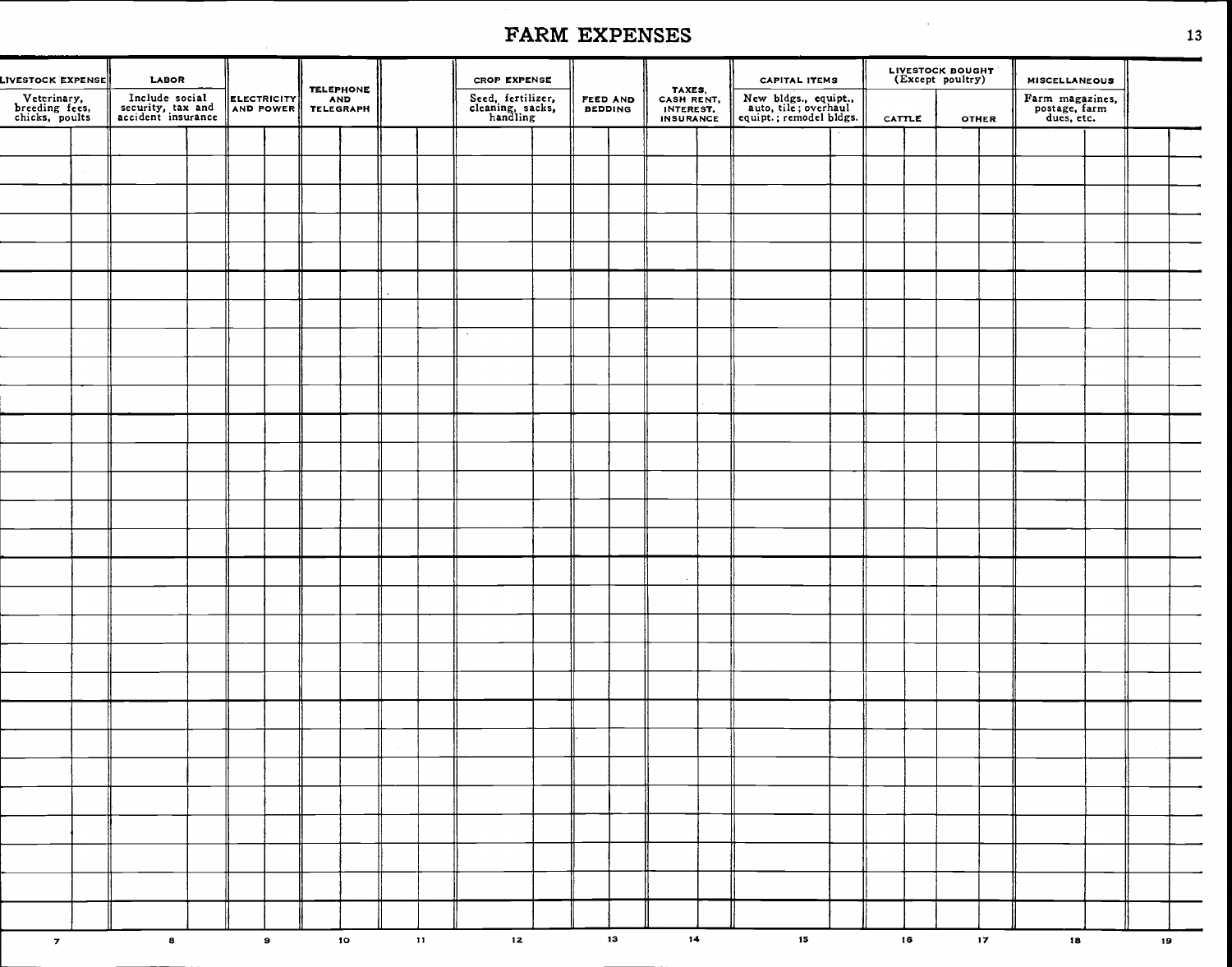| ENTER ALL ITEMS<br>IN THIS COLUMN | <b>DATE</b>   | TO WHOM PAID                        | AMOUNT AND DESCRIPTION OF ITEM | REPAIRS OF<br>BLDGS.,<br>FENCES,<br>DRAINS | GENERAL<br>EQUIPMENT<br>Repair bills,<br>parts, tools<br>bought | TRACTORS,<br>TRUCKS<br>Repairs, tires,<br>license,<br>insurance | GAS, OIL,<br>GREASE  | <b>AUTO EXPENSE</b><br>MACHINE HIRE<br>(Incl. service AND<br>sta. gas, oil) CUSTOM WORK |            |  |
|-----------------------------------|---------------|-------------------------------------|--------------------------------|--------------------------------------------|-----------------------------------------------------------------|-----------------------------------------------------------------|----------------------|-----------------------------------------------------------------------------------------|------------|--|
|                                   |               |                                     |                                |                                            |                                                                 |                                                                 |                      |                                                                                         |            |  |
|                                   |               |                                     |                                |                                            |                                                                 |                                                                 |                      |                                                                                         |            |  |
|                                   |               |                                     |                                |                                            |                                                                 |                                                                 |                      |                                                                                         |            |  |
|                                   |               |                                     | $\sim$                         |                                            |                                                                 |                                                                 |                      |                                                                                         |            |  |
|                                   |               |                                     |                                |                                            |                                                                 |                                                                 |                      |                                                                                         |            |  |
|                                   |               |                                     |                                |                                            |                                                                 |                                                                 |                      |                                                                                         |            |  |
|                                   |               |                                     |                                |                                            |                                                                 |                                                                 |                      |                                                                                         |            |  |
|                                   |               |                                     |                                |                                            |                                                                 |                                                                 |                      |                                                                                         |            |  |
|                                   |               |                                     |                                |                                            |                                                                 |                                                                 |                      |                                                                                         |            |  |
|                                   |               |                                     |                                |                                            |                                                                 |                                                                 |                      |                                                                                         |            |  |
|                                   |               |                                     |                                |                                            |                                                                 |                                                                 |                      |                                                                                         |            |  |
|                                   |               |                                     |                                |                                            |                                                                 |                                                                 |                      |                                                                                         |            |  |
|                                   |               |                                     |                                |                                            |                                                                 |                                                                 |                      |                                                                                         |            |  |
|                                   |               |                                     |                                |                                            |                                                                 |                                                                 |                      |                                                                                         |            |  |
|                                   |               |                                     |                                |                                            |                                                                 |                                                                 |                      |                                                                                         |            |  |
|                                   |               |                                     |                                |                                            |                                                                 |                                                                 |                      |                                                                                         |            |  |
|                                   |               |                                     |                                |                                            |                                                                 |                                                                 |                      |                                                                                         |            |  |
|                                   |               |                                     |                                |                                            |                                                                 |                                                                 |                      |                                                                                         |            |  |
|                                   |               |                                     |                                |                                            |                                                                 |                                                                 |                      |                                                                                         |            |  |
|                                   |               |                                     |                                |                                            |                                                                 |                                                                 |                      |                                                                                         |            |  |
|                                   |               |                                     |                                |                                            |                                                                 |                                                                 |                      |                                                                                         |            |  |
|                                   |               |                                     |                                |                                            |                                                                 |                                                                 |                      |                                                                                         |            |  |
|                                   |               |                                     |                                |                                            |                                                                 |                                                                 |                      |                                                                                         |            |  |
|                                   |               |                                     |                                |                                            |                                                                 |                                                                 |                      |                                                                                         |            |  |
|                                   |               |                                     |                                |                                            |                                                                 |                                                                 |                      |                                                                                         |            |  |
|                                   |               |                                     |                                |                                            |                                                                 |                                                                 |                      |                                                                                         |            |  |
|                                   |               |                                     |                                |                                            |                                                                 |                                                                 |                      |                                                                                         |            |  |
|                                   | <b>TOTALS</b> | Transfer totals to pages 28 and 29. |                                |                                            |                                                                 |                                                                 |                      |                                                                                         |            |  |
|                                   |               |                                     |                                | $\mathbf{L}$                               | $\overline{\mathbf{2}}$                                         | $\mathbf{a}$                                                    | $\blacktriangleleft$ | $\overline{\mathbf{5}}$                                                                 | $\epsilon$ |  |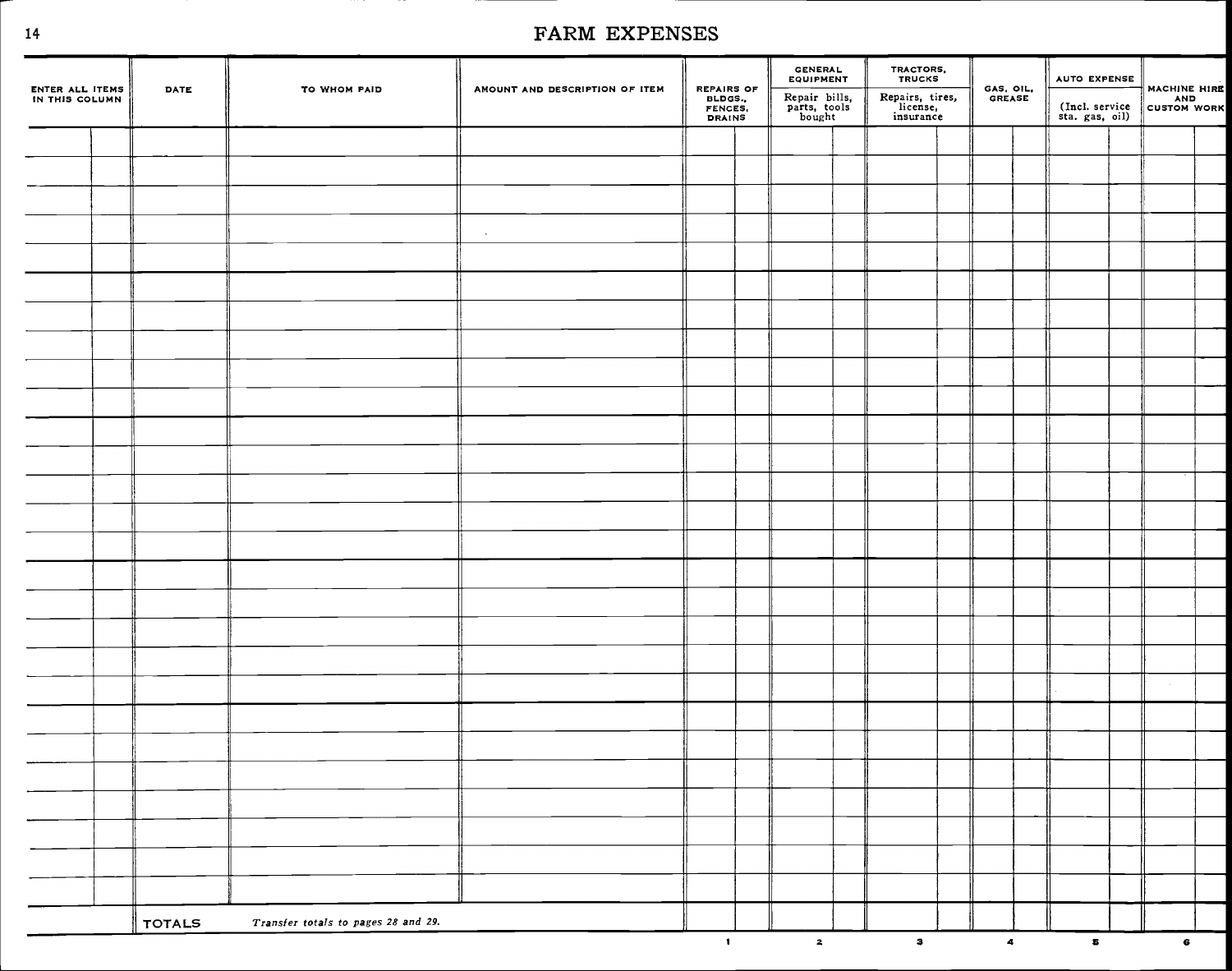| LIVESTOCK EXPENSE<br>Veterinary,<br>breeding fees,<br>chicks, poults | LABOR<br>Include social<br>security, tax and<br>accident insurance | ELECTRICITY |           | TELEPHONE<br>AND<br>TELEGRAPH |    |               | <b>CROP EXPENSE</b><br>Seed, fertilizer,<br>cleaning, sacks,<br>handling | FEED AND<br>BEDDING |    | TAXES,<br>CASH RENT,<br>INTEREST,<br>INSURANCE | <b>CAPITAL ITEMS</b><br>New bldgs., equipt.,<br>auto, tile; overhaul<br>equipt.; remodel bldgs. |        | LIVESTOCK BOUGHT<br>(Except poultry) |                 | <b>MISCELLANEOUS</b><br>Farm magazines,<br>postage, farm<br>dues, etc. |    |  |
|----------------------------------------------------------------------|--------------------------------------------------------------------|-------------|-----------|-------------------------------|----|---------------|--------------------------------------------------------------------------|---------------------|----|------------------------------------------------|-------------------------------------------------------------------------------------------------|--------|--------------------------------------|-----------------|------------------------------------------------------------------------|----|--|
|                                                                      |                                                                    |             |           |                               |    |               |                                                                          |                     |    |                                                |                                                                                                 | CATTLE | <b>OTHER</b>                         |                 |                                                                        |    |  |
|                                                                      |                                                                    |             |           |                               |    |               |                                                                          |                     |    |                                                |                                                                                                 |        |                                      |                 |                                                                        |    |  |
|                                                                      |                                                                    |             |           |                               |    |               |                                                                          |                     |    |                                                |                                                                                                 |        |                                      |                 |                                                                        |    |  |
|                                                                      |                                                                    |             |           |                               |    |               |                                                                          |                     |    |                                                |                                                                                                 |        |                                      |                 |                                                                        |    |  |
|                                                                      |                                                                    |             |           |                               |    |               |                                                                          |                     |    |                                                |                                                                                                 |        |                                      |                 |                                                                        |    |  |
|                                                                      |                                                                    |             |           |                               |    |               |                                                                          |                     |    |                                                |                                                                                                 |        |                                      |                 |                                                                        |    |  |
|                                                                      |                                                                    |             |           |                               |    |               |                                                                          |                     |    |                                                |                                                                                                 |        |                                      |                 |                                                                        |    |  |
|                                                                      |                                                                    |             |           |                               |    |               |                                                                          |                     |    |                                                |                                                                                                 |        |                                      |                 |                                                                        |    |  |
|                                                                      |                                                                    |             |           |                               |    |               |                                                                          |                     |    |                                                |                                                                                                 |        |                                      |                 |                                                                        |    |  |
|                                                                      |                                                                    |             |           |                               |    |               |                                                                          |                     |    |                                                |                                                                                                 |        |                                      |                 |                                                                        |    |  |
|                                                                      |                                                                    |             |           |                               |    |               |                                                                          |                     |    |                                                |                                                                                                 |        |                                      |                 |                                                                        |    |  |
|                                                                      |                                                                    |             |           |                               |    |               |                                                                          |                     |    |                                                |                                                                                                 |        |                                      |                 |                                                                        |    |  |
|                                                                      |                                                                    |             |           |                               |    |               |                                                                          |                     |    |                                                |                                                                                                 |        |                                      |                 |                                                                        |    |  |
|                                                                      |                                                                    |             |           |                               |    |               |                                                                          |                     |    |                                                |                                                                                                 |        |                                      |                 |                                                                        |    |  |
|                                                                      |                                                                    |             |           |                               |    |               |                                                                          |                     |    |                                                |                                                                                                 |        |                                      |                 |                                                                        |    |  |
|                                                                      |                                                                    |             |           |                               |    |               |                                                                          |                     |    |                                                |                                                                                                 |        |                                      |                 |                                                                        |    |  |
|                                                                      |                                                                    |             |           |                               |    |               |                                                                          |                     |    |                                                |                                                                                                 |        |                                      |                 |                                                                        |    |  |
|                                                                      |                                                                    |             |           |                               |    |               |                                                                          |                     |    |                                                |                                                                                                 |        |                                      |                 |                                                                        |    |  |
|                                                                      |                                                                    |             |           |                               |    |               |                                                                          |                     |    |                                                |                                                                                                 |        |                                      |                 |                                                                        |    |  |
|                                                                      |                                                                    |             |           |                               |    |               |                                                                          |                     |    |                                                |                                                                                                 |        |                                      |                 |                                                                        |    |  |
|                                                                      |                                                                    |             |           |                               |    |               |                                                                          |                     |    |                                                |                                                                                                 |        |                                      |                 |                                                                        |    |  |
|                                                                      |                                                                    |             |           |                               |    |               |                                                                          |                     |    |                                                |                                                                                                 |        |                                      |                 |                                                                        |    |  |
|                                                                      |                                                                    |             |           |                               |    |               |                                                                          |                     |    |                                                |                                                                                                 |        |                                      |                 |                                                                        |    |  |
|                                                                      |                                                                    |             |           |                               |    |               |                                                                          |                     |    |                                                |                                                                                                 |        |                                      |                 |                                                                        |    |  |
|                                                                      |                                                                    |             |           |                               |    |               |                                                                          |                     |    |                                                |                                                                                                 |        |                                      |                 |                                                                        |    |  |
|                                                                      |                                                                    |             |           |                               |    |               |                                                                          |                     |    |                                                |                                                                                                 |        |                                      |                 |                                                                        |    |  |
|                                                                      |                                                                    |             |           |                               |    |               |                                                                          |                     |    |                                                |                                                                                                 |        |                                      |                 |                                                                        |    |  |
|                                                                      |                                                                    |             |           |                               |    |               |                                                                          |                     |    |                                                |                                                                                                 |        |                                      |                 |                                                                        |    |  |
|                                                                      |                                                                    |             |           |                               |    |               |                                                                          |                     |    |                                                |                                                                                                 |        |                                      |                 |                                                                        |    |  |
|                                                                      |                                                                    |             |           |                               |    |               |                                                                          |                     |    |                                                |                                                                                                 |        |                                      |                 |                                                                        |    |  |
|                                                                      |                                                                    |             |           |                               |    |               |                                                                          |                     |    |                                                |                                                                                                 |        |                                      |                 |                                                                        |    |  |
|                                                                      |                                                                    |             |           |                               |    |               |                                                                          |                     |    |                                                |                                                                                                 |        |                                      |                 |                                                                        |    |  |
|                                                                      |                                                                    |             |           |                               |    |               |                                                                          |                     |    |                                                |                                                                                                 |        |                                      |                 |                                                                        |    |  |
| $\overline{\mathbf{z}}$                                              | $\bullet$                                                          |             | $\pmb{9}$ |                               | 10 | $\mathbf{11}$ | $\mathbf{12}$                                                            |                     | 13 | 14                                             | 15 <sub>1</sub>                                                                                 | 16     |                                      | 17 <sub>2</sub> | 18                                                                     | 19 |  |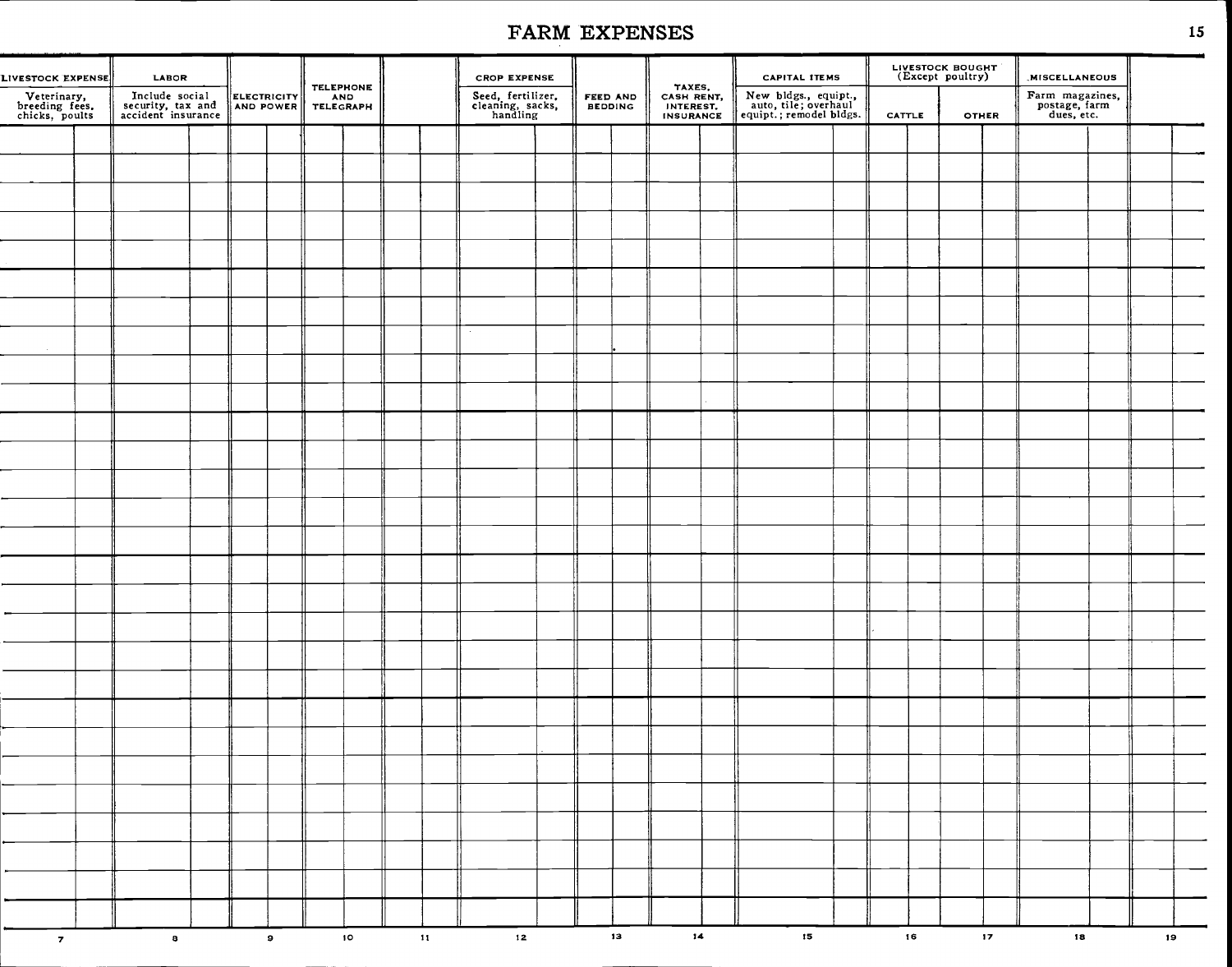| ENTER ALL ITEMS<br>IN THIS COLUMN | DATE          | TO WHOM PAID                        | AMOUNT AND DESCRIPTION OF ITEM | REPAIRS OF<br>BLDGS.,<br>FENCES,<br>DRAINS | GENERAL<br>EQUIPMENT<br>Repair bills,<br>parts, tools<br>bought | TRACTORS,<br>TRUCKS<br>Repairs, tires,<br>license,<br>insurance | GAS, OIL.<br><b>GREASE</b> | AUTO EXPENSE<br>(Incl. service<br>sta. gas, oil) | MACHINE HIRE |  |
|-----------------------------------|---------------|-------------------------------------|--------------------------------|--------------------------------------------|-----------------------------------------------------------------|-----------------------------------------------------------------|----------------------------|--------------------------------------------------|--------------|--|
|                                   |               |                                     |                                |                                            |                                                                 |                                                                 |                            |                                                  |              |  |
|                                   |               |                                     |                                |                                            |                                                                 |                                                                 |                            |                                                  |              |  |
|                                   |               |                                     |                                |                                            |                                                                 |                                                                 |                            |                                                  |              |  |
|                                   |               |                                     |                                |                                            |                                                                 |                                                                 |                            |                                                  |              |  |
|                                   |               |                                     |                                |                                            |                                                                 |                                                                 |                            |                                                  |              |  |
|                                   |               |                                     |                                |                                            |                                                                 |                                                                 |                            |                                                  |              |  |
|                                   |               |                                     |                                |                                            |                                                                 |                                                                 |                            |                                                  |              |  |
|                                   |               |                                     |                                |                                            |                                                                 |                                                                 |                            |                                                  |              |  |
|                                   |               |                                     |                                |                                            |                                                                 |                                                                 |                            |                                                  |              |  |
|                                   |               |                                     |                                |                                            |                                                                 |                                                                 |                            |                                                  |              |  |
|                                   |               |                                     |                                |                                            |                                                                 |                                                                 |                            |                                                  |              |  |
|                                   |               |                                     |                                |                                            |                                                                 |                                                                 |                            |                                                  |              |  |
|                                   |               |                                     |                                |                                            |                                                                 |                                                                 |                            |                                                  |              |  |
|                                   |               |                                     | $\cdot$                        |                                            |                                                                 |                                                                 |                            |                                                  |              |  |
|                                   |               |                                     |                                |                                            |                                                                 |                                                                 |                            |                                                  |              |  |
|                                   |               |                                     |                                |                                            |                                                                 |                                                                 |                            |                                                  |              |  |
|                                   |               |                                     |                                |                                            |                                                                 |                                                                 |                            |                                                  |              |  |
|                                   |               |                                     |                                |                                            |                                                                 |                                                                 |                            |                                                  |              |  |
|                                   |               |                                     |                                |                                            |                                                                 |                                                                 |                            |                                                  |              |  |
|                                   |               |                                     |                                |                                            |                                                                 |                                                                 |                            |                                                  |              |  |
|                                   |               |                                     |                                |                                            |                                                                 |                                                                 |                            |                                                  |              |  |
|                                   |               |                                     |                                |                                            |                                                                 |                                                                 |                            |                                                  |              |  |
|                                   |               |                                     |                                |                                            |                                                                 |                                                                 |                            |                                                  |              |  |
|                                   |               |                                     |                                |                                            |                                                                 |                                                                 |                            |                                                  |              |  |
|                                   |               |                                     |                                |                                            |                                                                 |                                                                 |                            |                                                  |              |  |
|                                   |               |                                     |                                |                                            |                                                                 |                                                                 |                            |                                                  |              |  |
|                                   |               |                                     |                                |                                            |                                                                 |                                                                 |                            |                                                  |              |  |
|                                   | <b>TOTALS</b> | Transfer totals to pages 28 and 29. |                                |                                            |                                                                 |                                                                 |                            |                                                  |              |  |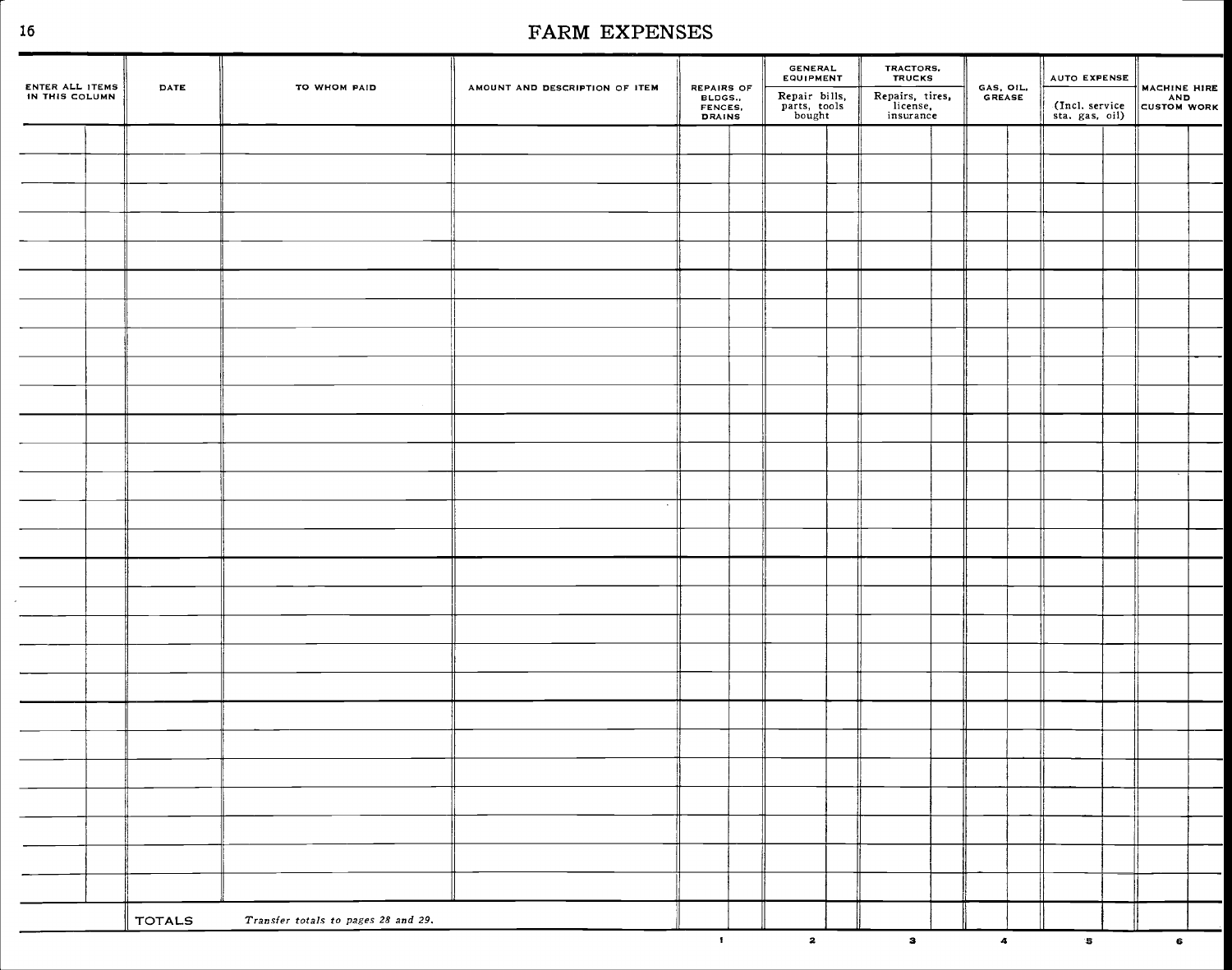# FARM EXPENSES 17 FARM EXPENSES

|                                                                        |                                                                    |                                 |                                      |                            |                                                                          | FARM EXPENSES                     |                                                |                                                                                                 |                                      |                                                                        | 17 |
|------------------------------------------------------------------------|--------------------------------------------------------------------|---------------------------------|--------------------------------------|----------------------------|--------------------------------------------------------------------------|-----------------------------------|------------------------------------------------|-------------------------------------------------------------------------------------------------|--------------------------------------|------------------------------------------------------------------------|----|
| LIVESTOCK EXPENSE  <br>Veterinary,<br>breeding fees,<br>chicks, poults | LABOR<br>Include social<br>security, tax and<br>accident insurance | <b>ELECTRICITY</b><br>AND POWER | <b>TELEPHONE</b><br>AND<br>TELEGRAPH |                            | <b>CROP EXPENSE</b><br>Seed, fertilizer,<br>cleaning, sacks,<br>handling | <b>FEED AND</b><br><b>BEDDING</b> | TAXES,<br>CASH RENT,<br>INTEREST,<br>INSURANCE | <b>CAPITAL ITEMS</b><br>New bldgs., equipt.,<br>auto, tile; overhaul<br>equipt.; remodel bldgs. | LIVESTOCK BOUGHT<br>(Except poultry) | <b>MISCELLANEOUS</b><br>Farm magazines,<br>postage, farm<br>dues, etc. |    |
|                                                                        |                                                                    |                                 |                                      |                            |                                                                          |                                   |                                                |                                                                                                 | CATTLE<br><b>OTHER</b>               |                                                                        |    |
|                                                                        |                                                                    |                                 |                                      |                            |                                                                          |                                   |                                                |                                                                                                 |                                      |                                                                        |    |
|                                                                        |                                                                    |                                 |                                      |                            |                                                                          |                                   |                                                |                                                                                                 |                                      |                                                                        |    |
|                                                                        |                                                                    |                                 |                                      |                            |                                                                          |                                   |                                                |                                                                                                 |                                      |                                                                        |    |
|                                                                        |                                                                    |                                 |                                      |                            |                                                                          |                                   |                                                |                                                                                                 |                                      |                                                                        |    |
|                                                                        |                                                                    |                                 |                                      |                            |                                                                          |                                   |                                                |                                                                                                 |                                      |                                                                        |    |
|                                                                        |                                                                    |                                 |                                      |                            |                                                                          |                                   |                                                |                                                                                                 |                                      |                                                                        |    |
|                                                                        |                                                                    |                                 |                                      |                            |                                                                          |                                   |                                                |                                                                                                 |                                      |                                                                        |    |
|                                                                        |                                                                    |                                 |                                      |                            |                                                                          |                                   |                                                |                                                                                                 |                                      |                                                                        |    |
|                                                                        |                                                                    |                                 |                                      |                            |                                                                          |                                   |                                                |                                                                                                 |                                      |                                                                        |    |
|                                                                        |                                                                    |                                 |                                      |                            |                                                                          |                                   |                                                |                                                                                                 |                                      |                                                                        |    |
|                                                                        |                                                                    |                                 |                                      |                            |                                                                          |                                   |                                                |                                                                                                 |                                      |                                                                        |    |
|                                                                        |                                                                    |                                 |                                      |                            |                                                                          |                                   |                                                |                                                                                                 |                                      |                                                                        |    |
|                                                                        |                                                                    |                                 |                                      |                            |                                                                          |                                   |                                                |                                                                                                 |                                      |                                                                        |    |
|                                                                        |                                                                    |                                 |                                      |                            |                                                                          |                                   |                                                |                                                                                                 |                                      |                                                                        |    |
|                                                                        |                                                                    |                                 |                                      |                            |                                                                          |                                   |                                                |                                                                                                 |                                      |                                                                        |    |
|                                                                        |                                                                    |                                 |                                      |                            |                                                                          |                                   |                                                |                                                                                                 |                                      |                                                                        |    |
|                                                                        |                                                                    |                                 |                                      |                            |                                                                          |                                   |                                                |                                                                                                 |                                      |                                                                        |    |
|                                                                        |                                                                    |                                 |                                      |                            |                                                                          |                                   |                                                |                                                                                                 |                                      |                                                                        |    |
|                                                                        |                                                                    |                                 |                                      |                            |                                                                          |                                   |                                                |                                                                                                 |                                      |                                                                        |    |
|                                                                        |                                                                    |                                 |                                      |                            |                                                                          |                                   |                                                |                                                                                                 |                                      |                                                                        |    |
|                                                                        |                                                                    |                                 |                                      |                            |                                                                          |                                   |                                                |                                                                                                 |                                      |                                                                        |    |
|                                                                        |                                                                    |                                 |                                      |                            |                                                                          |                                   |                                                |                                                                                                 |                                      |                                                                        |    |
|                                                                        |                                                                    |                                 |                                      |                            |                                                                          |                                   |                                                |                                                                                                 |                                      |                                                                        |    |
|                                                                        |                                                                    |                                 |                                      |                            |                                                                          |                                   |                                                |                                                                                                 |                                      |                                                                        |    |
|                                                                        |                                                                    |                                 |                                      |                            |                                                                          |                                   |                                                |                                                                                                 |                                      |                                                                        |    |
|                                                                        |                                                                    |                                 |                                      |                            |                                                                          |                                   |                                                |                                                                                                 |                                      |                                                                        |    |
|                                                                        |                                                                    |                                 |                                      |                            |                                                                          |                                   |                                                |                                                                                                 |                                      |                                                                        |    |
|                                                                        |                                                                    |                                 |                                      |                            |                                                                          |                                   |                                                |                                                                                                 |                                      |                                                                        |    |
|                                                                        |                                                                    |                                 |                                      |                            |                                                                          |                                   |                                                |                                                                                                 |                                      |                                                                        |    |
|                                                                        |                                                                    |                                 |                                      |                            |                                                                          |                                   |                                                |                                                                                                 |                                      |                                                                        |    |
|                                                                        |                                                                    |                                 |                                      |                            |                                                                          |                                   |                                                |                                                                                                 |                                      |                                                                        |    |
| $\mathbf{z}$                                                           | $\mathbf{a}$                                                       | $\bullet$                       | to                                   | $\langle\mathbf{H}\rangle$ | 12                                                                       | 13                                | 14                                             | $15 -$                                                                                          | 16<br>17 <sub>17</sub>               | 18                                                                     | 19 |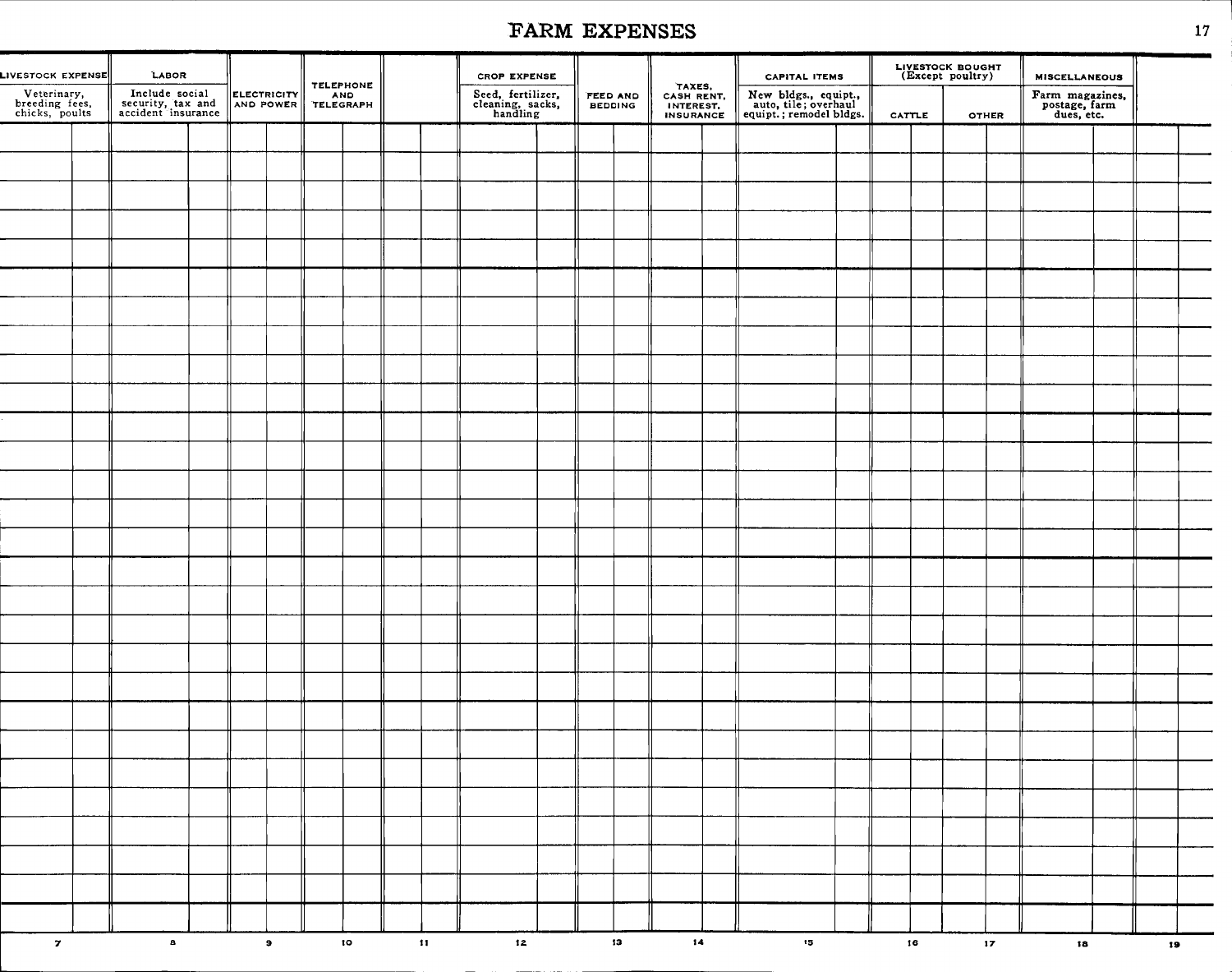| REPAIRS OF<br>BLDGS.,<br>FENCES,<br>DRAINS<br>Repair bills,<br>parts, tools<br>bought<br>Repairs, tires,<br>license,<br>insurance<br>$\bullet$ | MACHINE HIRE |
|------------------------------------------------------------------------------------------------------------------------------------------------|--------------|
|                                                                                                                                                |              |
|                                                                                                                                                |              |
|                                                                                                                                                |              |
|                                                                                                                                                |              |
|                                                                                                                                                |              |
|                                                                                                                                                |              |
|                                                                                                                                                |              |
|                                                                                                                                                |              |
|                                                                                                                                                |              |
|                                                                                                                                                |              |
|                                                                                                                                                |              |
|                                                                                                                                                |              |
|                                                                                                                                                |              |
|                                                                                                                                                |              |
|                                                                                                                                                |              |
|                                                                                                                                                |              |
|                                                                                                                                                |              |
|                                                                                                                                                |              |
|                                                                                                                                                |              |
|                                                                                                                                                |              |
|                                                                                                                                                |              |
|                                                                                                                                                |              |
|                                                                                                                                                |              |
|                                                                                                                                                |              |
|                                                                                                                                                |              |
|                                                                                                                                                |              |
|                                                                                                                                                |              |
|                                                                                                                                                |              |
| Transfer totals to pages 28 and 29.<br><b>TOTALS</b>                                                                                           |              |

 $\ddot{\phantom{a}}$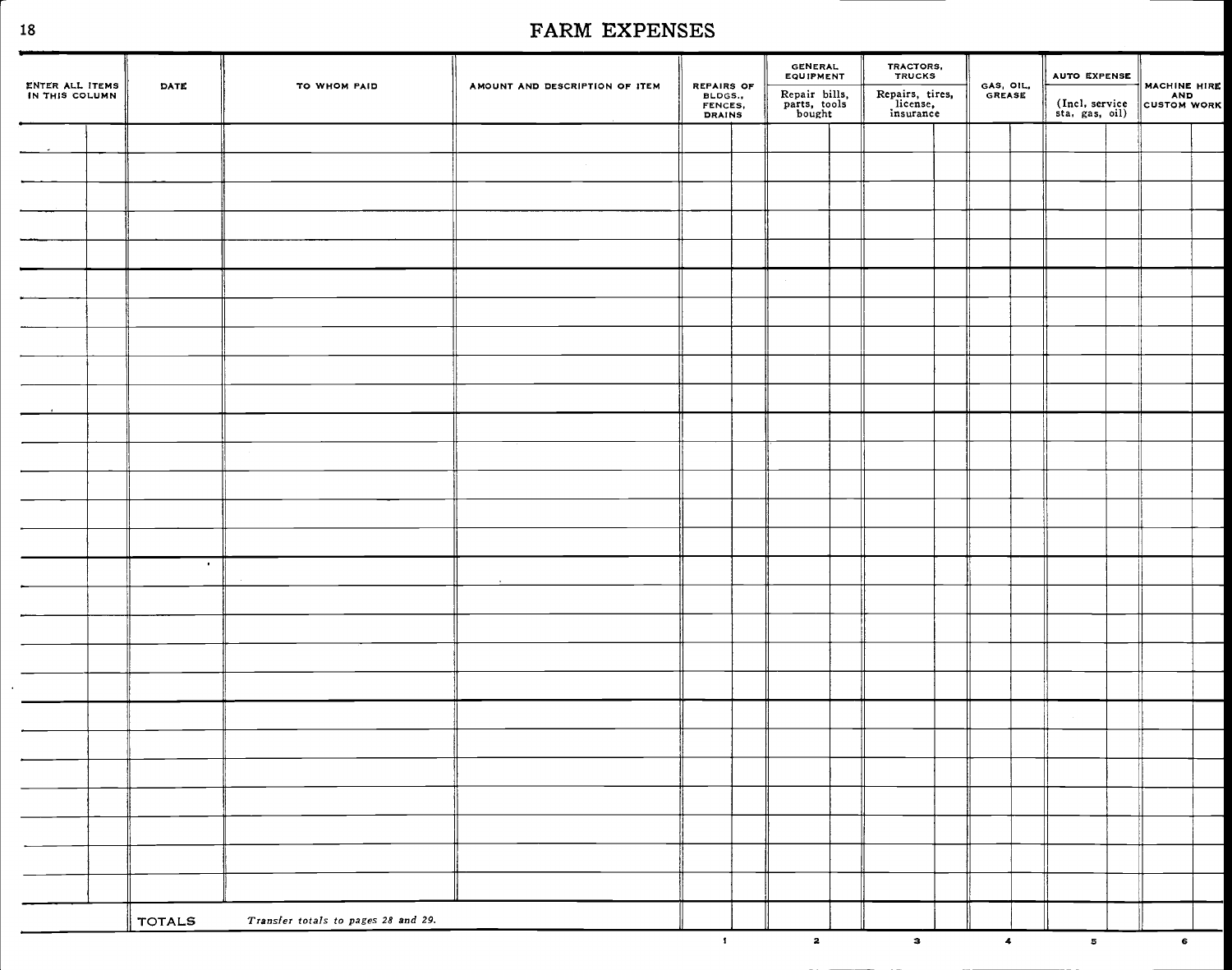| <b>JVESTOCK EXPENSE</b>                         | LABOR                                                     |  |           |                 | <b>TELEPHONE</b> |               | <b>CROP EXPENSE</b>                               |  |                     |                                                | <b>CAPITAL ITEMS</b>                                                    |                 | LIVESTOCK BOUGHT<br>(Except poultry) |                 | <b>MISCELLANEOUS</b>                           |    |  |
|-------------------------------------------------|-----------------------------------------------------------|--|-----------|-----------------|------------------|---------------|---------------------------------------------------|--|---------------------|------------------------------------------------|-------------------------------------------------------------------------|-----------------|--------------------------------------|-----------------|------------------------------------------------|----|--|
| Veterinary,<br>breeding fees,<br>chicks, poults | Include social<br>security, tax and<br>accident insurance |  |           | ELECTRICITY AND |                  |               | Seed, fertilizer,<br>cleaning, sacks,<br>handling |  | FEED AND<br>BEDDING | TAXES,<br>CASH RENT,<br>INTEREST,<br>INSURANCE | New bldgs., equipt.,<br>auto, tile; overhaul<br>equipt.; remodel bldgs. | CATTLE          |                                      | <b>OTHER</b>    | Farm magazines,<br>postage, farm<br>dues, etc. |    |  |
|                                                 |                                                           |  |           |                 |                  |               |                                                   |  |                     |                                                |                                                                         |                 |                                      |                 |                                                |    |  |
|                                                 |                                                           |  |           |                 |                  |               |                                                   |  |                     |                                                |                                                                         |                 |                                      |                 |                                                |    |  |
|                                                 |                                                           |  |           |                 |                  |               |                                                   |  |                     |                                                |                                                                         |                 |                                      |                 |                                                |    |  |
|                                                 |                                                           |  |           |                 |                  |               |                                                   |  |                     |                                                |                                                                         |                 |                                      |                 |                                                |    |  |
|                                                 |                                                           |  |           |                 |                  |               |                                                   |  |                     |                                                |                                                                         |                 |                                      |                 |                                                |    |  |
|                                                 |                                                           |  |           |                 |                  |               |                                                   |  |                     |                                                |                                                                         |                 |                                      |                 |                                                |    |  |
|                                                 |                                                           |  |           |                 |                  |               |                                                   |  |                     |                                                |                                                                         |                 |                                      |                 |                                                |    |  |
|                                                 |                                                           |  |           |                 |                  |               |                                                   |  |                     |                                                |                                                                         |                 |                                      |                 |                                                |    |  |
|                                                 |                                                           |  |           |                 |                  |               |                                                   |  |                     |                                                |                                                                         |                 |                                      |                 |                                                |    |  |
|                                                 |                                                           |  |           |                 |                  |               |                                                   |  |                     |                                                |                                                                         |                 |                                      |                 |                                                |    |  |
|                                                 |                                                           |  |           |                 |                  |               |                                                   |  |                     |                                                |                                                                         |                 |                                      |                 |                                                |    |  |
|                                                 |                                                           |  |           |                 |                  |               |                                                   |  |                     |                                                |                                                                         |                 |                                      |                 |                                                |    |  |
|                                                 |                                                           |  |           |                 |                  |               |                                                   |  |                     |                                                |                                                                         |                 |                                      |                 |                                                |    |  |
|                                                 |                                                           |  |           |                 |                  |               |                                                   |  |                     |                                                |                                                                         |                 |                                      |                 |                                                |    |  |
|                                                 |                                                           |  |           |                 |                  |               |                                                   |  |                     |                                                |                                                                         |                 |                                      |                 |                                                |    |  |
|                                                 |                                                           |  |           |                 |                  |               |                                                   |  |                     |                                                |                                                                         |                 |                                      |                 |                                                |    |  |
|                                                 |                                                           |  |           |                 |                  |               |                                                   |  |                     |                                                |                                                                         |                 |                                      |                 |                                                |    |  |
|                                                 |                                                           |  |           |                 |                  |               |                                                   |  |                     |                                                |                                                                         |                 |                                      |                 |                                                |    |  |
|                                                 |                                                           |  |           |                 |                  |               |                                                   |  |                     |                                                |                                                                         |                 |                                      |                 |                                                |    |  |
|                                                 |                                                           |  |           |                 |                  |               |                                                   |  |                     |                                                |                                                                         |                 |                                      |                 |                                                |    |  |
|                                                 |                                                           |  |           |                 |                  |               |                                                   |  |                     |                                                |                                                                         |                 |                                      |                 |                                                |    |  |
|                                                 |                                                           |  |           |                 |                  |               |                                                   |  |                     |                                                |                                                                         |                 |                                      |                 |                                                |    |  |
|                                                 |                                                           |  |           |                 |                  |               |                                                   |  |                     |                                                |                                                                         |                 |                                      |                 |                                                |    |  |
|                                                 |                                                           |  |           |                 |                  |               |                                                   |  |                     |                                                |                                                                         |                 |                                      |                 |                                                |    |  |
|                                                 |                                                           |  |           |                 |                  |               |                                                   |  |                     |                                                |                                                                         |                 |                                      |                 |                                                |    |  |
|                                                 |                                                           |  |           |                 |                  |               |                                                   |  |                     |                                                |                                                                         |                 |                                      |                 |                                                |    |  |
|                                                 |                                                           |  |           |                 |                  |               |                                                   |  |                     |                                                |                                                                         |                 |                                      |                 |                                                |    |  |
|                                                 |                                                           |  |           |                 |                  |               |                                                   |  |                     |                                                |                                                                         |                 |                                      |                 |                                                |    |  |
|                                                 |                                                           |  |           |                 |                  |               |                                                   |  |                     |                                                |                                                                         |                 |                                      |                 |                                                |    |  |
| $\overline{\mathbf{z}}$                         | $\mathbf{a}$                                              |  | $\bullet$ |                 | 10 <sub>o</sub>  | $\mathbf{11}$ | 12                                                |  | 13 <sub>13</sub>    | 14                                             | 15 <sub>15</sub>                                                        | 16 <sub>1</sub> |                                      | 17 <sub>2</sub> | 18                                             | 19 |  |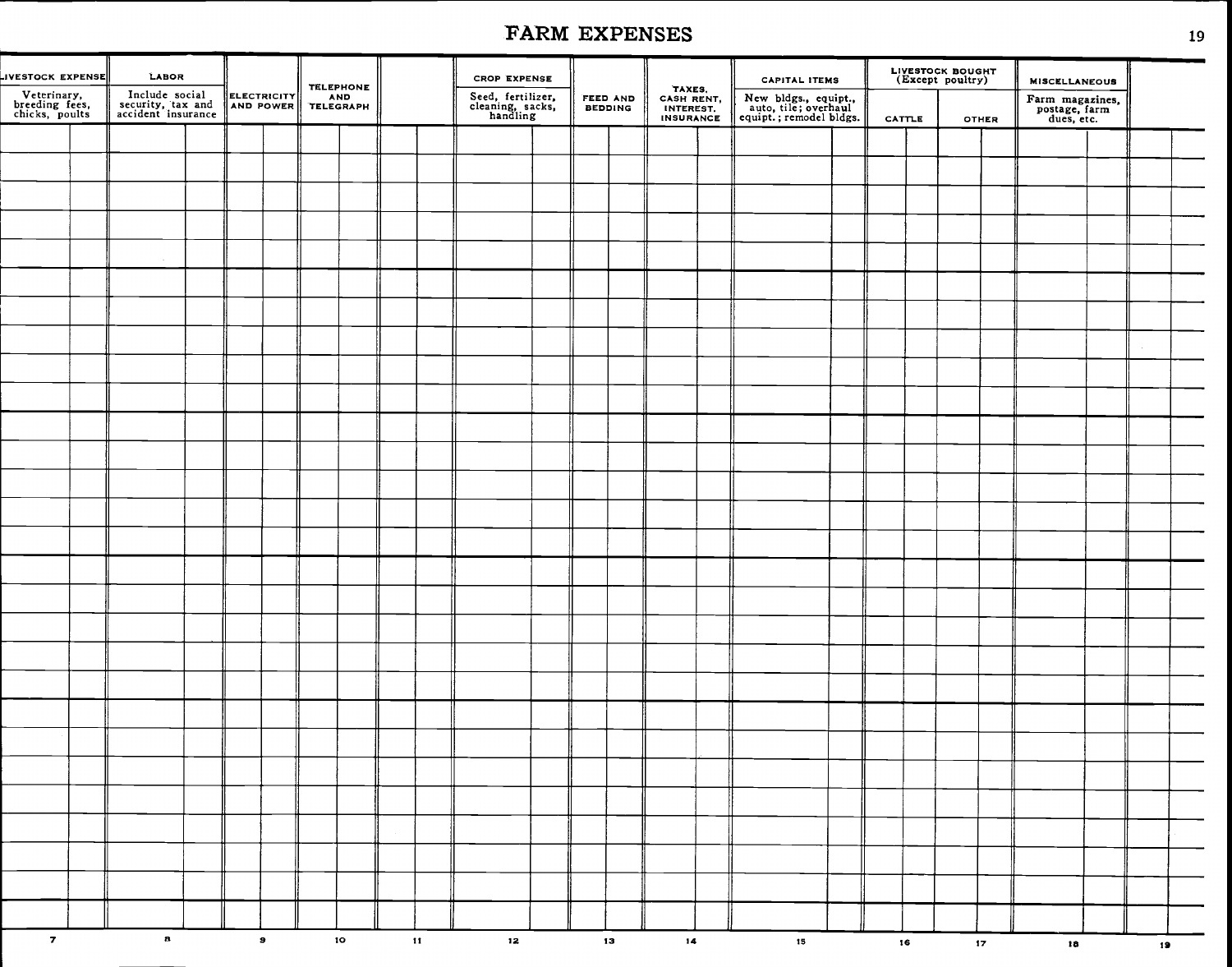. .

| ENTER ALL ITEMS<br>IN THIS COLUMN | DATE          | TO WHOM PAID                        | AMOUNT AND DESCRIPTION OF ITEM | REPAIRS OF<br>BLDGS.,<br>FENCES,<br>DRAINS |         | <b>GENERAL</b><br>EQUIPMENT<br>Repair bills,<br>parts, tools<br>bought | TRACTORS,<br>TRUCKS<br>Repairs, tires,<br>license,<br>insurance | GAS, OIL.<br>GREASE |                | <b>AUTO EXPENSE</b><br>(Incl. service<br>sta. gas, oil) | MACHINE HIRE |  |
|-----------------------------------|---------------|-------------------------------------|--------------------------------|--------------------------------------------|---------|------------------------------------------------------------------------|-----------------------------------------------------------------|---------------------|----------------|---------------------------------------------------------|--------------|--|
|                                   |               |                                     |                                |                                            |         |                                                                        |                                                                 |                     |                |                                                         |              |  |
|                                   |               |                                     |                                |                                            |         |                                                                        |                                                                 |                     |                |                                                         |              |  |
|                                   |               |                                     |                                |                                            |         |                                                                        |                                                                 |                     |                |                                                         |              |  |
|                                   |               |                                     |                                |                                            |         |                                                                        |                                                                 |                     |                |                                                         |              |  |
|                                   |               |                                     |                                |                                            |         |                                                                        |                                                                 |                     |                |                                                         |              |  |
|                                   |               |                                     |                                |                                            |         |                                                                        |                                                                 |                     |                |                                                         |              |  |
|                                   |               |                                     |                                |                                            |         |                                                                        |                                                                 |                     |                |                                                         |              |  |
|                                   |               |                                     |                                |                                            |         |                                                                        |                                                                 |                     |                |                                                         |              |  |
|                                   |               |                                     |                                |                                            |         |                                                                        |                                                                 |                     |                |                                                         |              |  |
|                                   |               |                                     |                                |                                            |         |                                                                        |                                                                 |                     |                |                                                         |              |  |
|                                   |               |                                     |                                |                                            |         |                                                                        |                                                                 |                     |                |                                                         |              |  |
|                                   |               |                                     |                                |                                            |         |                                                                        |                                                                 |                     |                |                                                         |              |  |
|                                   |               |                                     |                                |                                            |         |                                                                        |                                                                 |                     |                |                                                         |              |  |
|                                   |               |                                     |                                |                                            | $\cdot$ |                                                                        |                                                                 |                     |                |                                                         |              |  |
|                                   |               |                                     |                                |                                            |         |                                                                        |                                                                 |                     |                |                                                         |              |  |
|                                   |               |                                     |                                |                                            |         |                                                                        |                                                                 |                     |                |                                                         |              |  |
|                                   |               |                                     |                                |                                            |         |                                                                        |                                                                 |                     |                |                                                         |              |  |
|                                   |               |                                     |                                |                                            |         |                                                                        |                                                                 |                     |                |                                                         |              |  |
|                                   |               |                                     |                                |                                            |         |                                                                        |                                                                 |                     |                |                                                         |              |  |
|                                   |               |                                     |                                |                                            |         |                                                                        |                                                                 |                     |                |                                                         |              |  |
|                                   |               |                                     |                                |                                            |         |                                                                        |                                                                 |                     |                |                                                         |              |  |
|                                   |               |                                     |                                |                                            |         |                                                                        |                                                                 |                     |                |                                                         |              |  |
|                                   |               |                                     |                                |                                            |         |                                                                        |                                                                 |                     |                |                                                         |              |  |
|                                   |               |                                     |                                |                                            |         |                                                                        |                                                                 |                     |                |                                                         |              |  |
|                                   |               |                                     |                                |                                            |         |                                                                        |                                                                 |                     |                |                                                         |              |  |
|                                   |               |                                     |                                |                                            |         |                                                                        |                                                                 |                     |                |                                                         |              |  |
|                                   |               |                                     |                                |                                            |         |                                                                        |                                                                 |                     |                |                                                         |              |  |
|                                   | <b>TOTALS</b> | Transfer totals to pages 28 and 29. |                                | $\bullet$                                  |         | $\overline{2}$                                                         | 3 <sup>1</sup>                                                  |                     | $\overline{4}$ | 5 <sup>1</sup>                                          |              |  |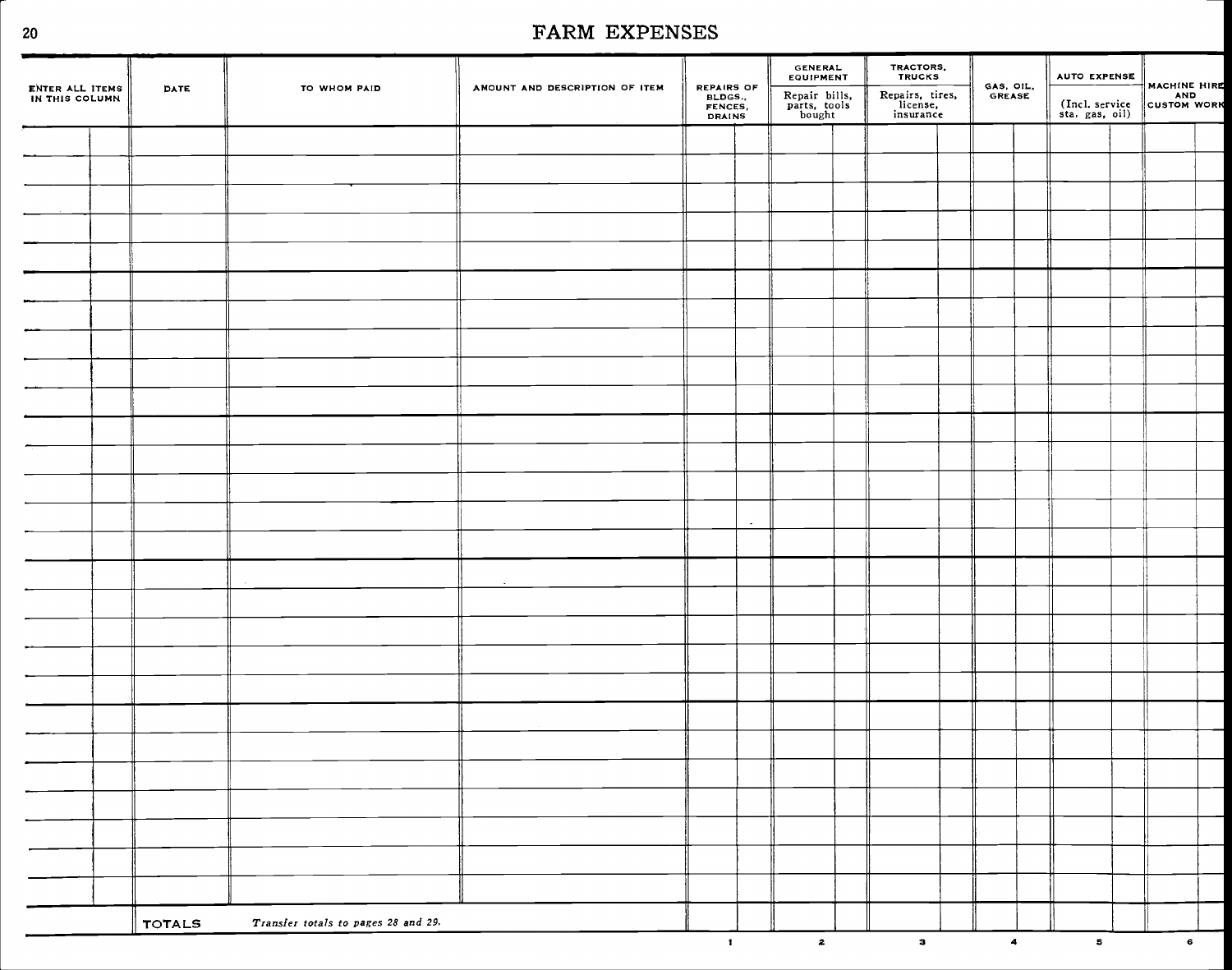|        | <b>MISCELLANEOUS</b>                           |               | LIVESTOCK BOUGHT |        |  | <b>CAPITAL ITEMS</b>                                                    |    |                                                |                            |  | <b>CROP EXPENSE</b>                               |              | <b>TELEPHONE</b> |                                           |  | LABOR                                                     | LIVESTOCK EXPENSE                               |
|--------|------------------------------------------------|---------------|------------------|--------|--|-------------------------------------------------------------------------|----|------------------------------------------------|----------------------------|--|---------------------------------------------------|--------------|------------------|-------------------------------------------|--|-----------------------------------------------------------|-------------------------------------------------|
|        | Farm magazines,<br>postage, farm<br>dues, etc. | <b>OTHER</b>  |                  | CATTLE |  | New bldgs., equipt.,<br>auto, tile; overhaul<br>equipt.; remodel bldgs. |    | TAXES,<br>CASH RENT,<br>INTEREST.<br>INSURANCE | FEED AND<br><b>BEDDING</b> |  | Seed, fertilizer,<br>cleaning, sacks,<br>handling |              | <b>AND</b>       | <b>ELECTRICITY</b><br>AND POWER TELEGRAPH |  | Include social<br>security, tax and<br>accident insurance | Veterinary,<br>breeding fees,<br>chicks, poults |
|        |                                                |               |                  |        |  |                                                                         |    |                                                |                            |  |                                                   |              |                  |                                           |  |                                                           |                                                 |
|        |                                                |               |                  |        |  |                                                                         |    |                                                |                            |  |                                                   |              |                  |                                           |  |                                                           |                                                 |
|        |                                                |               |                  |        |  |                                                                         |    |                                                |                            |  |                                                   |              |                  |                                           |  |                                                           |                                                 |
|        |                                                |               |                  |        |  |                                                                         |    |                                                |                            |  |                                                   |              |                  |                                           |  |                                                           |                                                 |
|        |                                                |               |                  |        |  |                                                                         |    |                                                |                            |  |                                                   |              |                  |                                           |  |                                                           |                                                 |
|        |                                                |               |                  |        |  |                                                                         |    |                                                |                            |  |                                                   |              |                  |                                           |  |                                                           |                                                 |
|        |                                                |               |                  |        |  |                                                                         |    |                                                |                            |  |                                                   |              |                  |                                           |  |                                                           |                                                 |
|        |                                                |               |                  |        |  |                                                                         |    |                                                |                            |  | $\cdot$                                           |              |                  |                                           |  |                                                           |                                                 |
|        |                                                |               |                  |        |  |                                                                         |    |                                                |                            |  |                                                   |              |                  |                                           |  |                                                           |                                                 |
|        |                                                |               |                  |        |  |                                                                         |    |                                                |                            |  |                                                   |              |                  |                                           |  |                                                           |                                                 |
|        |                                                |               |                  |        |  |                                                                         |    |                                                |                            |  |                                                   |              |                  |                                           |  |                                                           |                                                 |
|        |                                                |               |                  |        |  |                                                                         |    |                                                |                            |  |                                                   |              |                  |                                           |  |                                                           |                                                 |
|        |                                                |               |                  |        |  |                                                                         |    |                                                |                            |  |                                                   |              |                  |                                           |  |                                                           |                                                 |
|        |                                                |               |                  |        |  |                                                                         |    |                                                |                            |  |                                                   |              |                  |                                           |  |                                                           |                                                 |
| $\sim$ |                                                |               |                  |        |  |                                                                         |    |                                                |                            |  |                                                   |              |                  |                                           |  |                                                           |                                                 |
|        |                                                |               |                  |        |  |                                                                         |    |                                                |                            |  |                                                   |              |                  |                                           |  |                                                           |                                                 |
|        |                                                |               |                  |        |  |                                                                         |    |                                                |                            |  |                                                   |              |                  |                                           |  |                                                           |                                                 |
|        |                                                |               |                  |        |  |                                                                         |    |                                                |                            |  |                                                   |              |                  |                                           |  |                                                           |                                                 |
|        |                                                |               |                  |        |  |                                                                         |    |                                                |                            |  |                                                   |              |                  |                                           |  |                                                           |                                                 |
|        |                                                |               |                  |        |  |                                                                         |    |                                                |                            |  |                                                   |              |                  |                                           |  |                                                           |                                                 |
|        |                                                |               |                  |        |  |                                                                         |    |                                                |                            |  |                                                   |              |                  |                                           |  |                                                           |                                                 |
|        |                                                |               |                  |        |  |                                                                         |    |                                                |                            |  |                                                   |              |                  |                                           |  |                                                           |                                                 |
|        |                                                |               |                  |        |  |                                                                         |    |                                                |                            |  |                                                   |              |                  |                                           |  |                                                           |                                                 |
|        |                                                |               |                  |        |  |                                                                         |    |                                                |                            |  |                                                   |              |                  |                                           |  |                                                           |                                                 |
|        |                                                |               |                  |        |  |                                                                         |    |                                                |                            |  |                                                   |              |                  |                                           |  |                                                           |                                                 |
|        |                                                |               |                  |        |  |                                                                         |    |                                                |                            |  |                                                   |              |                  |                                           |  |                                                           |                                                 |
|        |                                                |               |                  |        |  |                                                                         |    |                                                |                            |  |                                                   |              |                  |                                           |  |                                                           |                                                 |
|        |                                                |               |                  |        |  |                                                                         |    |                                                |                            |  |                                                   |              |                  |                                           |  |                                                           |                                                 |
|        |                                                |               |                  |        |  |                                                                         |    |                                                |                            |  |                                                   |              |                  |                                           |  |                                                           |                                                 |
| 19     | 18                                             | $\mathbf{17}$ |                  | 16     |  | 1S                                                                      | 14 |                                                | 13 <sub>1</sub>            |  | $12^{\circ}$                                      | $\mathbf{H}$ | 10 <sub>10</sub> | $\bullet$                                 |  | $\mathbf{s}$                                              | $\mathbf{z}$                                    |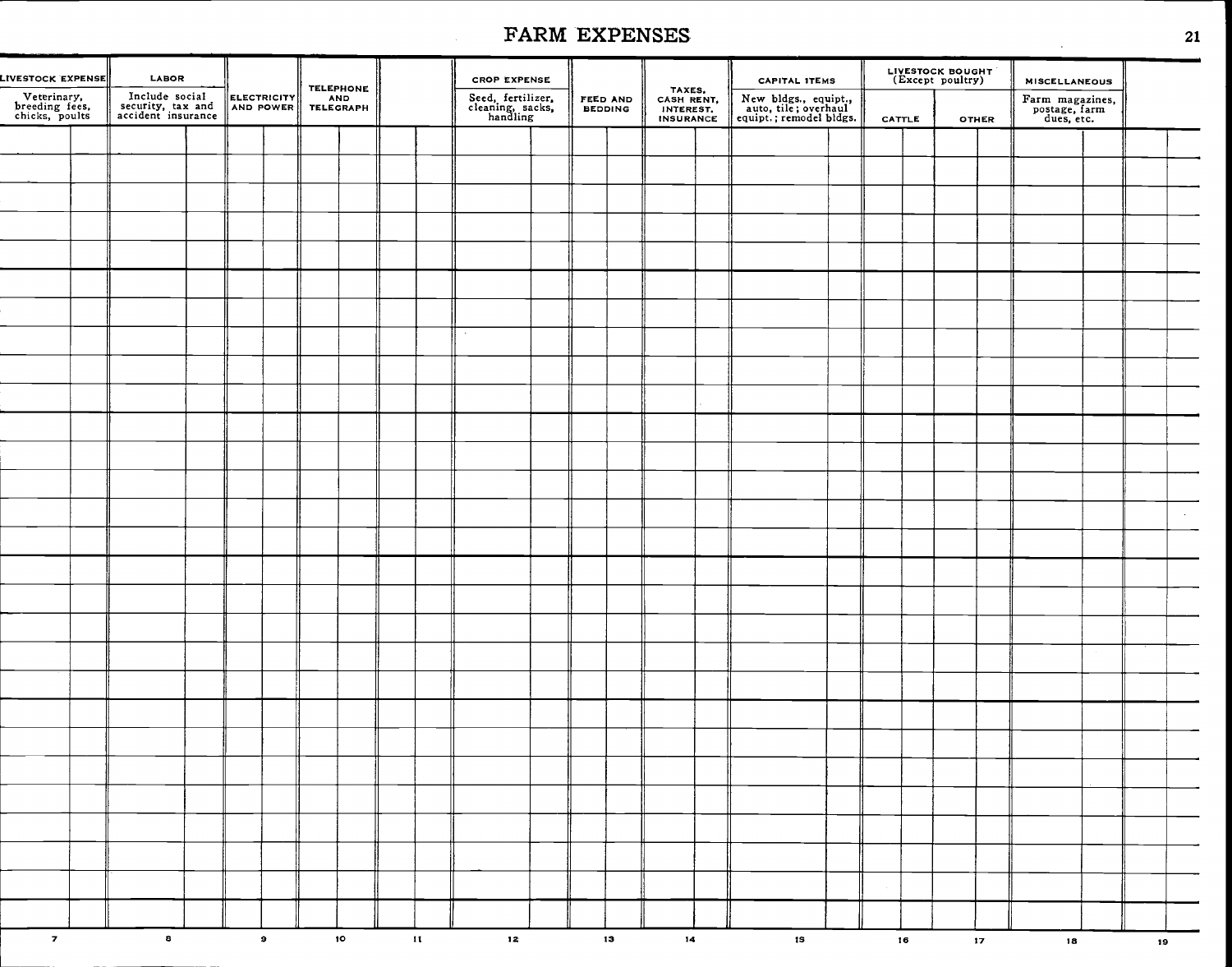| ENTER ALL ITEMS<br>IN THIS COLUMN | DATE          | TO WHOM PAID                        | AMOUNT AND DESCRIPTION OF ITEM | REPAIRS OF<br>BLDGS<br>FENCES.<br>DRAINS | GENERAL<br>EQUIPMENT<br>Repair bills,<br>parts, tools<br>bought | TRACTORS,<br>TRUCKS<br>Repairs, tires,<br>license,<br>insurance | GAS, OIL.<br>GREASE | AUTO EXPENSE<br>MACHINE HIRE |  |  |
|-----------------------------------|---------------|-------------------------------------|--------------------------------|------------------------------------------|-----------------------------------------------------------------|-----------------------------------------------------------------|---------------------|------------------------------|--|--|
|                                   |               |                                     |                                |                                          |                                                                 |                                                                 |                     |                              |  |  |
|                                   |               |                                     |                                |                                          |                                                                 |                                                                 |                     |                              |  |  |
|                                   |               |                                     |                                |                                          |                                                                 |                                                                 |                     |                              |  |  |
|                                   |               |                                     |                                |                                          |                                                                 |                                                                 |                     |                              |  |  |
|                                   |               |                                     |                                |                                          |                                                                 |                                                                 |                     |                              |  |  |
|                                   |               |                                     |                                |                                          |                                                                 |                                                                 |                     |                              |  |  |
|                                   |               |                                     |                                |                                          |                                                                 |                                                                 |                     |                              |  |  |
|                                   |               |                                     |                                |                                          |                                                                 |                                                                 |                     |                              |  |  |
|                                   |               |                                     |                                |                                          |                                                                 |                                                                 |                     |                              |  |  |
|                                   |               |                                     |                                |                                          |                                                                 |                                                                 |                     |                              |  |  |
|                                   |               |                                     |                                |                                          |                                                                 |                                                                 |                     |                              |  |  |
|                                   |               |                                     |                                |                                          |                                                                 |                                                                 |                     |                              |  |  |
|                                   |               |                                     |                                |                                          |                                                                 |                                                                 |                     |                              |  |  |
|                                   |               |                                     | $\sim 10^{11}$                 |                                          |                                                                 |                                                                 |                     |                              |  |  |
|                                   |               |                                     |                                |                                          |                                                                 |                                                                 |                     |                              |  |  |
|                                   |               |                                     |                                |                                          |                                                                 |                                                                 |                     |                              |  |  |
|                                   |               |                                     |                                |                                          |                                                                 |                                                                 |                     |                              |  |  |
|                                   |               |                                     |                                |                                          |                                                                 |                                                                 |                     |                              |  |  |
|                                   |               |                                     |                                |                                          |                                                                 |                                                                 |                     |                              |  |  |
|                                   |               |                                     |                                |                                          |                                                                 |                                                                 |                     |                              |  |  |
|                                   |               |                                     |                                |                                          |                                                                 |                                                                 |                     |                              |  |  |
|                                   |               |                                     |                                |                                          |                                                                 |                                                                 |                     |                              |  |  |
|                                   |               |                                     |                                |                                          |                                                                 |                                                                 |                     |                              |  |  |
|                                   |               |                                     |                                |                                          |                                                                 |                                                                 |                     |                              |  |  |
|                                   |               |                                     |                                |                                          |                                                                 |                                                                 |                     |                              |  |  |
|                                   |               |                                     |                                |                                          |                                                                 |                                                                 |                     |                              |  |  |
|                                   |               |                                     |                                |                                          |                                                                 |                                                                 |                     |                              |  |  |
|                                   |               |                                     |                                |                                          |                                                                 |                                                                 |                     |                              |  |  |
|                                   |               |                                     |                                |                                          |                                                                 |                                                                 |                     |                              |  |  |
|                                   | <b>TOTALS</b> | Transfer totals to pages 28 and 29. |                                |                                          |                                                                 |                                                                 |                     |                              |  |  |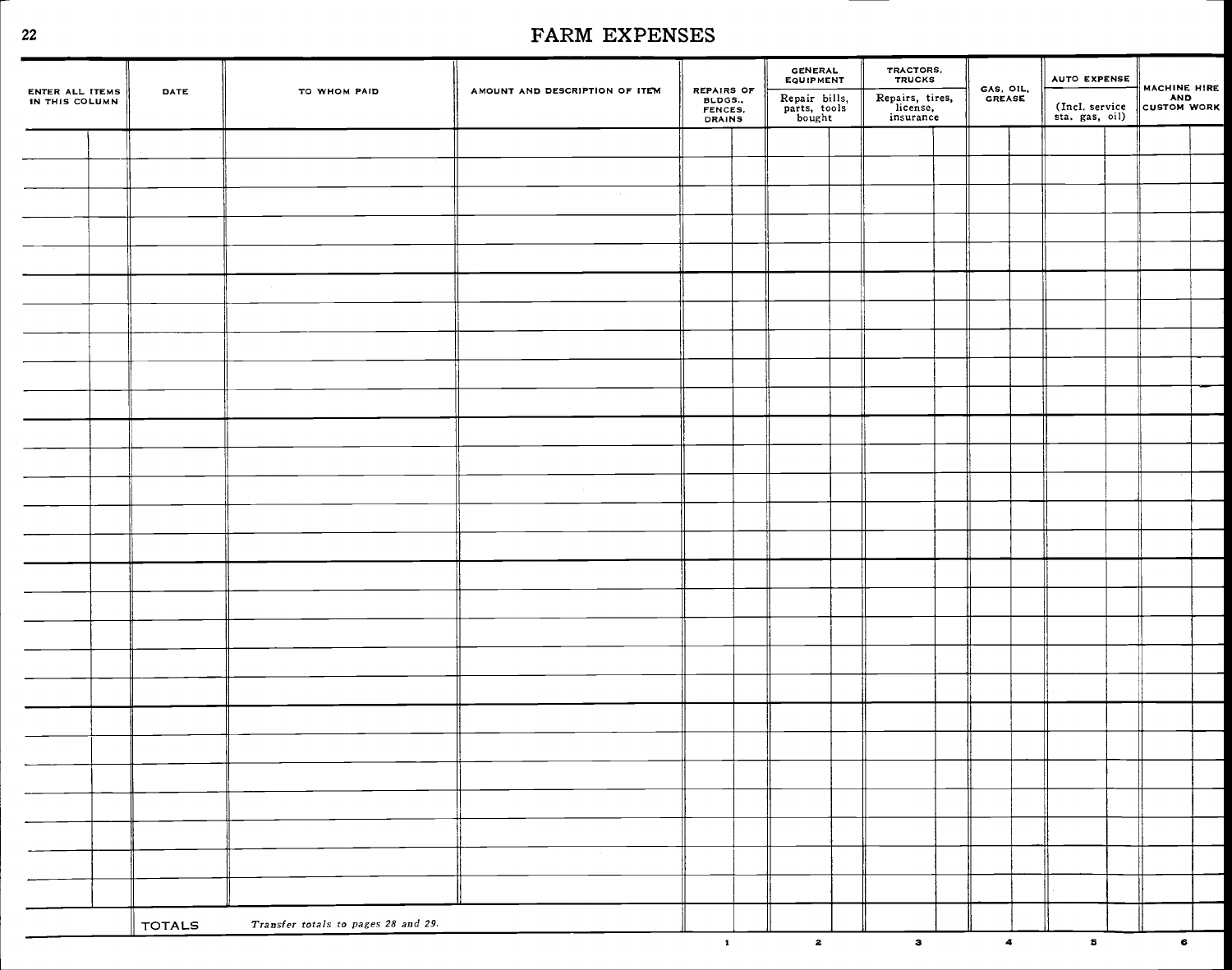| LIVESTOCK EXPENSE                               | LABOR                                                     |             |           | TELEPHONE        |    | <b>CROP EXPENSE</b>                               |                            |    | TAXES,<br>CASH RENT,                 | <b>CAPITAL ITEMS</b>                                                    |        | LIVESTOCK BOUGHT |        | <b>MISCELLANEOUS</b>                           |    |  |
|-------------------------------------------------|-----------------------------------------------------------|-------------|-----------|------------------|----|---------------------------------------------------|----------------------------|----|--------------------------------------|-------------------------------------------------------------------------|--------|------------------|--------|------------------------------------------------|----|--|
| Veterinary,<br>breeding fees,<br>chicks, poults | Include social<br>security, tax and<br>accident insurance | ELECTRICITY |           | AND<br>TELEGRAPH |    | Seed, fertilizer,<br>cleaning, sacks,<br>handling | FEED AND<br><b>BEDDING</b> |    | <b>INTEREST.</b><br><b>INSURANCE</b> | New bldgs., equipt.,<br>auto, tile; overhaul<br>equipt.; remodel bldgs. | CATTLE | OTHER            |        | Farm magazines,<br>postage, farm<br>dues, etc. |    |  |
|                                                 |                                                           |             |           |                  |    |                                                   |                            |    |                                      |                                                                         |        |                  |        |                                                |    |  |
|                                                 |                                                           |             |           |                  |    |                                                   |                            |    |                                      |                                                                         |        |                  |        |                                                |    |  |
|                                                 |                                                           |             |           |                  |    |                                                   |                            |    |                                      |                                                                         |        |                  |        |                                                |    |  |
|                                                 |                                                           |             |           |                  |    |                                                   |                            |    |                                      |                                                                         |        |                  |        |                                                |    |  |
|                                                 |                                                           |             |           |                  |    |                                                   |                            |    |                                      |                                                                         |        |                  |        |                                                |    |  |
|                                                 |                                                           |             |           |                  |    |                                                   |                            |    |                                      |                                                                         |        |                  |        |                                                |    |  |
|                                                 |                                                           |             |           |                  |    |                                                   |                            |    |                                      |                                                                         |        |                  |        |                                                |    |  |
|                                                 |                                                           |             |           |                  |    |                                                   |                            |    |                                      |                                                                         |        |                  |        |                                                |    |  |
|                                                 |                                                           |             |           |                  |    | $\sim$                                            |                            |    |                                      |                                                                         |        |                  |        |                                                |    |  |
|                                                 |                                                           |             |           |                  |    |                                                   |                            |    |                                      |                                                                         |        |                  |        |                                                |    |  |
|                                                 |                                                           |             |           |                  |    |                                                   |                            |    |                                      |                                                                         |        |                  |        |                                                |    |  |
|                                                 |                                                           |             |           |                  |    |                                                   |                            |    |                                      |                                                                         |        |                  |        |                                                |    |  |
|                                                 |                                                           |             |           |                  |    |                                                   |                            |    |                                      |                                                                         |        |                  |        |                                                |    |  |
|                                                 |                                                           |             |           |                  |    |                                                   |                            |    |                                      |                                                                         |        |                  |        |                                                |    |  |
|                                                 |                                                           |             |           |                  |    |                                                   |                            |    |                                      |                                                                         |        |                  |        |                                                |    |  |
|                                                 |                                                           |             |           |                  |    |                                                   |                            |    |                                      |                                                                         |        |                  |        |                                                |    |  |
|                                                 |                                                           |             |           |                  |    |                                                   |                            |    |                                      |                                                                         |        |                  |        |                                                |    |  |
|                                                 |                                                           |             |           |                  |    |                                                   |                            |    |                                      |                                                                         |        |                  |        |                                                |    |  |
| $\sim$ $\sim$                                   |                                                           |             |           |                  |    |                                                   |                            |    |                                      |                                                                         |        |                  |        |                                                |    |  |
|                                                 |                                                           |             |           |                  |    |                                                   |                            |    |                                      |                                                                         |        |                  |        |                                                |    |  |
|                                                 |                                                           |             |           |                  |    |                                                   |                            |    |                                      |                                                                         |        |                  |        |                                                |    |  |
|                                                 |                                                           |             |           |                  |    |                                                   |                            |    |                                      |                                                                         |        |                  |        |                                                |    |  |
|                                                 |                                                           |             |           |                  |    |                                                   |                            |    |                                      |                                                                         |        |                  |        |                                                |    |  |
|                                                 |                                                           |             |           |                  |    |                                                   |                            |    |                                      |                                                                         |        |                  |        |                                                |    |  |
|                                                 |                                                           |             |           |                  |    |                                                   |                            |    |                                      |                                                                         |        |                  |        |                                                |    |  |
|                                                 |                                                           |             |           |                  |    |                                                   |                            |    |                                      |                                                                         |        |                  |        |                                                |    |  |
|                                                 |                                                           |             |           |                  |    |                                                   |                            |    |                                      |                                                                         |        |                  |        |                                                |    |  |
|                                                 |                                                           |             |           |                  |    |                                                   |                            |    |                                      |                                                                         |        |                  |        |                                                |    |  |
|                                                 |                                                           |             |           |                  |    |                                                   |                            |    |                                      |                                                                         |        |                  |        |                                                |    |  |
|                                                 |                                                           |             |           |                  |    |                                                   |                            |    |                                      |                                                                         |        |                  |        |                                                |    |  |
|                                                 |                                                           |             |           |                  |    |                                                   |                            |    |                                      |                                                                         |        |                  |        |                                                |    |  |
| $\mathbf{z}$                                    | $\mathbf{a}$                                              |             | $\bullet$ | 10 <sub>°</sub>  | 11 | 12 <sub>1</sub>                                   |                            | 13 | 14                                   | 15                                                                      | 16     |                  | $17\,$ | 18                                             | 19 |  |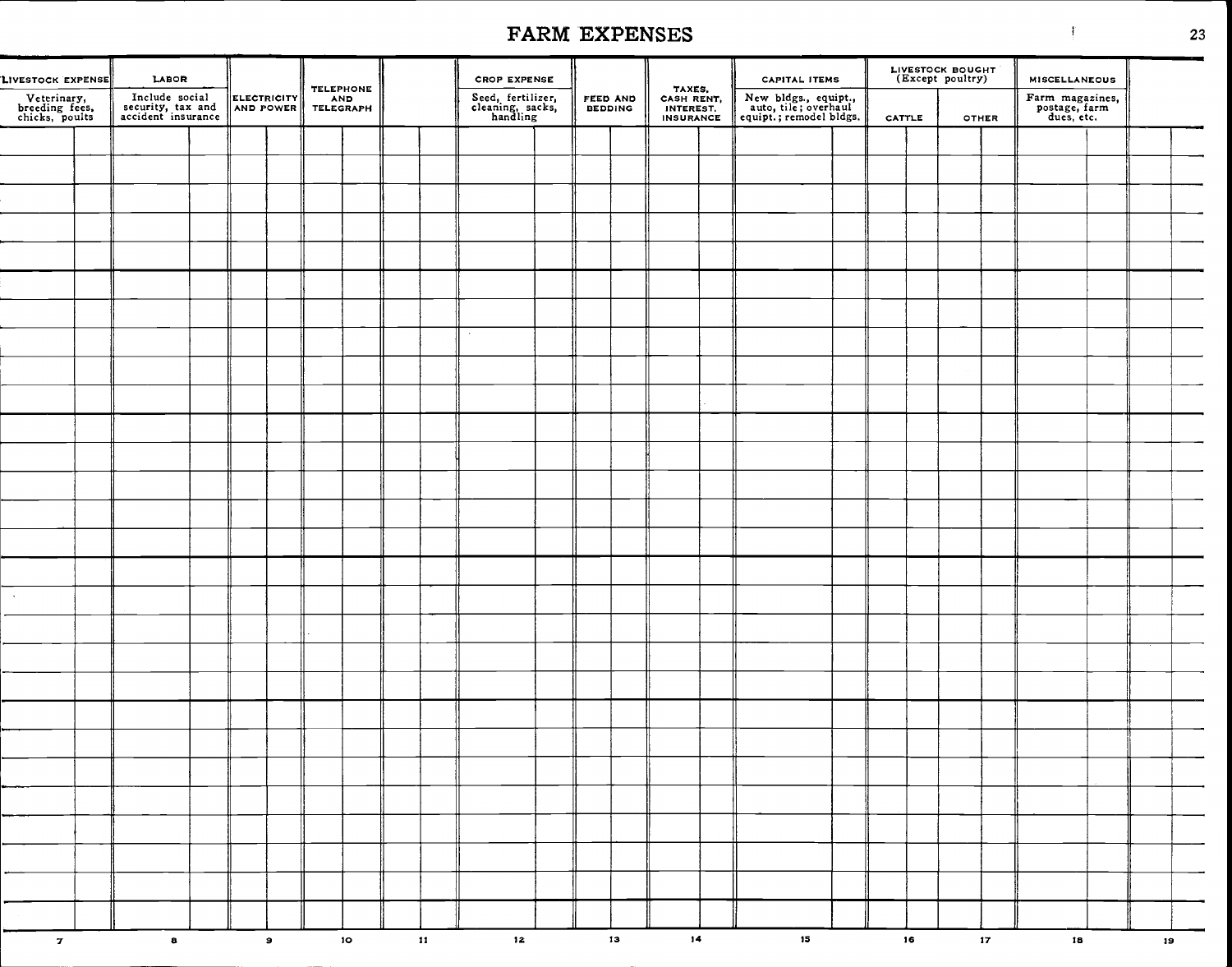| ENTER ALL ITEMS<br>IN THIS COLUMN | DATE          | TO WHOM PAID                        | AMOUNT AND DESCRIPTION OF ITEM |                                            | GENERAL<br>EQUIPMENT                    | TRACTORS,<br>TRUCKS                      | GAS, OIL,<br>GREASE | <b>AUTO EXPENSE</b><br>$\sim$ 100 $\mu$ | MACHINE HIRE |  |
|-----------------------------------|---------------|-------------------------------------|--------------------------------|--------------------------------------------|-----------------------------------------|------------------------------------------|---------------------|-----------------------------------------|--------------|--|
|                                   |               |                                     |                                | REPAIRS OF<br>BLDGS.,<br>FENCES,<br>DRAINS | Repair bills,<br>parts, tools<br>bought | Repairs, tires,<br>license,<br>insurance |                     | (Incl. service<br>sta. gas, oil)        |              |  |
|                                   |               |                                     |                                |                                            |                                         |                                          |                     |                                         |              |  |
|                                   |               |                                     |                                |                                            |                                         |                                          |                     |                                         |              |  |
|                                   |               |                                     |                                |                                            |                                         |                                          |                     |                                         |              |  |
|                                   |               |                                     |                                |                                            |                                         |                                          |                     |                                         |              |  |
|                                   |               |                                     |                                |                                            |                                         |                                          |                     |                                         |              |  |
|                                   |               |                                     |                                |                                            |                                         |                                          |                     |                                         |              |  |
|                                   |               |                                     |                                |                                            |                                         |                                          |                     |                                         |              |  |
|                                   |               |                                     |                                |                                            |                                         |                                          |                     |                                         |              |  |
|                                   |               |                                     |                                |                                            |                                         |                                          |                     |                                         |              |  |
|                                   |               |                                     |                                |                                            |                                         |                                          |                     |                                         |              |  |
|                                   |               |                                     |                                |                                            |                                         |                                          |                     |                                         |              |  |
|                                   |               |                                     |                                |                                            |                                         |                                          |                     |                                         |              |  |
|                                   |               |                                     |                                |                                            |                                         |                                          |                     |                                         |              |  |
|                                   |               |                                     |                                |                                            |                                         |                                          |                     |                                         |              |  |
|                                   |               |                                     |                                |                                            |                                         |                                          |                     |                                         |              |  |
|                                   |               |                                     |                                |                                            |                                         |                                          |                     |                                         |              |  |
|                                   |               |                                     |                                |                                            |                                         |                                          |                     |                                         |              |  |
|                                   |               |                                     |                                |                                            |                                         |                                          |                     |                                         |              |  |
|                                   |               |                                     |                                |                                            |                                         |                                          |                     |                                         |              |  |
|                                   |               |                                     |                                |                                            |                                         |                                          |                     |                                         |              |  |
|                                   |               |                                     |                                |                                            |                                         |                                          |                     |                                         |              |  |
|                                   |               |                                     |                                |                                            |                                         |                                          |                     |                                         |              |  |
|                                   |               |                                     |                                |                                            |                                         |                                          |                     |                                         |              |  |
|                                   |               |                                     |                                |                                            |                                         |                                          |                     |                                         |              |  |
|                                   |               |                                     |                                |                                            |                                         |                                          |                     |                                         |              |  |
|                                   |               |                                     |                                |                                            |                                         |                                          |                     |                                         |              |  |
|                                   |               |                                     |                                |                                            |                                         |                                          |                     |                                         |              |  |
|                                   | <b>TOTALS</b> | Transfer totals to pages 28 and 29. |                                | $\blacksquare$                             | $\overline{\mathbf{z}}$                 | $\mathbf{a}$                             | $\overline{a}$      | $\bullet$                               | $\bullet$    |  |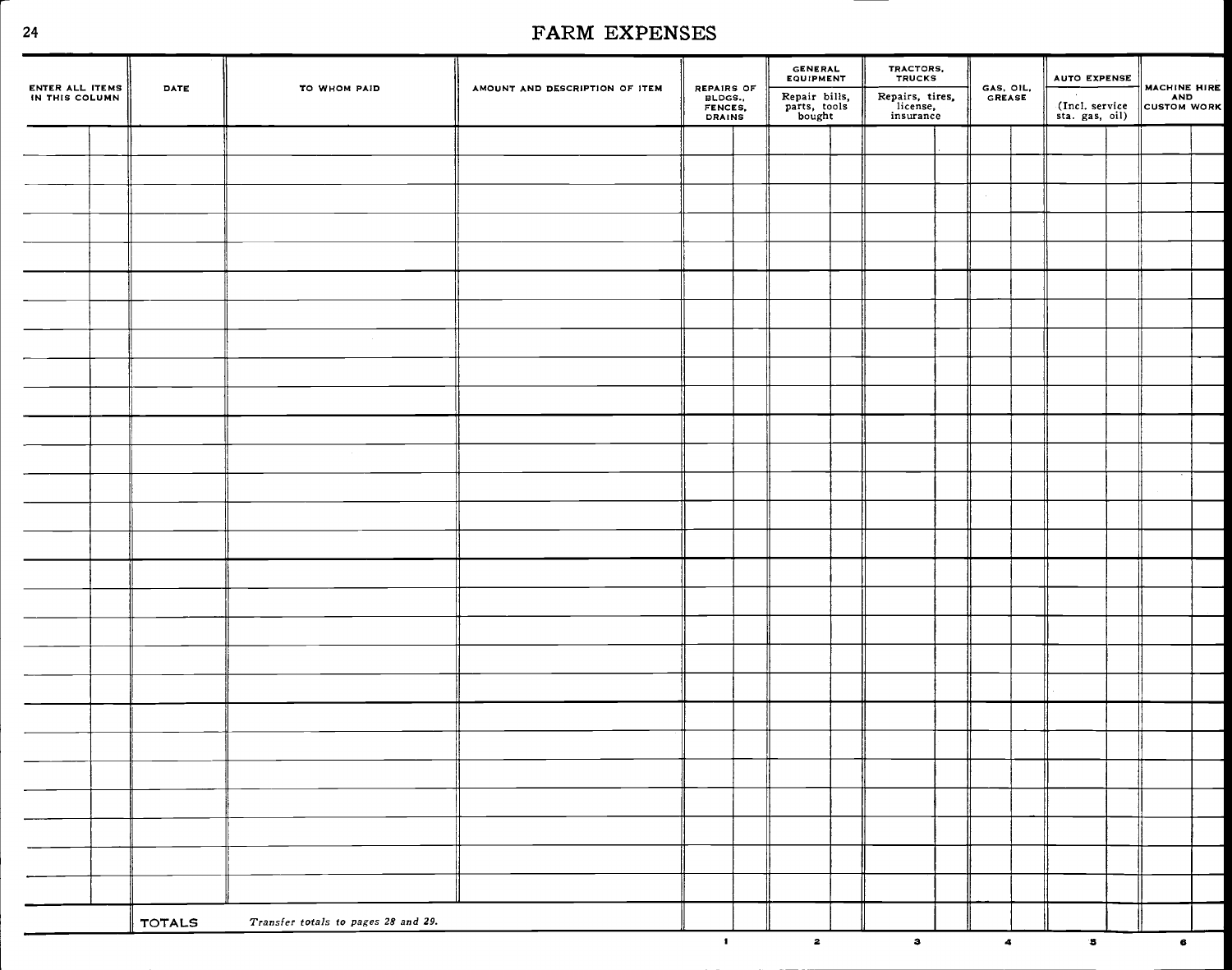| VESTOCK EXPENSE                                 | <b>LABOR</b>                                              |  |           |                 | <b>TELEPHONE</b> |               | <b>CROP EXPENSE</b>                               |  |                     |                                                       | <b>CAPITAL ITEMS</b>                                                    |        | LIVESTOCK BOUGHT<br>(Except poultry) |                 | <b>MISCELLANEOUS</b>                           |    |        |
|-------------------------------------------------|-----------------------------------------------------------|--|-----------|-----------------|------------------|---------------|---------------------------------------------------|--|---------------------|-------------------------------------------------------|-------------------------------------------------------------------------|--------|--------------------------------------|-----------------|------------------------------------------------|----|--------|
| Veterinary,<br>breeding fees.<br>chicks, poults | Include social<br>security, tax and<br>accident insurance |  |           | ELECTRICITY AND |                  |               | Seed, fertilizer,<br>cleaning, sacks,<br>handling |  | FEED AND<br>BEDDING | TAXES.<br>CASH RENT,<br>INTEREST.<br><b>INSURANCE</b> | New bldgs., equipt.,<br>auto, tile; overhaul<br>equipt.; remodel bldgs. | CATTLE |                                      | <b>OTHER</b>    | Farm magazines,<br>postage, farm<br>dues, etc. |    |        |
|                                                 |                                                           |  |           |                 |                  |               |                                                   |  |                     |                                                       |                                                                         |        |                                      |                 |                                                |    |        |
|                                                 |                                                           |  |           |                 |                  |               |                                                   |  |                     |                                                       |                                                                         |        |                                      |                 |                                                |    |        |
|                                                 |                                                           |  |           |                 |                  |               |                                                   |  |                     |                                                       |                                                                         |        |                                      |                 |                                                |    |        |
|                                                 |                                                           |  |           |                 |                  |               |                                                   |  |                     |                                                       |                                                                         |        |                                      |                 |                                                |    |        |
|                                                 |                                                           |  |           |                 |                  |               |                                                   |  |                     |                                                       |                                                                         |        |                                      |                 |                                                |    |        |
|                                                 |                                                           |  |           |                 |                  |               |                                                   |  |                     |                                                       |                                                                         |        |                                      |                 |                                                |    |        |
|                                                 |                                                           |  |           |                 |                  |               |                                                   |  |                     |                                                       |                                                                         |        |                                      |                 |                                                |    |        |
|                                                 |                                                           |  |           |                 |                  |               |                                                   |  |                     |                                                       |                                                                         |        |                                      |                 |                                                |    |        |
|                                                 |                                                           |  |           |                 |                  |               |                                                   |  |                     |                                                       |                                                                         |        |                                      |                 |                                                |    |        |
|                                                 |                                                           |  |           |                 |                  |               |                                                   |  |                     |                                                       |                                                                         |        |                                      |                 |                                                |    |        |
|                                                 |                                                           |  |           |                 |                  |               |                                                   |  |                     |                                                       |                                                                         |        |                                      |                 |                                                |    |        |
|                                                 |                                                           |  |           |                 |                  |               |                                                   |  |                     |                                                       |                                                                         |        |                                      |                 |                                                |    |        |
|                                                 |                                                           |  |           |                 |                  |               |                                                   |  |                     |                                                       |                                                                         |        |                                      |                 |                                                |    |        |
|                                                 |                                                           |  |           |                 |                  |               |                                                   |  |                     |                                                       |                                                                         |        |                                      |                 |                                                |    |        |
|                                                 |                                                           |  |           |                 |                  |               |                                                   |  |                     |                                                       |                                                                         |        |                                      |                 |                                                |    |        |
|                                                 |                                                           |  |           |                 |                  |               |                                                   |  |                     |                                                       |                                                                         |        |                                      |                 |                                                |    |        |
|                                                 |                                                           |  |           |                 |                  |               |                                                   |  |                     |                                                       |                                                                         |        |                                      |                 |                                                |    |        |
|                                                 |                                                           |  |           |                 |                  |               |                                                   |  |                     |                                                       |                                                                         |        |                                      |                 |                                                |    |        |
|                                                 |                                                           |  |           |                 |                  |               |                                                   |  |                     |                                                       |                                                                         |        |                                      |                 |                                                |    |        |
|                                                 |                                                           |  |           |                 |                  |               |                                                   |  |                     |                                                       |                                                                         |        |                                      |                 |                                                |    |        |
|                                                 |                                                           |  |           |                 |                  |               |                                                   |  |                     |                                                       |                                                                         |        |                                      |                 |                                                |    |        |
|                                                 |                                                           |  |           |                 |                  |               |                                                   |  |                     |                                                       |                                                                         |        |                                      |                 |                                                |    | $\sim$ |
|                                                 |                                                           |  |           |                 |                  |               |                                                   |  |                     |                                                       |                                                                         |        |                                      |                 |                                                |    |        |
|                                                 |                                                           |  |           |                 |                  |               |                                                   |  |                     |                                                       |                                                                         |        |                                      |                 |                                                |    |        |
|                                                 |                                                           |  |           |                 |                  |               |                                                   |  |                     |                                                       |                                                                         |        |                                      |                 |                                                |    |        |
|                                                 |                                                           |  |           |                 |                  |               |                                                   |  |                     |                                                       |                                                                         |        |                                      |                 |                                                |    |        |
|                                                 |                                                           |  |           |                 |                  |               |                                                   |  |                     |                                                       |                                                                         |        |                                      |                 |                                                |    |        |
|                                                 |                                                           |  |           |                 |                  |               |                                                   |  |                     |                                                       |                                                                         |        |                                      |                 |                                                |    |        |
|                                                 |                                                           |  |           |                 |                  |               |                                                   |  |                     |                                                       |                                                                         |        |                                      |                 |                                                |    |        |
| $\mathbf{z}$                                    | $\mathbf{a}$                                              |  | $\bullet$ |                 | 10 <sub>°</sub>  | $\mathbf{11}$ | 12 <sub>1</sub>                                   |  | 13                  | 14                                                    | 15 <sub>1</sub>                                                         | 16     |                                      | 17 <sub>2</sub> | 18                                             | 19 |        |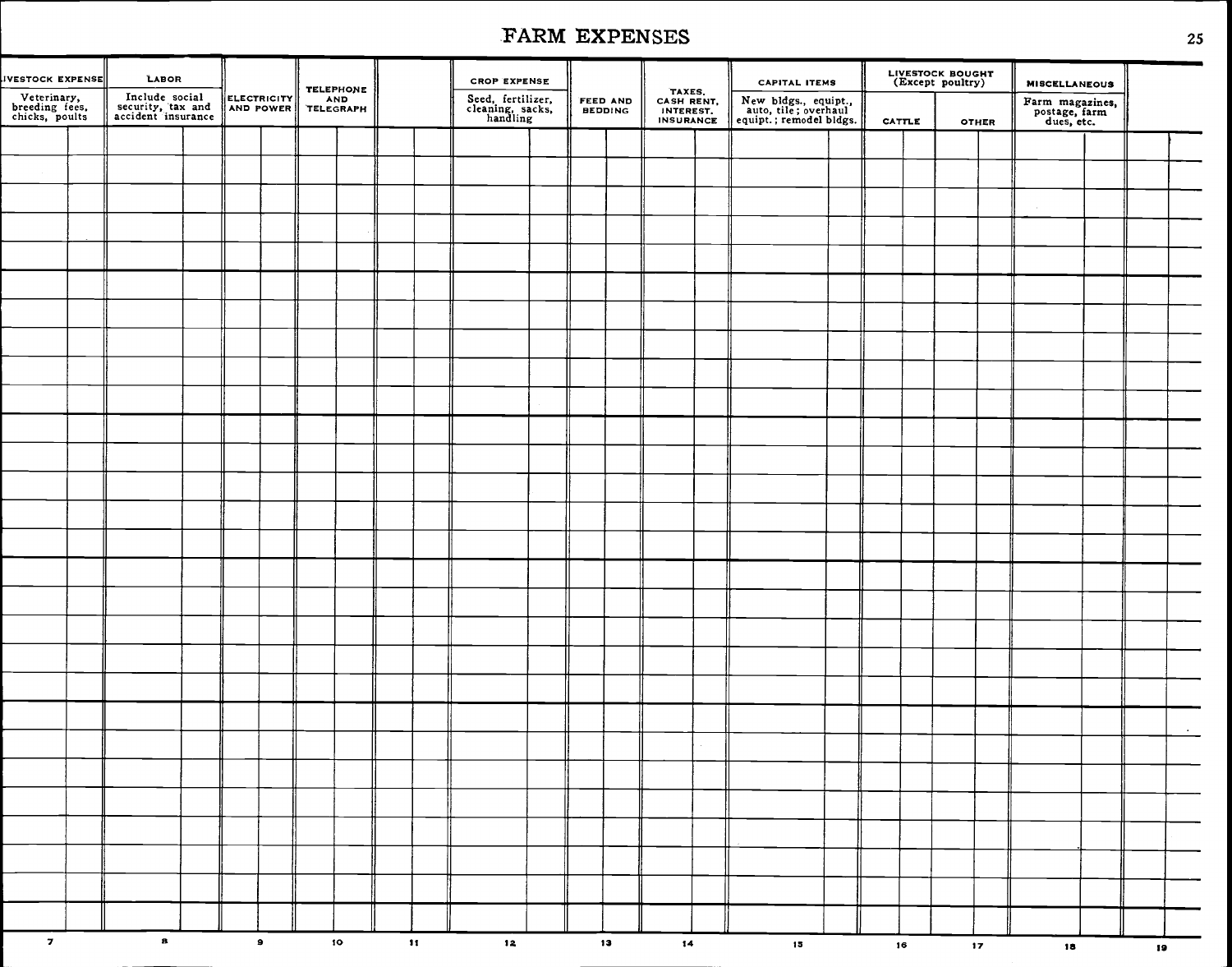n,

| ENTER ALL ITEMS<br>DATE | TO WHOM PAID                        | AMOUNT AND DESCRIPTION OF ITEM | <b>REPAIRS OF</b><br>BLDGS.,<br>FENCES,<br>DRAINS | <b>GENERAL</b><br>EQUIPMENT<br>Repair bills,<br>parts, tools<br>bought | <b>TRACTORS,<br/>TRUCKS</b><br>Repairs, tires,<br>license,<br>insurance | GAS, OIL.<br>GREASE | <b>AUTO EXPENSE</b><br>(Incl. service<br>sta. gas, oil) | MACHINE HIRE |  |
|-------------------------|-------------------------------------|--------------------------------|---------------------------------------------------|------------------------------------------------------------------------|-------------------------------------------------------------------------|---------------------|---------------------------------------------------------|--------------|--|
|                         |                                     |                                |                                                   |                                                                        |                                                                         |                     |                                                         |              |  |
|                         |                                     |                                |                                                   |                                                                        |                                                                         |                     |                                                         |              |  |
|                         |                                     |                                |                                                   |                                                                        |                                                                         |                     |                                                         |              |  |
|                         |                                     |                                |                                                   |                                                                        |                                                                         |                     |                                                         |              |  |
|                         |                                     |                                |                                                   |                                                                        |                                                                         |                     |                                                         |              |  |
|                         |                                     |                                |                                                   |                                                                        |                                                                         |                     |                                                         |              |  |
|                         |                                     |                                |                                                   |                                                                        |                                                                         |                     |                                                         |              |  |
|                         |                                     |                                |                                                   |                                                                        |                                                                         |                     |                                                         |              |  |
|                         |                                     |                                |                                                   |                                                                        |                                                                         |                     |                                                         |              |  |
|                         |                                     |                                |                                                   |                                                                        |                                                                         |                     |                                                         |              |  |
|                         |                                     |                                |                                                   |                                                                        |                                                                         |                     |                                                         |              |  |
|                         |                                     |                                |                                                   |                                                                        |                                                                         |                     |                                                         |              |  |
|                         |                                     |                                |                                                   | $\sim$                                                                 |                                                                         |                     |                                                         |              |  |
|                         |                                     |                                |                                                   |                                                                        |                                                                         |                     |                                                         |              |  |
|                         |                                     |                                |                                                   |                                                                        |                                                                         |                     |                                                         |              |  |
|                         |                                     |                                |                                                   |                                                                        |                                                                         |                     |                                                         |              |  |
|                         |                                     |                                |                                                   |                                                                        |                                                                         |                     |                                                         |              |  |
|                         |                                     |                                |                                                   |                                                                        |                                                                         |                     |                                                         |              |  |
|                         |                                     |                                |                                                   |                                                                        |                                                                         |                     |                                                         |              |  |
|                         |                                     |                                |                                                   |                                                                        |                                                                         |                     |                                                         |              |  |
|                         |                                     |                                |                                                   |                                                                        |                                                                         |                     |                                                         |              |  |
|                         |                                     |                                |                                                   |                                                                        |                                                                         |                     |                                                         |              |  |
|                         |                                     |                                |                                                   |                                                                        |                                                                         |                     |                                                         |              |  |
|                         |                                     |                                |                                                   |                                                                        |                                                                         |                     |                                                         |              |  |
|                         |                                     |                                |                                                   |                                                                        |                                                                         |                     |                                                         |              |  |
|                         |                                     |                                |                                                   |                                                                        |                                                                         |                     |                                                         |              |  |
|                         |                                     |                                |                                                   |                                                                        |                                                                         |                     |                                                         |              |  |
| <b>TOTALS</b>           | Transfer totals to pages 28 and 29. |                                |                                                   |                                                                        |                                                                         |                     |                                                         |              |  |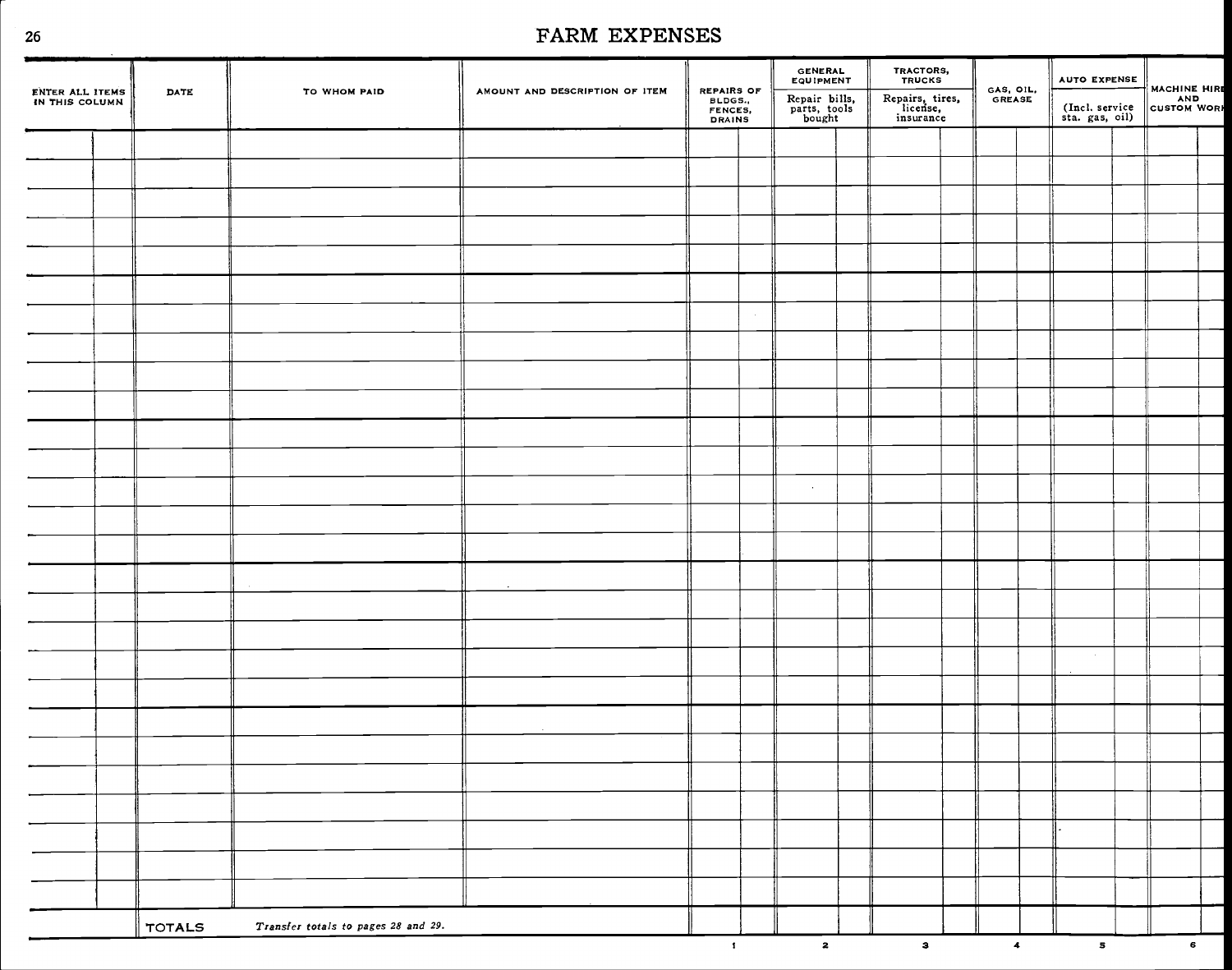|                                                 |                                                           |                          |                  |               |                                                   | FARM EXPENSES       |                                                       |                                                                         |                                      |                                                | 27 |
|-------------------------------------------------|-----------------------------------------------------------|--------------------------|------------------|---------------|---------------------------------------------------|---------------------|-------------------------------------------------------|-------------------------------------------------------------------------|--------------------------------------|------------------------------------------------|----|
| <b>IVESTOCK EXPENSE</b>                         | LABOR                                                     |                          | <b>TELEPHONE</b> |               | <b>CROP EXPENSE</b>                               |                     |                                                       | <b>CAPITAL ITEMS</b>                                                    | LIVESTOCK BOUGHT<br>(Except poultry) | <b>MISCELLANEOUS</b>                           |    |
| Veterinary,<br>breeding fees,<br>chicks, poults | Include social<br>security, tax and<br>accident insurance | ELECTRICITY<br>AND POWER | AND<br>TELEGRAPH |               | Seed, fertilizer,<br>cleaning, sacks,<br>handling | FEED AND<br>BEDDING | TAXES,<br>CASH RENT,<br>INTEREST.<br><b>INSURANCE</b> | New bldgs., equipt.,<br>auto, tile; overhaul<br>equipt.; remodel bldgs. | <b>CATTLE</b><br><b>OTHER</b>        | Farm magazines,<br>postage, farm<br>dues, etc. |    |
|                                                 |                                                           |                          |                  |               |                                                   |                     |                                                       |                                                                         |                                      |                                                |    |
|                                                 |                                                           |                          |                  |               |                                                   |                     |                                                       |                                                                         |                                      |                                                |    |
|                                                 |                                                           |                          |                  |               |                                                   |                     |                                                       |                                                                         |                                      |                                                |    |
|                                                 |                                                           |                          |                  |               |                                                   |                     |                                                       |                                                                         |                                      |                                                |    |
|                                                 |                                                           |                          |                  |               |                                                   |                     |                                                       |                                                                         |                                      |                                                |    |
|                                                 |                                                           |                          |                  |               |                                                   |                     |                                                       |                                                                         |                                      |                                                |    |
|                                                 |                                                           |                          |                  |               |                                                   |                     |                                                       |                                                                         |                                      |                                                |    |
|                                                 |                                                           |                          |                  |               |                                                   |                     |                                                       |                                                                         |                                      |                                                |    |
|                                                 |                                                           |                          |                  |               |                                                   |                     |                                                       |                                                                         |                                      |                                                |    |
|                                                 |                                                           |                          |                  |               |                                                   |                     |                                                       |                                                                         |                                      |                                                |    |
|                                                 |                                                           |                          |                  |               |                                                   |                     |                                                       |                                                                         |                                      |                                                |    |
|                                                 |                                                           |                          |                  |               |                                                   |                     |                                                       |                                                                         |                                      |                                                |    |
|                                                 |                                                           |                          |                  |               |                                                   |                     |                                                       |                                                                         |                                      |                                                |    |
|                                                 |                                                           |                          |                  |               |                                                   |                     |                                                       |                                                                         |                                      |                                                |    |
|                                                 |                                                           |                          |                  |               |                                                   |                     |                                                       |                                                                         |                                      |                                                |    |
|                                                 |                                                           |                          |                  |               |                                                   |                     |                                                       |                                                                         |                                      |                                                |    |
|                                                 |                                                           |                          |                  |               |                                                   |                     |                                                       |                                                                         |                                      |                                                |    |
|                                                 |                                                           |                          |                  |               |                                                   |                     |                                                       |                                                                         |                                      |                                                |    |
|                                                 |                                                           |                          |                  |               |                                                   |                     |                                                       |                                                                         |                                      |                                                |    |
|                                                 |                                                           |                          |                  |               |                                                   |                     |                                                       |                                                                         |                                      |                                                |    |
|                                                 |                                                           |                          |                  |               |                                                   |                     |                                                       |                                                                         |                                      |                                                |    |
|                                                 |                                                           |                          |                  |               |                                                   |                     |                                                       |                                                                         |                                      |                                                |    |
|                                                 |                                                           |                          |                  |               |                                                   |                     |                                                       | $\sim$                                                                  |                                      |                                                |    |
|                                                 |                                                           |                          |                  |               |                                                   |                     |                                                       |                                                                         |                                      |                                                |    |
|                                                 |                                                           |                          |                  |               |                                                   |                     |                                                       |                                                                         |                                      |                                                |    |
|                                                 |                                                           |                          |                  |               |                                                   |                     |                                                       |                                                                         |                                      |                                                |    |
|                                                 |                                                           |                          |                  |               |                                                   |                     |                                                       |                                                                         |                                      |                                                |    |
|                                                 |                                                           |                          |                  |               |                                                   |                     |                                                       |                                                                         |                                      |                                                |    |
| $\boldsymbol{\tau}$                             | $\mathbf{a}$                                              | $\bullet$                | 10 <sub>o</sub>  | $\mathbf{11}$ | 12 <sub>1</sub>                                   | 13 <sub>13</sub>    | 14                                                    | $\mathbf{15}$                                                           | 16<br>17 <sub>2</sub>                | 18                                             | 19 |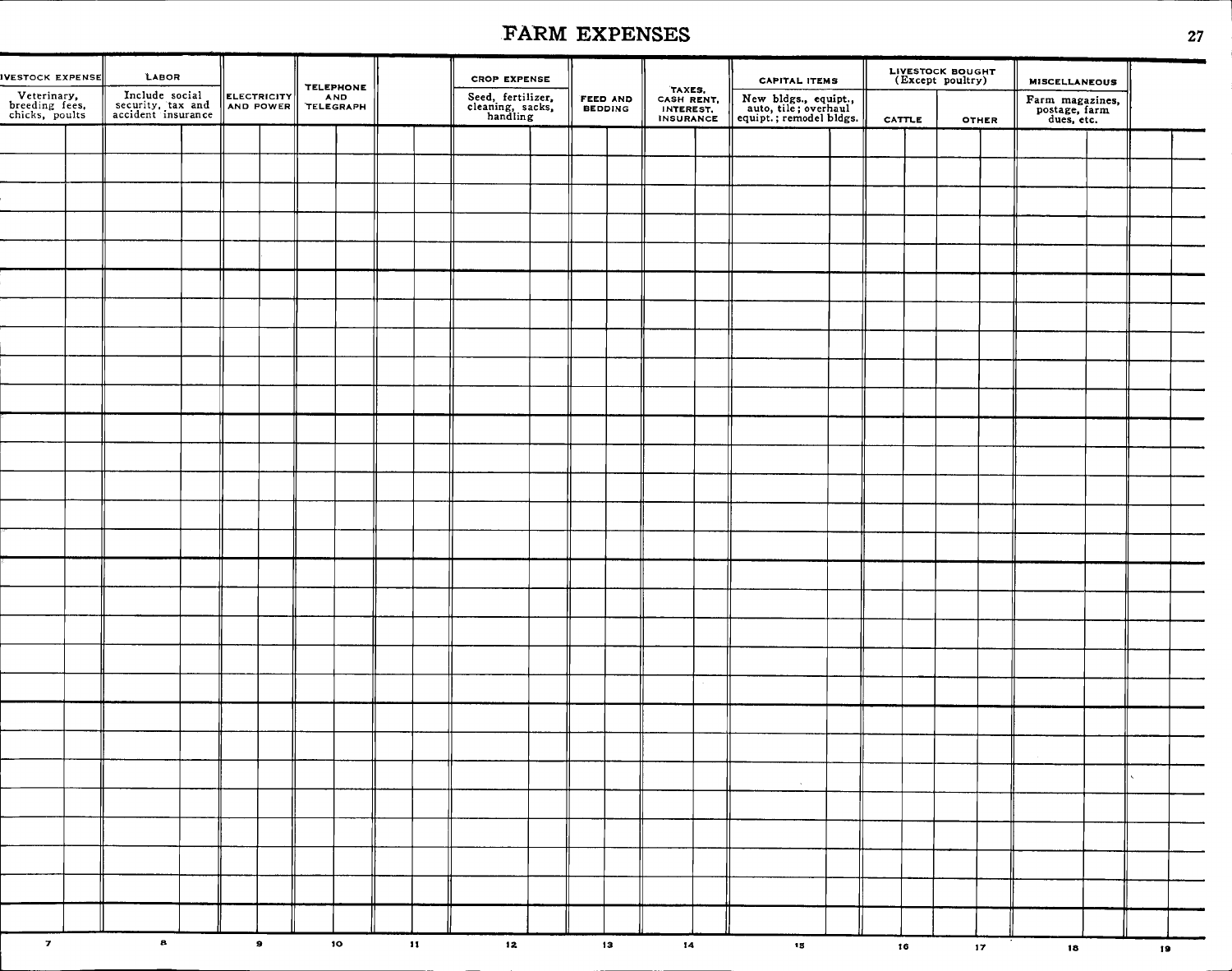|                                          |      |                                                                                                                                |                                                                                                                                    |                                                   | <b>GENERAL</b><br><b>EQUIPMENT</b>       | TRACTORS,<br><b>TRUCKS</b>               |                                        | <b>AUTO EXPENSE</b>               |    |                                                         |  |
|------------------------------------------|------|--------------------------------------------------------------------------------------------------------------------------------|------------------------------------------------------------------------------------------------------------------------------------|---------------------------------------------------|------------------------------------------|------------------------------------------|----------------------------------------|-----------------------------------|----|---------------------------------------------------------|--|
| <b>ENTER ALL ITEMS</b><br>IN THIS COLUMN | DATE | TO WHOM PAID                                                                                                                   | AMOUNT AND DESCRIPTION OF ITEM                                                                                                     | REPAIRS OF<br>BLDGS.,<br>FENCES,<br><b>DRAINS</b> | Repair bills,<br>parts, tools'<br>bought | Repairs, tires,<br>license.<br>insurance | GAS. OIL.<br><b>GREASE</b>             | (Incl. service)<br>sta. gas, oil) |    | <b>MACHINE HIRE</b><br><b>AND</b><br><b>CUSTOM WORK</b> |  |
|                                          |      |                                                                                                                                |                                                                                                                                    |                                                   |                                          |                                          |                                        |                                   |    |                                                         |  |
|                                          |      |                                                                                                                                |                                                                                                                                    |                                                   |                                          |                                          |                                        |                                   |    |                                                         |  |
|                                          |      |                                                                                                                                |                                                                                                                                    |                                                   |                                          |                                          |                                        |                                   |    |                                                         |  |
|                                          |      |                                                                                                                                |                                                                                                                                    |                                                   |                                          |                                          | $\sim$                                 |                                   |    |                                                         |  |
|                                          |      |                                                                                                                                |                                                                                                                                    |                                                   |                                          |                                          |                                        |                                   |    |                                                         |  |
|                                          |      |                                                                                                                                |                                                                                                                                    |                                                   |                                          |                                          |                                        |                                   |    |                                                         |  |
|                                          |      |                                                                                                                                |                                                                                                                                    |                                                   |                                          |                                          |                                        |                                   |    |                                                         |  |
|                                          |      |                                                                                                                                |                                                                                                                                    |                                                   |                                          |                                          |                                        |                                   |    |                                                         |  |
|                                          |      |                                                                                                                                |                                                                                                                                    |                                                   |                                          |                                          |                                        |                                   |    |                                                         |  |
|                                          |      | $\blacksquare$<br>TOTALS THIS PAGE<br>TOTALS PAGES 6 AND 7                                                                     |                                                                                                                                    |                                                   |                                          |                                          |                                        |                                   |    |                                                         |  |
|                                          |      |                                                                                                                                |                                                                                                                                    |                                                   |                                          |                                          |                                        |                                   |    |                                                         |  |
|                                          |      |                                                                                                                                |                                                                                                                                    |                                                   |                                          |                                          |                                        |                                   |    |                                                         |  |
|                                          |      |                                                                                                                                |                                                                                                                                    |                                                   |                                          |                                          |                                        |                                   |    |                                                         |  |
|                                          |      |                                                                                                                                | 8 AND 9                                                                                                                            |                                                   |                                          |                                          |                                        |                                   |    |                                                         |  |
|                                          |      |                                                                                                                                | 10 AND 11                                                                                                                          |                                                   |                                          |                                          |                                        |                                   |    |                                                         |  |
|                                          |      |                                                                                                                                | 12 AND 13                                                                                                                          |                                                   |                                          |                                          |                                        |                                   |    |                                                         |  |
|                                          |      |                                                                                                                                | 14 AND 15                                                                                                                          |                                                   |                                          |                                          |                                        |                                   |    |                                                         |  |
|                                          |      |                                                                                                                                | 16 AND 17                                                                                                                          |                                                   |                                          |                                          |                                        |                                   |    |                                                         |  |
|                                          |      |                                                                                                                                | 18 AND 19                                                                                                                          |                                                   |                                          |                                          |                                        |                                   |    |                                                         |  |
|                                          |      |                                                                                                                                | 20 AND 21                                                                                                                          |                                                   |                                          |                                          |                                        |                                   |    |                                                         |  |
|                                          |      |                                                                                                                                | 22 AND 23                                                                                                                          |                                                   |                                          |                                          |                                        |                                   |    |                                                         |  |
|                                          |      |                                                                                                                                | 24 AND 2S                                                                                                                          |                                                   |                                          |                                          |                                        |                                   |    |                                                         |  |
|                                          |      |                                                                                                                                | 26 AND 27                                                                                                                          |                                                   |                                          |                                          |                                        |                                   |    |                                                         |  |
|                                          |      | <b>TOTALS FOR YEAR</b>                                                                                                         |                                                                                                                                    |                                                   |                                          |                                          |                                        |                                   |    |                                                         |  |
| INSTRUCTIONS:                            |      |                                                                                                                                | 3. Subtract farm gas used in auto from column 4 and carry it to Auto Expense in column 5. Carry remaining farm cost of gas and oil |                                                   |                                          |                                          | <b>DEDUCT</b><br><b>AMOUNT</b><br>USED | ADD COST FROM<br>COL. 4           |    |                                                         |  |
|                                          |      | 1. Carry totals of columns 1, 2, 3, 6, 8, 13, 18 to page 31. (Farm Expense for taxable year.)                                  | to page 31.<br>4. Calculate farm cost for columns 5, 9, and 10 and carry farm share                                                |                                                   |                                          |                                          | IN AUTO                                |                                   |    |                                                         |  |
|                                          |      | 2. Divide columns 7, 12, 14 as shown and carry to page 31. $(7 \text{ and } 12 \text{ can be carried over without division.)}$ | only to page 31.<br>5. Transfer items in columns 15, 16, 17 to their proper places in the Oregon Farm Inventory Book.              |                                                   |                                          |                                          | <b>REMAINDER</b>                       | <b>FARM SHARE</b>                 |    |                                                         |  |
|                                          |      |                                                                                                                                |                                                                                                                                    |                                                   |                                          |                                          |                                        | <b>AMOUNT</b>                     | -% |                                                         |  |
|                                          |      |                                                                                                                                |                                                                                                                                    |                                                   |                                          |                                          |                                        |                                   |    |                                                         |  |

 $\mathbf{r}$ 

 $\overline{\mathbf{z}}$ 

 $\overline{\mathbf{3}}$ 

 $\blacktriangleleft$ 

 $\bf 5$ 

 $\bullet$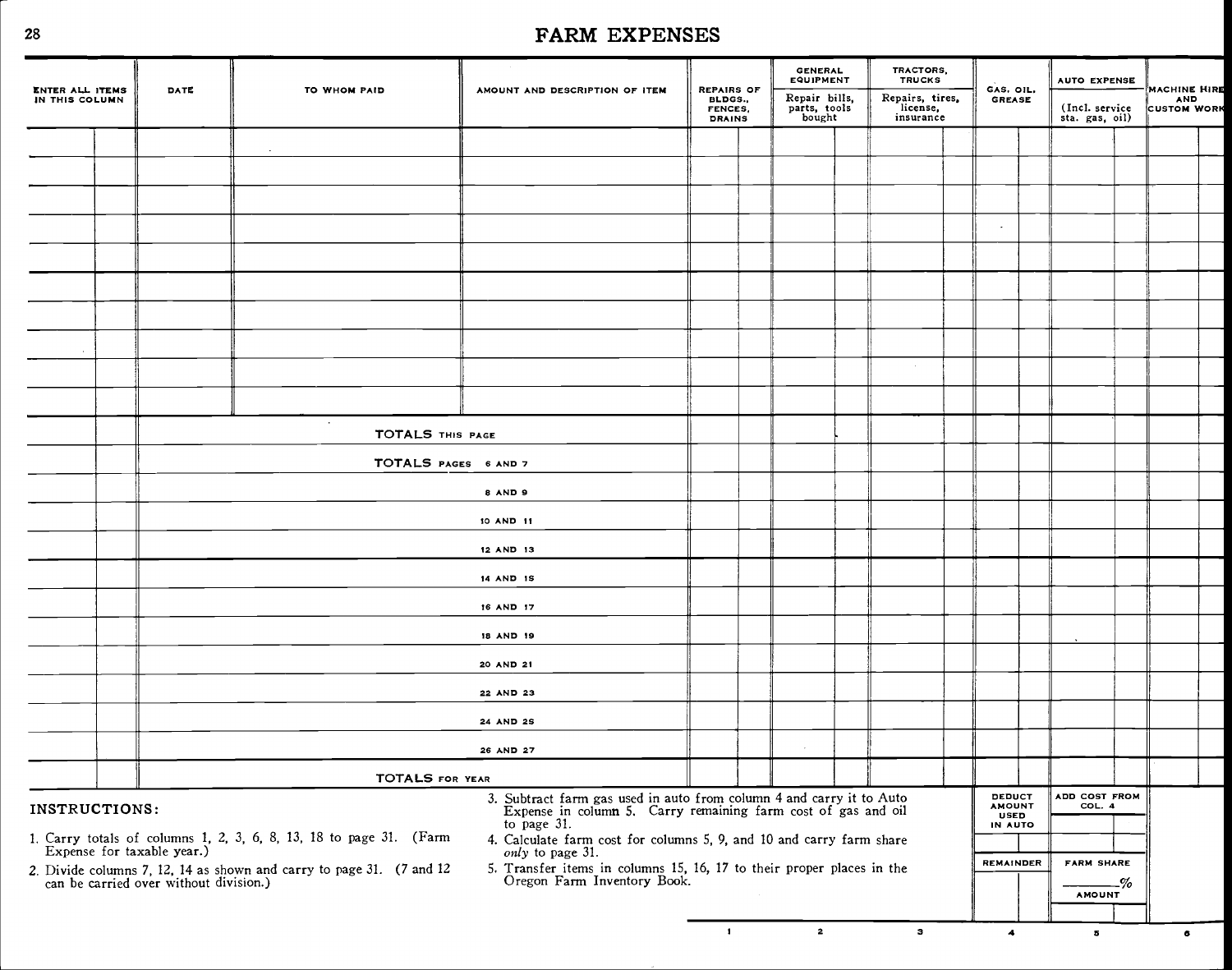| IVESTOCK EXPENSE                                | LABOR                                                     |                          |               | <b>TELEPHONE</b>        |               |              | <b>CROP EXPENSE</b>                               |                            |                         |                                                       | <b>CAPITAL ITEMS</b>                                                    |        | LIVESTOCK BOUGHT<br>(Except poultry) |                 | <b>MISCELLANEOUS</b>                           |    |  |
|-------------------------------------------------|-----------------------------------------------------------|--------------------------|---------------|-------------------------|---------------|--------------|---------------------------------------------------|----------------------------|-------------------------|-------------------------------------------------------|-------------------------------------------------------------------------|--------|--------------------------------------|-----------------|------------------------------------------------|----|--|
| Veterinary,<br>breeding fees,<br>chicks, poults | Include social<br>security, tax and<br>accident insurance | ELECTRICITY<br>AND POWER |               | <b>AND</b><br>TELEGRAPH |               |              | Seed, fertilizer,<br>cleaning, sacks,<br>handling | FEED AND<br><b>BEDDING</b> |                         | TAXES,<br>CASH RENT,<br>INTEREST.<br><b>INSURANCE</b> | New bldgs., equipt.,<br>auto, tile; overhaul<br>equipt.; remodel bldgs. | CATTLE |                                      | <b>OTHER</b>    | Farm magazines,<br>postage, farm<br>dues, etc. |    |  |
|                                                 |                                                           |                          |               |                         |               |              |                                                   |                            |                         |                                                       |                                                                         |        |                                      |                 |                                                |    |  |
|                                                 |                                                           |                          |               |                         |               |              |                                                   |                            |                         |                                                       |                                                                         |        |                                      |                 |                                                |    |  |
|                                                 |                                                           |                          |               |                         |               |              |                                                   |                            |                         |                                                       |                                                                         |        |                                      |                 |                                                |    |  |
|                                                 |                                                           |                          |               |                         |               |              |                                                   |                            |                         |                                                       |                                                                         |        |                                      |                 |                                                |    |  |
|                                                 |                                                           |                          |               |                         |               |              |                                                   |                            |                         |                                                       |                                                                         |        |                                      |                 |                                                |    |  |
|                                                 |                                                           |                          |               |                         |               |              |                                                   |                            |                         |                                                       |                                                                         |        |                                      |                 |                                                |    |  |
|                                                 |                                                           |                          |               |                         |               |              | $\overline{\phantom{a}}$                          |                            |                         |                                                       |                                                                         |        |                                      |                 |                                                |    |  |
|                                                 |                                                           |                          |               |                         |               |              |                                                   |                            |                         |                                                       |                                                                         |        |                                      |                 |                                                |    |  |
|                                                 |                                                           |                          |               |                         |               |              |                                                   |                            |                         |                                                       |                                                                         |        |                                      |                 |                                                |    |  |
|                                                 |                                                           |                          |               |                         |               |              |                                                   |                            |                         |                                                       |                                                                         |        |                                      |                 |                                                |    |  |
|                                                 |                                                           |                          |               |                         |               |              |                                                   |                            |                         |                                                       |                                                                         |        |                                      |                 |                                                |    |  |
|                                                 |                                                           |                          |               |                         |               |              |                                                   |                            |                         |                                                       |                                                                         |        |                                      |                 |                                                |    |  |
|                                                 |                                                           |                          |               |                         |               |              |                                                   |                            |                         |                                                       |                                                                         |        |                                      |                 |                                                |    |  |
|                                                 |                                                           |                          |               |                         |               |              |                                                   |                            |                         |                                                       |                                                                         |        |                                      |                 |                                                |    |  |
|                                                 |                                                           |                          |               |                         |               |              |                                                   |                            |                         |                                                       |                                                                         |        |                                      |                 |                                                |    |  |
|                                                 |                                                           |                          |               |                         |               |              |                                                   |                            |                         |                                                       |                                                                         |        |                                      |                 |                                                |    |  |
|                                                 |                                                           |                          |               |                         |               |              |                                                   |                            |                         |                                                       |                                                                         |        |                                      |                 |                                                |    |  |
|                                                 |                                                           |                          |               |                         |               |              |                                                   |                            |                         |                                                       |                                                                         |        |                                      |                 |                                                |    |  |
|                                                 |                                                           |                          |               |                         |               |              |                                                   |                            |                         |                                                       |                                                                         |        |                                      |                 |                                                |    |  |
|                                                 |                                                           |                          |               |                         |               |              |                                                   |                            |                         |                                                       |                                                                         |        |                                      |                 |                                                |    |  |
|                                                 |                                                           |                          |               |                         |               |              |                                                   |                            |                         |                                                       |                                                                         |        |                                      |                 |                                                |    |  |
|                                                 |                                                           |                          |               |                         |               |              |                                                   |                            |                         |                                                       |                                                                         |        |                                      |                 |                                                |    |  |
|                                                 |                                                           |                          |               |                         |               |              |                                                   |                            |                         |                                                       |                                                                         |        |                                      |                 |                                                |    |  |
|                                                 |                                                           |                          |               |                         |               |              |                                                   |                            |                         |                                                       |                                                                         |        |                                      |                 |                                                |    |  |
|                                                 |                                                           |                          |               |                         |               |              |                                                   |                            |                         |                                                       |                                                                         |        |                                      |                 |                                                |    |  |
|                                                 |                                                           |                          |               |                         |               |              |                                                   |                            |                         |                                                       |                                                                         |        |                                      |                 |                                                |    |  |
| DIVISION OF<br>COL. 7                           |                                                           |                          |               | FARM SHARE FARM SHARE   |               |              | DIVISION OF<br>COL. 12                            |                            |                         | DIVISION OF COL. 14                                   | Transfer each item in each column to its                                |        |                                      |                 |                                                |    |  |
|                                                 |                                                           |                          | $-\%$         |                         | -%            |              |                                                   |                            | TAXES $\_\_\_\_\_\_\_\$ |                                                       | proper place in the Farm Inventory Book<br>(pages 38 to 47)             |        |                                      |                 |                                                |    |  |
| <b>BREEDING FEES</b>                            |                                                           |                          | <b>AMOUNT</b> |                         | <b>AMOUNT</b> |              | <b>FERTILIZER</b>                                 |                            | <b>RENT</b>             |                                                       |                                                                         |        |                                      |                 |                                                |    |  |
| <b>VETERINARY</b>                               |                                                           |                          |               |                         |               |              | SEED AND                                          |                            | INTEREST                |                                                       |                                                                         |        |                                      |                 |                                                |    |  |
| AND OTHER                                       |                                                           |                          |               |                         |               |              | OTHER                                             |                            |                         |                                                       |                                                                         |        |                                      |                 |                                                |    |  |
|                                                 |                                                           |                          |               |                         |               |              |                                                   |                            | INSURANCE __            |                                                       |                                                                         |        |                                      |                 |                                                |    |  |
| $\overline{z}$                                  | $\mathbf{s}$                                              |                          | $\mathbf{s}$  |                         | 10            | $\mathbf{H}$ | 12                                                | 13                         |                         | 14                                                    | 15                                                                      | 16     |                                      | 17 <sub>2</sub> | 18                                             | 19 |  |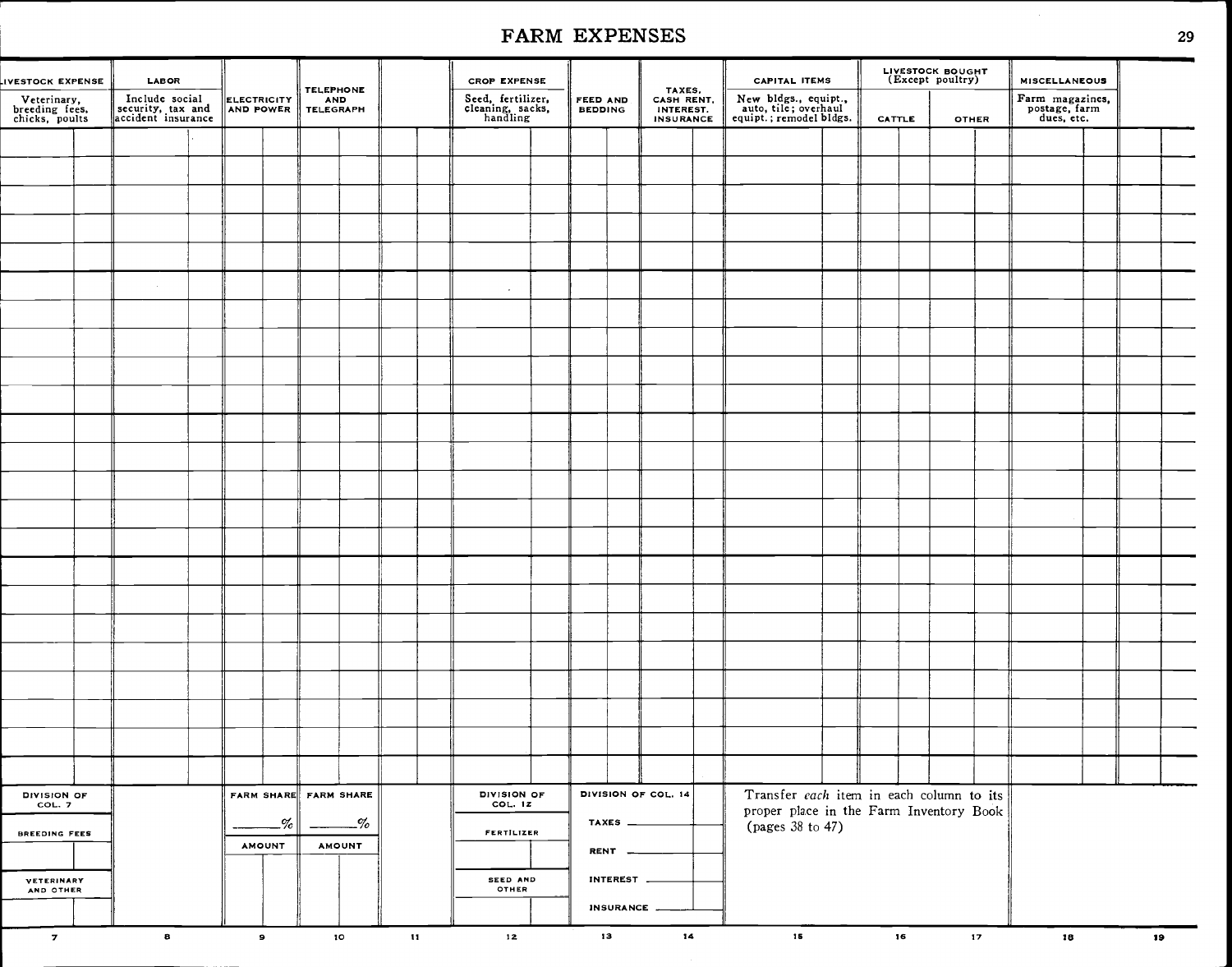#### 30 FARM INCOME FOR TAXABLE YEAR (Cash Basis)-page 1, Form 1040F

|                            | 1. SALE OF LIVESTOCK RAISED |          |               |                | 2. SALE OF PRODUCE RAISED  |          |                   |                            | 3. OTHER FARM INCOME |          |               |  |
|----------------------------|-----------------------------|----------|---------------|----------------|----------------------------|----------|-------------------|----------------------------|----------------------|----------|---------------|--|
| <b>KIND</b>                | <b>FROM</b>                 | QUANTITY | <b>AMOUNT</b> | <b>KIND</b>    | <b>FROM</b>                | QUANTITY | <b>AMOUNT</b>     | KIND                       | <b>FROM</b>          | QUANTITY | <b>AMOUNT</b> |  |
| CATTLE                     | PAGE 3                      |          |               | GRAIN          | PAGE 4                     |          |                   | <b>CUSTOM WORK</b>         | PAGE 5               |          |               |  |
| <b>HORSES</b>              | PAGE 3                      |          |               | HAY            | PAGE 4                     |          |                   | <b>BREEDING FEES</b>       | PAGE 5               |          |               |  |
| SHEEP                      | PAGE <sub>3</sub>           |          |               | DAIRY PRODUCTS | PAGE 2                     |          | <b>Contractor</b> | <b>RENT RECEIVED</b>       | PAGE 5               |          |               |  |
| HOGS                       | PAGE 3                      |          |               | EGGS           | PAGE 1                     |          |                   | WORK OFF FARM              | PAGE 5               |          |               |  |
| <b>CHICKENS</b>            | PAGE 3                      |          |               | WOOL           | PAGE 5                     |          |                   | WOOD AND LUMBER            | PAGE 5               |          |               |  |
| <b>TURKEYS</b>             | PAGE 3                      |          |               |                |                            |          |                   | <b>REFUNDS</b>             | PAGE 5               |          |               |  |
|                            |                             |          |               |                |                            |          |                   | <b>COOP DIVIDENDS</b>      | PAGE 5               |          |               |  |
|                            |                             |          |               |                |                            |          |                   | <b>GOVERNMENT PAYMENTS</b> | PAGE 5               |          |               |  |
| TOTAL                      |                             |          |               | <b>TOTAL</b>   |                            |          |                   | <b>TOTAL</b>               |                      |          |               |  |
| To line 1 of summary below |                             |          |               |                | To line 2 of summary below |          |                   | To line 3 of summary below |                      |          |               |  |

#### 4. SALE OF LIVESTOCK AND OTHER ITEMS PURCHASED (Attach statement if  $\sum_{\text{table}}$  is too small)

#### Report in Table 4

- 1. Sale of all purchased breeding, dairy and workstock if size of herd was not reduced. (From page 3.) See note page 3 if herd was reduced.
- 2. Sale of purchased poultry if not reported in Table 1 above. (From page 3.)
- 3. Sale of purchased feeder livestock--cattle, sheep, hogs. (From page 3.)
- 4. Sale of capital items held less than 6 months. (From Miscellaneous re ceipts-page 5 and details in inventory.)

| 1. DESCRIPTION | 2. DATE<br><b>ACQUIRED</b> | 3. SALE PRICE | 4. COST ON<br>OTHER BASIS | 5. DEPRECIA-<br>TION | 6. PROFIT<br>COL. 3 PLUS COL. 5<br>MINUS COL. 4 |  |
|----------------|----------------------------|---------------|---------------------------|----------------------|-------------------------------------------------|--|
|                |                            |               |                           |                      |                                                 |  |
|                |                            |               |                           |                      |                                                 |  |
|                |                            |               |                           |                      |                                                 |  |
|                |                            |               |                           |                      |                                                 |  |
| <b>TOTALS</b>  |                            |               |                           |                      |                                                 |  |
|                |                            |               |                           |                      |                                                 |  |

ITEM 4 BELOW

#### SUMMARY OF INCOME AND DEDUCTIONS COMPUTED ON A CASH RECEIPTS AND DISBURSEMENTS BASIS

| 1. SALE OF LIVESTOCK RAISED                                                               | 6. EXPENSES (FROM PAGE 31)                                         |  |
|-------------------------------------------------------------------------------------------|--------------------------------------------------------------------|--|
| 2. SALE OF PRODUCE RAISED                                                                 | 7. DEPRECIATION (COMPUTE SEPARATELY ON FORM 1040F)                 |  |
| 3. OTHER FARM INCOME                                                                      | 8. "NET OPERATING LOSS DEDUCTION (USE FOR INCOME TAX PURPOSES ONLY |  |
| 4. PROFIT ON SALE OF LIVESTOCK AND ITEMS PURCHASED                                        | IF APPLIES TO YOU-SEE NOTE BELOW)                                  |  |
| 5. GROSS PROFITS (ADD LINES 1 TO 4)                                                       | 9. TOTAL DEDUCTIONS (ADD LINES 6-8)                                |  |
| 10. NET FARM PROFIT (LINE 5 MINUS LINE 9) TO BE REPORTED IN SCHEDULE C, PAGE 2. FORM 1040 |                                                                    |  |

\* Net operation loss deduction. For income tax purposes you are allowed to spread a net<br>operating loss over as many as seven years if necessary—the year of the loss, the year before<br>the loss and five years after the year o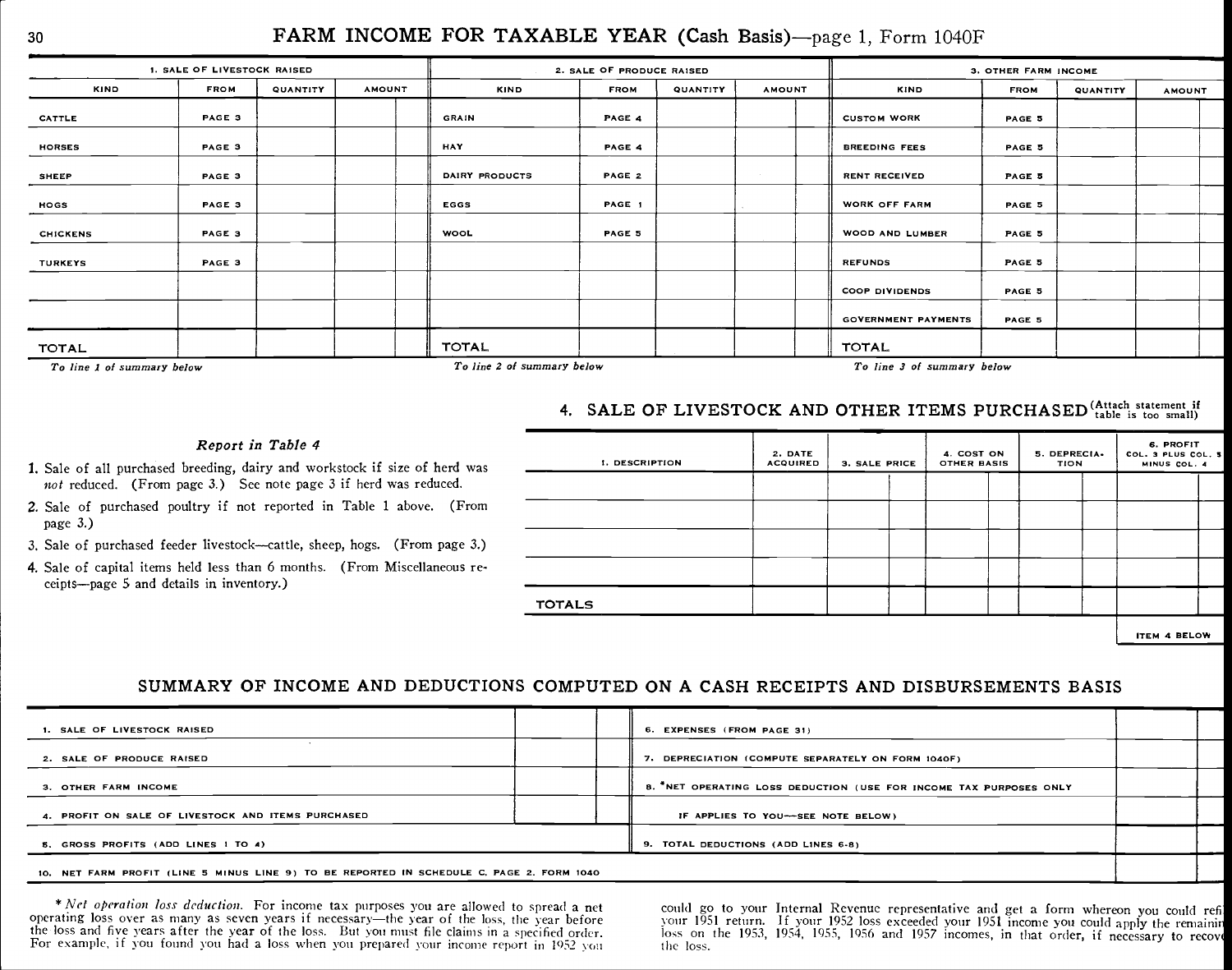#### FARM EXPENSES FOR TAXABLE YEAR (Both Cash and Accrual Bases) 31

| 1. ITEM                                 | <b>FROM PAGES</b><br>28-29 | 2. AMOUNT | 3. ITEM                                                                                               | <b>FROM PAGES</b><br>28.29 | 4. AMOUNT |
|-----------------------------------------|----------------------------|-----------|-------------------------------------------------------------------------------------------------------|----------------------------|-----------|
| <b>LABOR HIRED</b>                      | COL. 8                     |           | GAS, OIL, GREASE                                                                                      | COL. 4                     |           |
| FEED, BEDDING PURCHASED                 | <b>COL. 13</b>             |           | <b>TAXES</b>                                                                                          | COL. 14                    |           |
| SEED AND OTHER CROP EXPENSE             | <b>COL. 12</b>             |           | INSURANCE ON PROPERTY (EXCEPT DWELLING)                                                               | <b>COL. 14</b>             |           |
| MACHINE HIRED AND CUSTOM WORK           | COL. 6                     |           | INTEREST ON FARM NOTES AND MORTGAGES                                                                  | <b>COL. 14</b>             |           |
| BUILDING, FENCE AND DRAIN REPAIRS       | COL. 1                     |           | ELECTRICITY (FARM SHARE)                                                                              | COL. 9                     |           |
| GENERAL EQUIPMENT REPAIRS AND EXPENSES  | COL. 2                     |           | TELEPHONE (FARM SHARE)                                                                                | <b>COL. 10</b>             |           |
| TRACTOR AND TRUCK EXPENSES              | COL. 3                     |           | CASH FARM RENT                                                                                        | <b>COL. 14</b>             |           |
| <b>BREEDING FEES</b>                    | COL. 7                     |           | AUTO EXPENSE (FARM SHARE)                                                                             | COL. 5                     |           |
| FERTILIZER AND LIME                     | <b>COL. 12</b>             |           | MISCELLANEOUS EXPENSES                                                                                | COL. 18                    |           |
| VETERINARY AND OTHER LIVESTOCK EXPENSES | COL. 7                     |           | HAULING MILK, DAIRY SUPPLIES                                                                          | PAGE 2                     |           |
|                                         |                            |           |                                                                                                       |                            |           |
|                                         |                            |           |                                                                                                       |                            |           |
|                                         |                            |           |                                                                                                       |                            |           |
|                                         |                            |           | Cash basis—enter on line 6 of summary, page 30.<br>Accrual basis—enter on line 7 of summary, page 32. |                            |           |

#### DEPRECIATION (page 3, Form 1040F)

The depreciation table of the income tax Form 1040F is not shown here since there is not<br>nough room for more than a summary of it; and the Bureau of Internal Revenue prefers that Book will be helpful in bringing last year'

#### LONG TERM CAPITAL GAINS AND LOSSES-Schedule D

Enter sales (not trade-ins) of capital items (machinery and equipment, auto, and some<br>vestock under certain conditions) which have been held over six months. The form that this<br>ble represents carries forward to Form 1040 o le of one item and a loss of \$20 was made on another, the net profit would be \$80 and \$40

would be carried to the 1040. Therefore, a saving can be made by reporting the sale of qualified capital items in Schedule D. See note at the bottom of page 3 for instructions on handling a decrease in livestock numbers. Consult qualified income tax authority for assistance in handling difficult situations.

| I. KIND OF PROPERTY | 2. DATE ACQUIRED | 3. DATE SOLD | 4. SALE PRICE | <b>5. DEPRECIATION</b><br><b>ALLOWED</b> | 6. COST OR OTHER<br><b>BASIS</b> | 7. EXPENSE OF SALE AND COST<br>OF IMPROVEMENTS |
|---------------------|------------------|--------------|---------------|------------------------------------------|----------------------------------|------------------------------------------------|
|                     |                  |              |               |                                          |                                  |                                                |
|                     |                  |              |               |                                          |                                  |                                                |
|                     |                  |              |               |                                          |                                  |                                                |
|                     |                  |              |               |                                          |                                  |                                                |
|                     |                  |              |               |                                          |                                  |                                                |
| <b>TOTALS</b>       |                  |              |               |                                          |                                  |                                                |

otal gain or loss (column 4 plus column 5 minus sum of columns 6 and 7) \$ ..................................... Copy this table in Form Schedule D.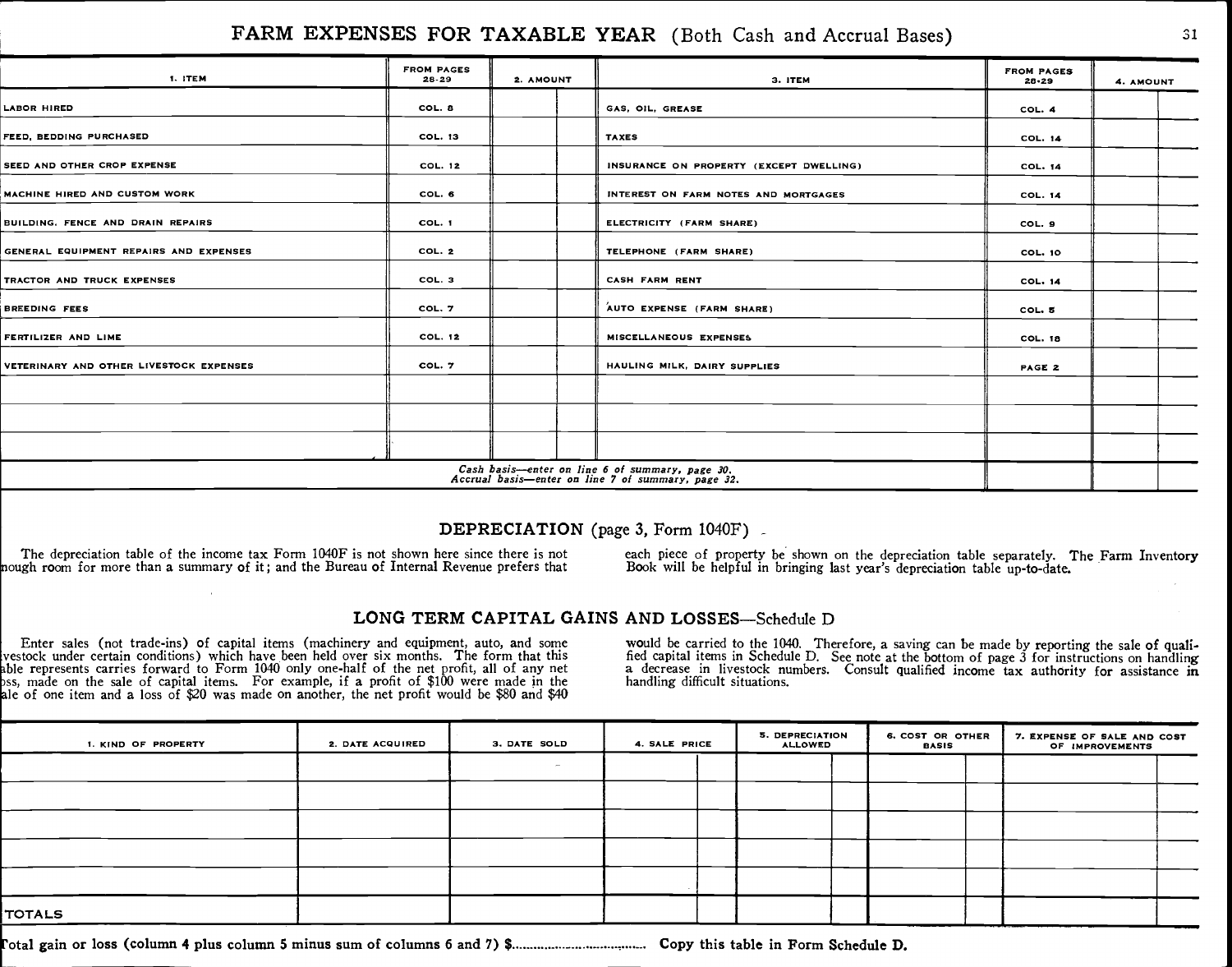#### <sup>32</sup> FARM INCOME FOR TAXABLE YEAR (Accrual Basis)

 $\Delta$ 

FARM INVENTORY (page 2, Form 1040F)

|                         | ON HAND AT BEGINNING OF YEAR |                 |                | PURCHASES DURING YEAR    |                        | DIED OR           |               | SOLD DURING YEAR |                   | ON HAND AT END OF YEAR |  |
|-------------------------|------------------------------|-----------------|----------------|--------------------------|------------------------|-------------------|---------------|------------------|-------------------|------------------------|--|
|                         | <b>FROM PAGES</b>            | INVENTORY VALUE | <b>FROM</b>    | AMOUNT PAID              | <b>RAISED</b><br>(NO.) | CONSUMED<br>(NO.) | <b>FROM</b>   | AMOUNT RECEIVED  | <b>FROM PAGES</b> | <b>INVENTORY VALUE</b> |  |
| CROPS, FEED, SEED, ETC. | 50-51                        |                 |                | Include under "Expenses" |                        |                   |               | Record below     | $50 - 51$         |                        |  |
| DAIRY CATTLE            | 52-53                        |                 | <b>PAGE 29</b> |                          |                        |                   | PAGE 3        |                  | 52-53             |                        |  |
| BEEF CATTLE             | 52-53                        |                 | PAGE 29        |                          |                        |                   | PAGE 3        |                  | 52-53             |                        |  |
| SHEEP                   | 52-53                        |                 | <b>PAGE 29</b> |                          |                        |                   | PAGE 3        |                  | 52-53             |                        |  |
| <b>POULTRY</b>          | 52-53                        |                 | <b>PAGE 29</b> |                          |                        |                   | PAGE 3        |                  | 52-53             |                        |  |
| HOGS                    | 52-53                        |                 | PAGE 29        |                          |                        |                   | PAGE 3        |                  | 52-53             |                        |  |
| <b>HORSES</b>           | 52-53                        |                 | PAGE 29        |                          |                        |                   | PAGE 3        |                  | 52-53             |                        |  |
|                         |                              |                 |                |                          |                        |                   |               |                  |                   |                        |  |
| <b>TOTALS</b>           |                              |                 |                |                          |                        |                   |               |                  |                   |                        |  |
|                         |                              | LINE 4 BELOW    |                | LINE 5 BELOW             |                        |                   |               |                  |                   | LINE 1 BELOW           |  |
|                         |                              |                 |                | <b>EGGS</b>              |                        |                   | PAGE 1        |                  |                   |                        |  |
|                         |                              |                 |                | MILK OR CREAM            |                        |                   | PAGE 2        |                  |                   |                        |  |
|                         |                              |                 |                | CROPS (SPECIFY):         |                        |                   | PAGE 4        |                  |                   |                        |  |
|                         |                              |                 |                |                          |                        |                   |               |                  |                   |                        |  |
|                         |                              |                 |                |                          |                        |                   |               |                  |                   |                        |  |
|                         |                              |                 |                |                          |                        |                   |               |                  |                   |                        |  |
|                         |                              |                 |                | WORK OFF FARM            |                        |                   | PAGE 5        |                  |                   |                        |  |
|                         |                              |                 |                | <b>CUSTOM WORK</b>       |                        |                   | PAGE 5        |                  |                   |                        |  |
|                         |                              |                 |                | GOVERNMENT PAYMENTS      |                        |                   | PAGE 5        |                  |                   |                        |  |
|                         |                              |                 |                | REFUNDS, COOP DIVIDENDS  |                        |                   | <b>PAGE 5</b> |                  |                   |                        |  |
|                         |                              |                 |                | SALE OF CAPITAL ASSETS   |                        |                   | PAGE 5        |                  |                   |                        |  |
|                         |                              |                 |                | OTHER INCOME             |                        |                   | PAGE 5        |                  |                   |                        |  |
|                         |                              |                 |                |                          |                        |                   |               |                  |                   |                        |  |
|                         |                              |                 |                |                          |                        |                   |               |                  |                   |                        |  |
|                         |                              |                 |                | TOTAL INCOME             |                        |                   |               |                  |                   |                        |  |
|                         |                              |                 |                |                          |                        |                   |               | LINE 2 BELOW     |                   |                        |  |
|                         |                              |                 | $\sim$         |                          |                        |                   |               |                  |                   |                        |  |

| 1. INVENTORY OF LIVESTOCK, CROPS AND PRODUCTS AT END OF YEAR       | 7. EXPENSES                                               |  |
|--------------------------------------------------------------------|-----------------------------------------------------------|--|
| 2. SALES OF LIVESTOCK, CROPS AND PRODUCTS DURING YEAR              | 8. DEPRECIATION (COMPUTE SEPARATELY ON FORM 1040F)        |  |
| 3. TOTAL (ADD LINES 1 AND 2)                                       | 9. NET OPERATING LOSS DEDUCTION (SEE NOTE BOTTOM PAGE 30) |  |
| 4. INVENTORY OF LIVESTOCK. CROPS AND PRODUCTS AT BEGINNING OF YEAR |                                                           |  |
| 5. COST OF LIVESTOCK AND PRODUCTS PURCHASED DURING YEAR            | 10. TOTAL DEDUCTIONS                                      |  |
| 6, GROSS PROFITS (LINE 3 MINUS SUM OF LINES 4 AND 5)               |                                                           |  |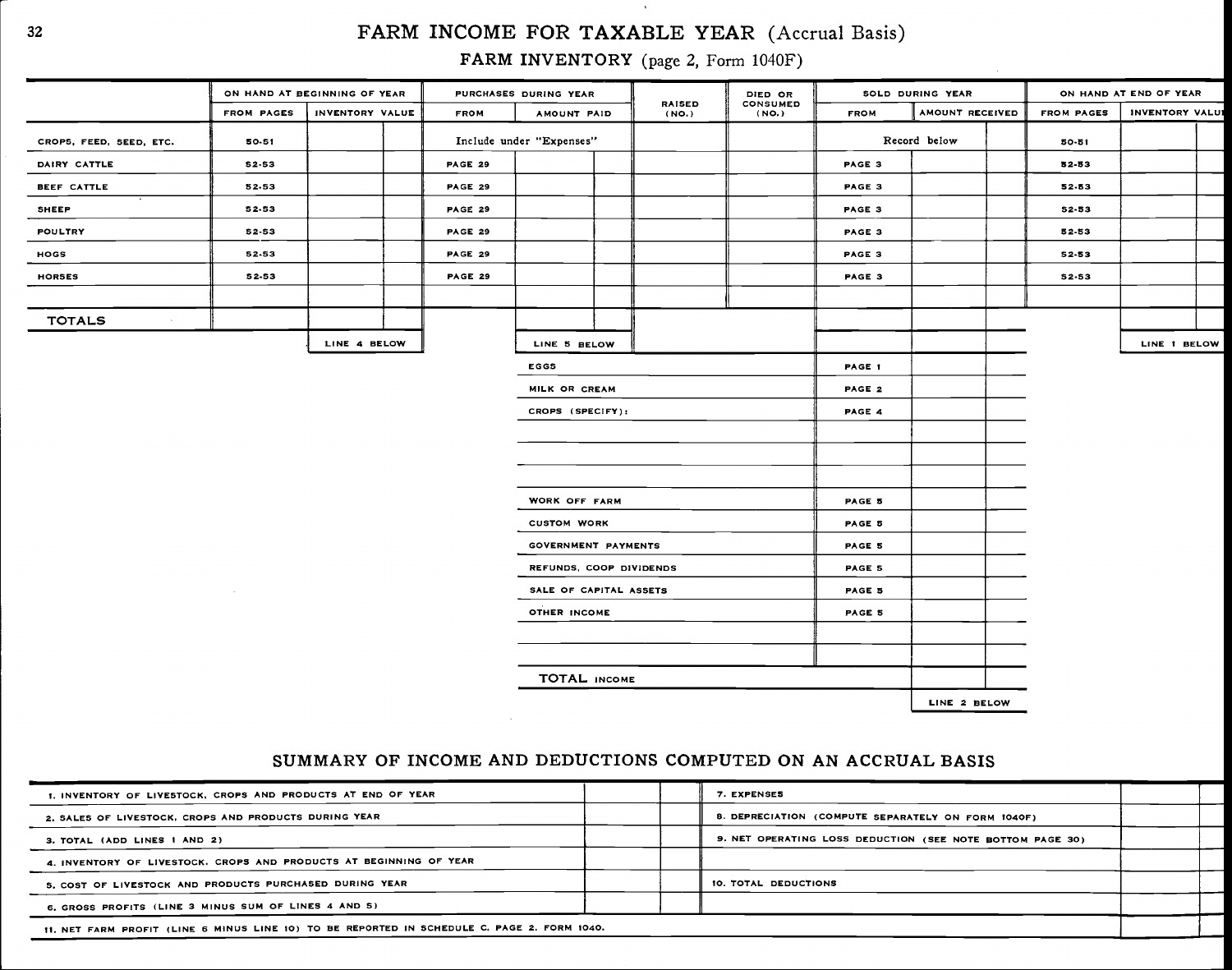#### STUDY OF THE FARM BUSINESS

#### I. SUMMARY OF CASH RECEIPTS AND EXPENSES (Cash Basis)

|                     | <b>CASH RECEIPTS</b>   |               | CASH EXPENSES                      |                     |               |  |  |  |  |  |  |  |
|---------------------|------------------------|---------------|------------------------------------|---------------------|---------------|--|--|--|--|--|--|--|
| <b>ITEM</b>         | <b>FROM</b>            | <b>AMOUNT</b> | <b>ITEM</b>                        | <b>FROM</b>         | <b>AMOUNT</b> |  |  |  |  |  |  |  |
| CAPITAL GAINS SALES | PG. 31, COL. 4         |               | FARM EXPENSES (OMIT INTEREST PAID) | PAGE 31             |               |  |  |  |  |  |  |  |
| TOTAL OTHER INCOME  | PG. 30, SUMMARY LINE 5 |               | PURCHASE OF LIVESTOCK              | PG. 29, COL. 16, 17 |               |  |  |  |  |  |  |  |
|                     |                        |               | PURCHASE OF CAPITAL ITEMS          | PG. 29, COL. 15     |               |  |  |  |  |  |  |  |
| TOTAL CASH RECEIPTS |                        |               | TOTAL CASH EXPENSES                |                     |               |  |  |  |  |  |  |  |

#### II. SUMMARY OF CASH RECEIPTS AND EXPENSES (Accrual Basis)

| CASH RECEIPTS              |                        |               | <b>CASH EXPENSES</b>               |                        |               |  |  |  |  |  |  |
|----------------------------|------------------------|---------------|------------------------------------|------------------------|---------------|--|--|--|--|--|--|
| <b>ITEM</b>                | <b>FROM</b>            | <b>AMOUNT</b> | <b>ITEM</b>                        | <b>FROM</b>            | <b>AMOUNT</b> |  |  |  |  |  |  |
|                            |                        |               |                                    |                        |               |  |  |  |  |  |  |
| CAPITAL GAINS SALES        | PG. 31, COL. 4         |               | FARM EXPENSES (OMIT INTEREST PAID) | PAGE 31                |               |  |  |  |  |  |  |
| TOTAL OTHER INCOME         | PG. 32, SUMMARY LINE 2 |               | PURCHASES OF LIVESTOCK             | PG. 32, SUMMARY LINE 5 |               |  |  |  |  |  |  |
|                            |                        |               | PURCHASES OF CAPITAL ITEMS         | PG. 29, COL. 15        |               |  |  |  |  |  |  |
| <b>TOTAL CASH RECEIPTS</b> |                        |               | TOTAL CASH EXPENSES                |                        |               |  |  |  |  |  |  |

#### III. SUMMARY OF FARM BUSINESS (Cash or Accrual Basis)

| <b>FROM</b><br><b>ITEM</b>                                                                                      | <b>THIS YEAR</b> | PAST YEARS FOR COMPARISON |  |  |  |  |  |  |
|-----------------------------------------------------------------------------------------------------------------|------------------|---------------------------|--|--|--|--|--|--|
| 1. TOTAL CASH RECEIPTS (SECTION 1-CASH BASIS) OR (SECTION II-ACCRUAL BASIS) ABOVE                               |                  |                           |  |  |  |  |  |  |
| 2. INCREASE IN CAPITAL INVESTMENT, IF ANY (PAGE 54, THIRD TO LAST LINE OF INVESTMENT TABLE)                     |                  |                           |  |  |  |  |  |  |
| 3. TOTAL INCOME (LINE 1 PLUS LINE 2)                                                                            |                  |                           |  |  |  |  |  |  |
| 4. TOTAL CASH EXPENSES (SECTION I-CASH BASIS) OR (SECTION II-ACCRUAL BASIS) ABOVE                               |                  |                           |  |  |  |  |  |  |
| 5. DECREASE IN CAPITAL INVESTMENT, IF ANY (PAGE 54, THIRD TO LAST LINE OF INVESTMENT TABLE)                     |                  |                           |  |  |  |  |  |  |
| 6. VALUE OF UNPAID FAMILY LABOR—OTHER THAN OPERATOR AND ALL BUT ONE OPERATOR IN CASE OF PARTNERSHIP (PAGE 34)   |                  |                           |  |  |  |  |  |  |
| 7. TOTAL EXPENSES (LINES 4, 5 AND 6)                                                                            |                  |                           |  |  |  |  |  |  |
| 8. OPERATOR FARM INCOME (LINE 3 MINUS LINE 7)                                                                   |                  |                           |  |  |  |  |  |  |
| 9. INTEREST ON CAPITAL INVESTMENT (PAGE 54, LAST LINE OF INVESTMENT SECTION)                                    |                  |                           |  |  |  |  |  |  |
| 10. OPERATOR LABOR INCOME (LINE 8 MINUS LINE 9) This is the return to the operator for his labor and management |                  |                           |  |  |  |  |  |  |
| 11. VALUE OF OPERATOR'S LABOR (ESTIMATE SALARY REQUIRED TO HIRE A MAN TO ASSUME DUTIES OF OPERATOR)             |                  |                           |  |  |  |  |  |  |
| 12. RETURN TO CAPITAL (LINE 8 MINUS LINE 11)                                                                    |                  |                           |  |  |  |  |  |  |
| 13. PERCENT RETURN ON CAPITAL (LINE 12 DIVIDED BY AVERAGE CAPITAL S______________ PAGE 54, SECOND TO LAST LINE) |                  |                           |  |  |  |  |  |  |
| 14. HOME-RAISED PRODUCTS USED IN HOUSEHOLD (PAGE 34)                                                            |                  |                           |  |  |  |  |  |  |
| IS. OPERATOR LABOR EARNINGS (LINE 10 PLUS LINE 14)                                                              |                  |                           |  |  |  |  |  |  |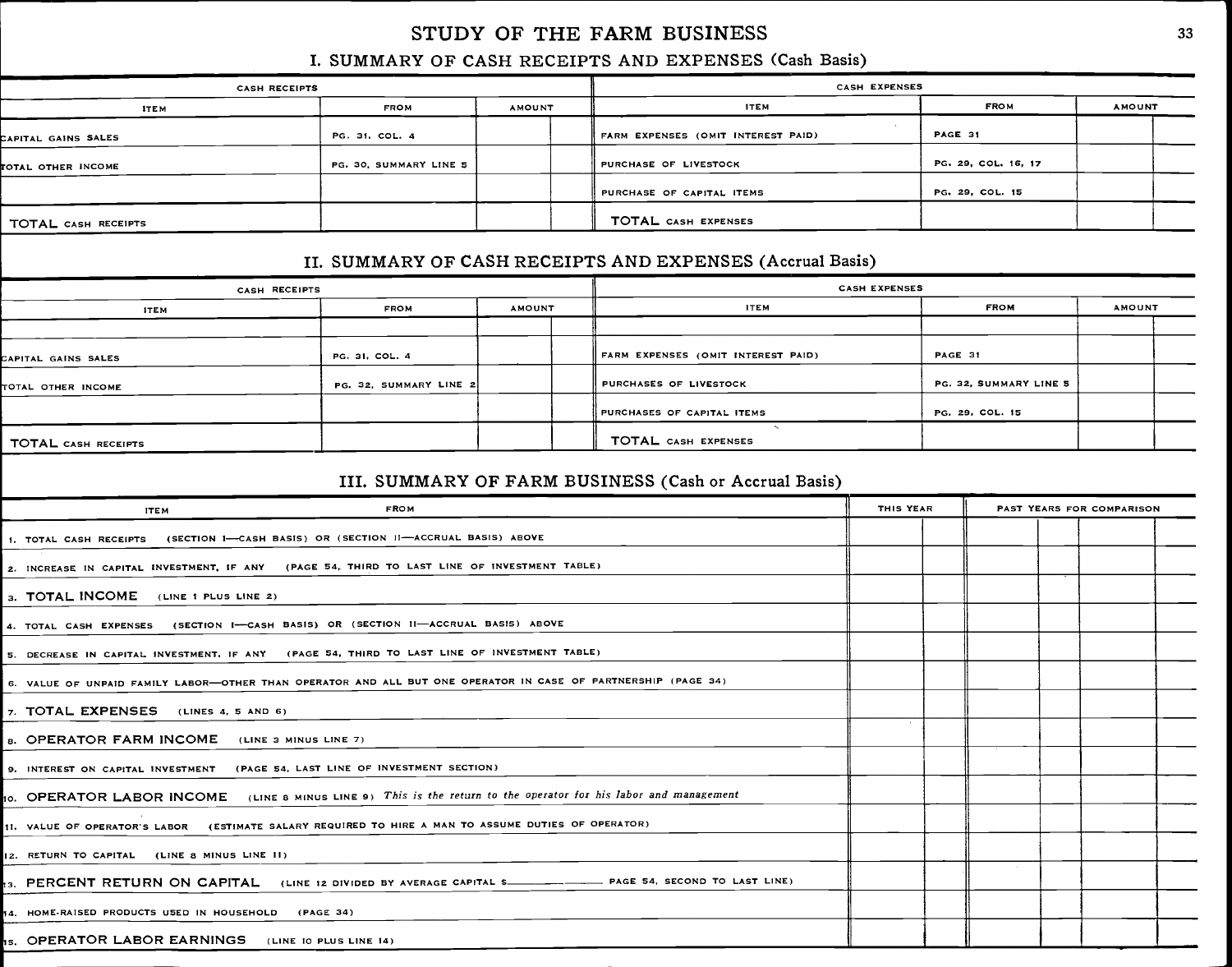#### <sup>34</sup> FAMILY LABOR FORCE

| MEMBER OF FAMILY                         | <b>MONTHS</b><br><b>WORKED</b> | RATE PER<br><b>MONTH</b> | VALUE |  |
|------------------------------------------|--------------------------------|--------------------------|-------|--|
| <b>OPERATOR</b>                          |                                |                          |       |  |
| FAMILY LABOR OTHER THAN OPERATOR (NAME): |                                |                          |       |  |
|                                          |                                |                          |       |  |
|                                          |                                |                          |       |  |
|                                          |                                |                          |       |  |
|                                          |                                |                          |       |  |
| TOTAL FAMILY LABOR OTHER THAN OPERATOR   |                                |                          |       |  |

#### HOME RAISED PRODUCTS USED IN HOUSEHOLD

| <b>PRODUCT</b>                                                                                 | QUANTITY (POUNDS, BUSHELS, ETC.) | <b>PRICE</b> | TOTAL VALUE |
|------------------------------------------------------------------------------------------------|----------------------------------|--------------|-------------|
| <b>NUMBER</b><br>HOGS:                                                                         |                                  |              |             |
| NUMBER,<br>CATTLE:                                                                             |                                  |              |             |
| <b>NUMBER</b><br>VEAL:                                                                         |                                  |              |             |
| <b>NUMBER</b><br>SHEEP:                                                                        |                                  |              |             |
| <b>NUMBER</b><br>HENS AND ROOSTERS:                                                            |                                  |              |             |
|                                                                                                |                                  |              |             |
| DOZEN PER WEEK $\times$ 52<br>EGGS:                                                            |                                  |              |             |
| QUARTS PER DAY X 365 (IF WANT TO CONVERT TO POUNDS OF MILK MULTIPLY BY 2.15)<br>MILK:          |                                  |              |             |
| PINTS PER WEEK X 52 (IF WANT TO CONVERT TO POUNDS OF 4% MILK MULTIPLY BY 7.3)<br><b>CREAM:</b> |                                  |              |             |
|                                                                                                |                                  |              |             |
| HOME RAISED POTATOES USED                                                                      |                                  |              |             |
| OTHER HOME RAISED VEGETABLES USED                                                              |                                  |              |             |
| HOME RAISED FRUITS, BERRIES, NUTS, ETC.                                                        |                                  |              |             |
|                                                                                                |                                  |              |             |
| WOOD BURNED FOR FUEL                                                                           |                                  |              |             |
| <b>TOTAL VALUE</b>                                                                             |                                  |              |             |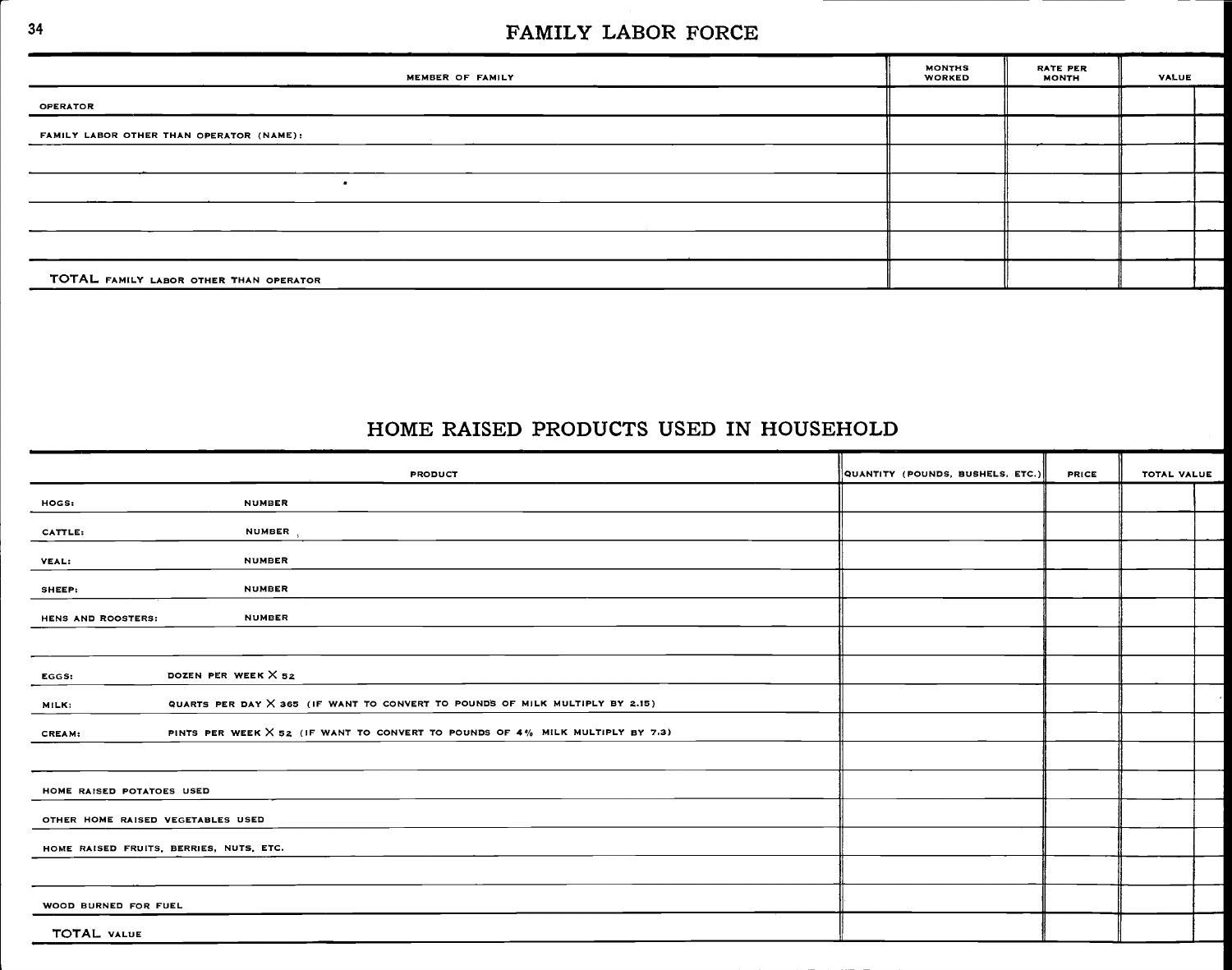#### LAND USE AND CROP YIELDS

| CROPS (INCLUDE RENTED LAND) | <b>ACRES</b> | YIELD PER ACRE | 19                                                                                                                             | $19$ $\longrightarrow$ | $19$ and $\overline{ }$ |                                                                                                                                                                                                                                |
|-----------------------------|--------------|----------------|--------------------------------------------------------------------------------------------------------------------------------|------------------------|-------------------------|--------------------------------------------------------------------------------------------------------------------------------------------------------------------------------------------------------------------------------|
|                             |              |                |                                                                                                                                |                        |                         |                                                                                                                                                                                                                                |
|                             |              |                |                                                                                                                                |                        |                         |                                                                                                                                                                                                                                |
|                             |              |                |                                                                                                                                |                        |                         |                                                                                                                                                                                                                                |
|                             |              |                |                                                                                                                                |                        |                         |                                                                                                                                                                                                                                |
|                             |              |                |                                                                                                                                |                        |                         |                                                                                                                                                                                                                                |
|                             |              |                |                                                                                                                                |                        |                         |                                                                                                                                                                                                                                |
|                             |              |                |                                                                                                                                |                        |                         |                                                                                                                                                                                                                                |
|                             |              |                |                                                                                                                                |                        |                         |                                                                                                                                                                                                                                |
|                             |              |                |                                                                                                                                |                        |                         |                                                                                                                                                                                                                                |
|                             |              |                |                                                                                                                                |                        |                         |                                                                                                                                                                                                                                |
|                             |              |                |                                                                                                                                |                        |                         |                                                                                                                                                                                                                                |
|                             |              |                |                                                                                                                                |                        |                         |                                                                                                                                                                                                                                |
|                             |              |                |                                                                                                                                |                        |                         |                                                                                                                                                                                                                                |
|                             |              |                |                                                                                                                                |                        |                         |                                                                                                                                                                                                                                |
|                             |              |                |                                                                                                                                |                        |                         |                                                                                                                                                                                                                                |
|                             |              |                |                                                                                                                                |                        |                         |                                                                                                                                                                                                                                |
|                             |              |                |                                                                                                                                |                        |                         |                                                                                                                                                                                                                                |
|                             |              |                |                                                                                                                                |                        |                         |                                                                                                                                                                                                                                |
|                             |              |                |                                                                                                                                |                        |                         |                                                                                                                                                                                                                                |
| TOTAL CROPS                 |              |                |                                                                                                                                |                        |                         |                                                                                                                                                                                                                                |
| ANNUAL PASTURE              |              |                | $\mathbf{r}$ , and $\mathbf{r}$ , and $\mathbf{r}$ , and $\mathbf{r}$ , and $\mathbf{r}$ , and $\mathbf{r}$ , and $\mathbf{r}$ | FIELD MAP              |                         | المقاطر المتحدث والمستنقل والمتحاول والمستنقل والمتحال والمستنقل والمتحال والمستنقل والمتحال والمتحال والمتحال والمتحال والمتحال والمتحال والمتحال والمتحال والمتحال والمتحال والمتحال والمتحال والمتحال والمتحال والمتحال وال |

IMPROVED CROPLAND PASTURE (IRRIGATED) (NONIRRIGATED) SUMMER FALLOW IDLE CROPLAND TOTAL CROPLANO PERMANENT PASTURE WOODS FARMSTEADS, ROADS. DITCHES. WASTE TOTAL LAND OPERATED

A field map is a useful supplementary record. It can be prepared in two different ways. (1) An outline of the fields can be sketched on a large piece of cardboard. Every year some of the things that took place can be written in the space for each field: crop grown, fertilizer applied, yield per acre, etc. (2) If the map becomes too big and cumbersome in order to record this information one can make a

smaller map showing the outline of the fields and give each. a letter or number; then, he can prepare a separate sheet for each field and record the information or it.

The usefulness of this record will grow with the years, as one can then see what was done to the field in years past and the results that were obtained. It should help him to do a better job in the years to come.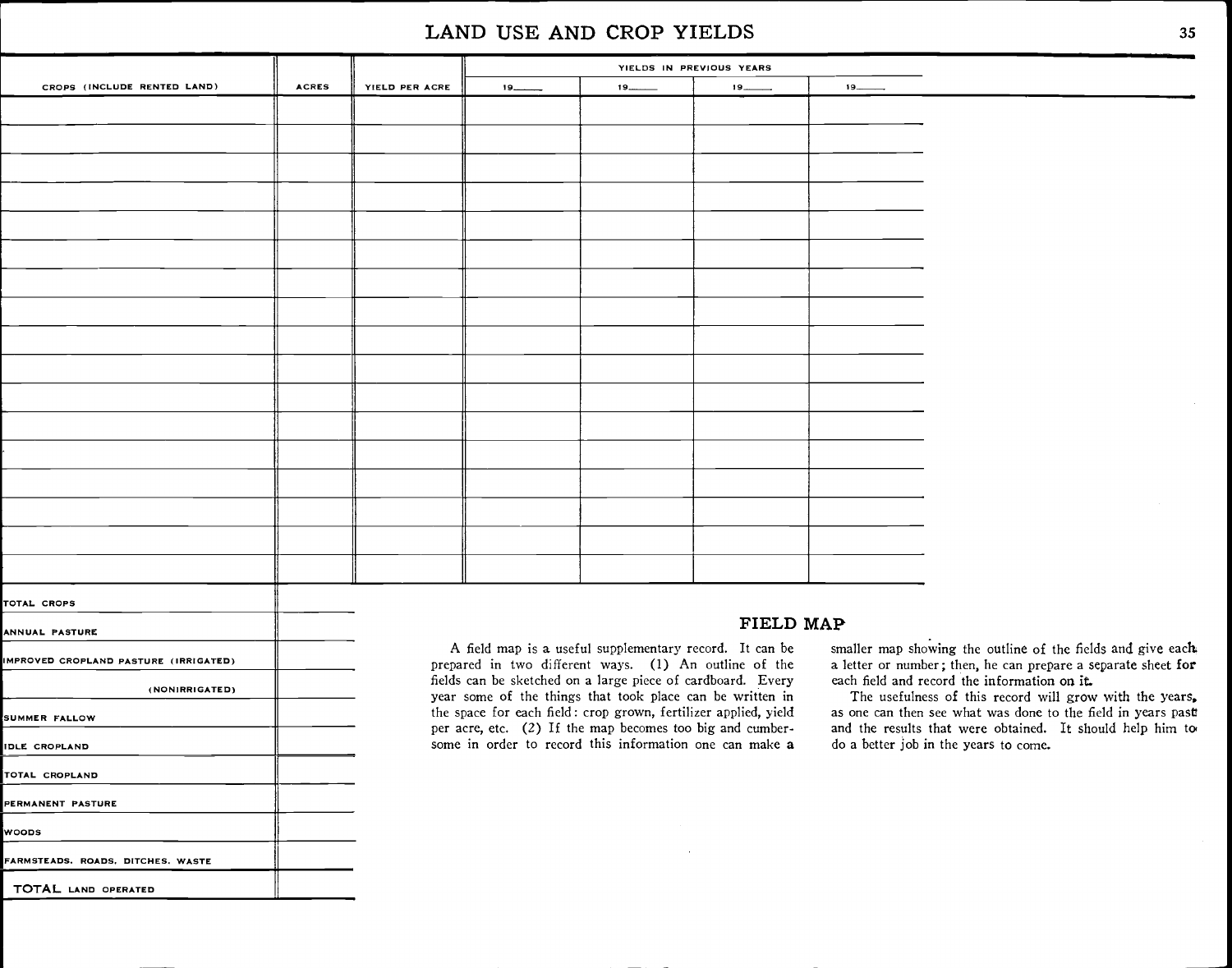# <sup>36</sup> SCHEDULES OF CREDIT FROM BANKS, STORES, LIVESTOCK DEALER, INDIVIDUALS

| NAME OF CREDITOR               | NAME OF CREDITOR |  | NAME OF CREDITOR               |                |  |                                |                |  |  |  |  |
|--------------------------------|------------------|--|--------------------------------|----------------|--|--------------------------------|----------------|--|--|--|--|
|                                |                  |  |                                |                |  |                                |                |  |  |  |  |
|                                |                  |  |                                |                |  |                                |                |  |  |  |  |
| USE OF CREDIT                  |                  |  | USE OF CREDIT                  |                |  | USE OF CREDIT                  |                |  |  |  |  |
|                                |                  |  |                                |                |  |                                |                |  |  |  |  |
|                                |                  |  | DATES SECURED                  | <b>AMOUNTS</b> |  | DATES SECURED                  | <b>AMOUNTS</b> |  |  |  |  |
| DATES SECURED                  | <b>AMOUNTS</b>   |  |                                |                |  |                                |                |  |  |  |  |
|                                |                  |  |                                |                |  |                                |                |  |  |  |  |
|                                |                  |  |                                |                |  |                                |                |  |  |  |  |
|                                |                  |  |                                |                |  |                                |                |  |  |  |  |
|                                |                  |  |                                |                |  |                                |                |  |  |  |  |
| TOTAL OBTAINED DURING YEAR     |                  |  | TOTAL OBTAINED DURING YEAR     |                |  | TOTAL OBTAINED DURING YEAR     |                |  |  |  |  |
| DATES REPAID                   | <b>AMOUNTS</b>   |  | DATES REPAID                   | <b>AMOUNTS</b> |  | DATES REPAID                   | <b>AMOUNTS</b> |  |  |  |  |
|                                |                  |  |                                |                |  |                                |                |  |  |  |  |
|                                |                  |  |                                |                |  |                                |                |  |  |  |  |
|                                |                  |  |                                |                |  |                                |                |  |  |  |  |
|                                |                  |  |                                |                |  |                                |                |  |  |  |  |
|                                |                  |  |                                |                |  |                                |                |  |  |  |  |
|                                |                  |  |                                |                |  |                                |                |  |  |  |  |
| TOTAL REPAID DURING YEAR       |                  |  | TOTAL REPAID DURING YEAR       |                |  | TOTAL REPAID DURING YEAR       |                |  |  |  |  |
| AMOUNT OUTSTANDING END OF YEAR |                  |  | AMOUNT OUTSTANDING END OF YEAR |                |  | AMOUNT OUTSTANDING END OF YEAR |                |  |  |  |  |

 $\hat{\textbf{r}}$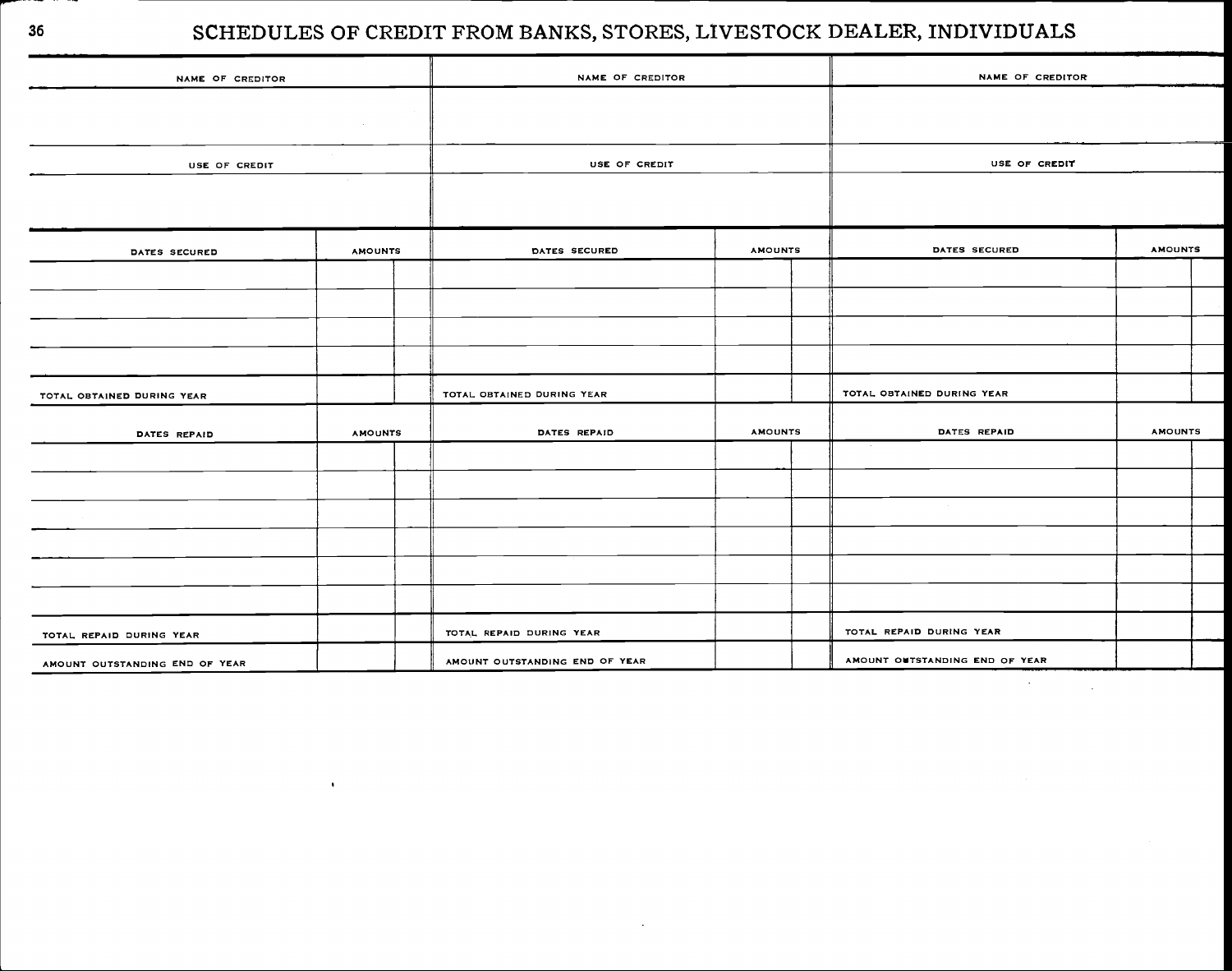#### PAYMENT TO GOVERNMENT FOR EMPLOYEES

(Suggested form that could be used to compute and record payments made to governmental agencies on behalf of employees)

|                      | --               |                                    | $\sim$                                              |  | . .         | $\sim$<br>$\overline{\phantom{a}}$ |  |                 |  |                        | $\sim$ $\sim$ | $\overline{\phantom{a}}$    |  |                             |  |  |  |
|----------------------|------------------|------------------------------------|-----------------------------------------------------|--|-------------|------------------------------------|--|-----------------|--|------------------------|---------------|-----------------------------|--|-----------------------------|--|--|--|
|                      |                  |                                    |                                                     |  |             |                                    |  | SOCIAL SECURITY |  |                        |               | STATE ACCIDENT COMPENSATION |  |                             |  |  |  |
| PERIOD OF<br>PAYMENT | NAME OF EMPLOYEE | CASH WAGES<br>BEFORE<br>DEDUCTIONS | <b>VALUE OF<br/>FARM<br/>PRODUCTS<br/>FURNISHED</b> |  | TOTAL WAGES | <b>DEDUCTED</b><br>FROM WAGES      |  | PAID<br>BY YOU  |  | DEDUCTED<br>FROM WAGES |               | PAID<br>BY YOU              |  | STATE<br>WITHHOLDING<br>TAX |  |  |  |
|                      |                  |                                    |                                                     |  |             |                                    |  |                 |  |                        |               |                             |  |                             |  |  |  |
|                      |                  |                                    |                                                     |  |             |                                    |  |                 |  |                        |               |                             |  |                             |  |  |  |
|                      |                  |                                    |                                                     |  |             |                                    |  |                 |  |                        |               |                             |  |                             |  |  |  |
|                      |                  |                                    |                                                     |  |             |                                    |  |                 |  |                        |               |                             |  |                             |  |  |  |
|                      |                  |                                    |                                                     |  |             |                                    |  |                 |  |                        |               |                             |  |                             |  |  |  |
|                      |                  |                                    |                                                     |  |             |                                    |  |                 |  |                        |               |                             |  |                             |  |  |  |
|                      |                  |                                    |                                                     |  |             |                                    |  |                 |  |                        |               |                             |  |                             |  |  |  |
|                      |                  |                                    |                                                     |  |             |                                    |  |                 |  |                        |               |                             |  |                             |  |  |  |
|                      |                  |                                    |                                                     |  |             |                                    |  |                 |  |                        |               |                             |  |                             |  |  |  |
|                      |                  |                                    |                                                     |  |             |                                    |  |                 |  |                        |               |                             |  |                             |  |  |  |
|                      |                  |                                    |                                                     |  |             |                                    |  |                 |  |                        |               |                             |  |                             |  |  |  |
|                      |                  |                                    |                                                     |  |             |                                    |  |                 |  |                        |               |                             |  |                             |  |  |  |
|                      |                  |                                    |                                                     |  |             |                                    |  |                 |  |                        |               |                             |  |                             |  |  |  |
|                      |                  |                                    |                                                     |  |             |                                    |  |                 |  |                        |               |                             |  |                             |  |  |  |
|                      |                  |                                    |                                                     |  |             |                                    |  |                 |  |                        |               |                             |  |                             |  |  |  |
|                      |                  |                                    |                                                     |  |             |                                    |  |                 |  |                        |               |                             |  |                             |  |  |  |
|                      |                  |                                    |                                                     |  |             |                                    |  |                 |  |                        |               |                             |  |                             |  |  |  |
|                      |                  |                                    |                                                     |  |             |                                    |  | ਚ               |  |                        |               |                             |  |                             |  |  |  |
|                      |                  |                                    |                                                     |  |             |                                    |  |                 |  |                        |               |                             |  |                             |  |  |  |
|                      |                  |                                    |                                                     |  |             |                                    |  |                 |  |                        |               |                             |  |                             |  |  |  |
|                      |                  |                                    |                                                     |  |             |                                    |  |                 |  |                        |               |                             |  |                             |  |  |  |
|                      |                  |                                    |                                                     |  |             |                                    |  |                 |  |                        |               |                             |  |                             |  |  |  |
|                      |                  |                                    |                                                     |  |             |                                    |  |                 |  |                        |               |                             |  |                             |  |  |  |
|                      |                  |                                    |                                                     |  |             |                                    |  |                 |  |                        |               |                             |  |                             |  |  |  |
|                      |                  |                                    |                                                     |  |             |                                    |  |                 |  |                        |               |                             |  |                             |  |  |  |
|                      |                  |                                    |                                                     |  |             |                                    |  |                 |  |                        |               |                             |  |                             |  |  |  |
|                      |                  |                                    |                                                     |  |             |                                    |  |                 |  |                        |               |                             |  |                             |  |  |  |
|                      |                  |                                    |                                                     |  |             |                                    |  |                 |  |                        |               |                             |  |                             |  |  |  |